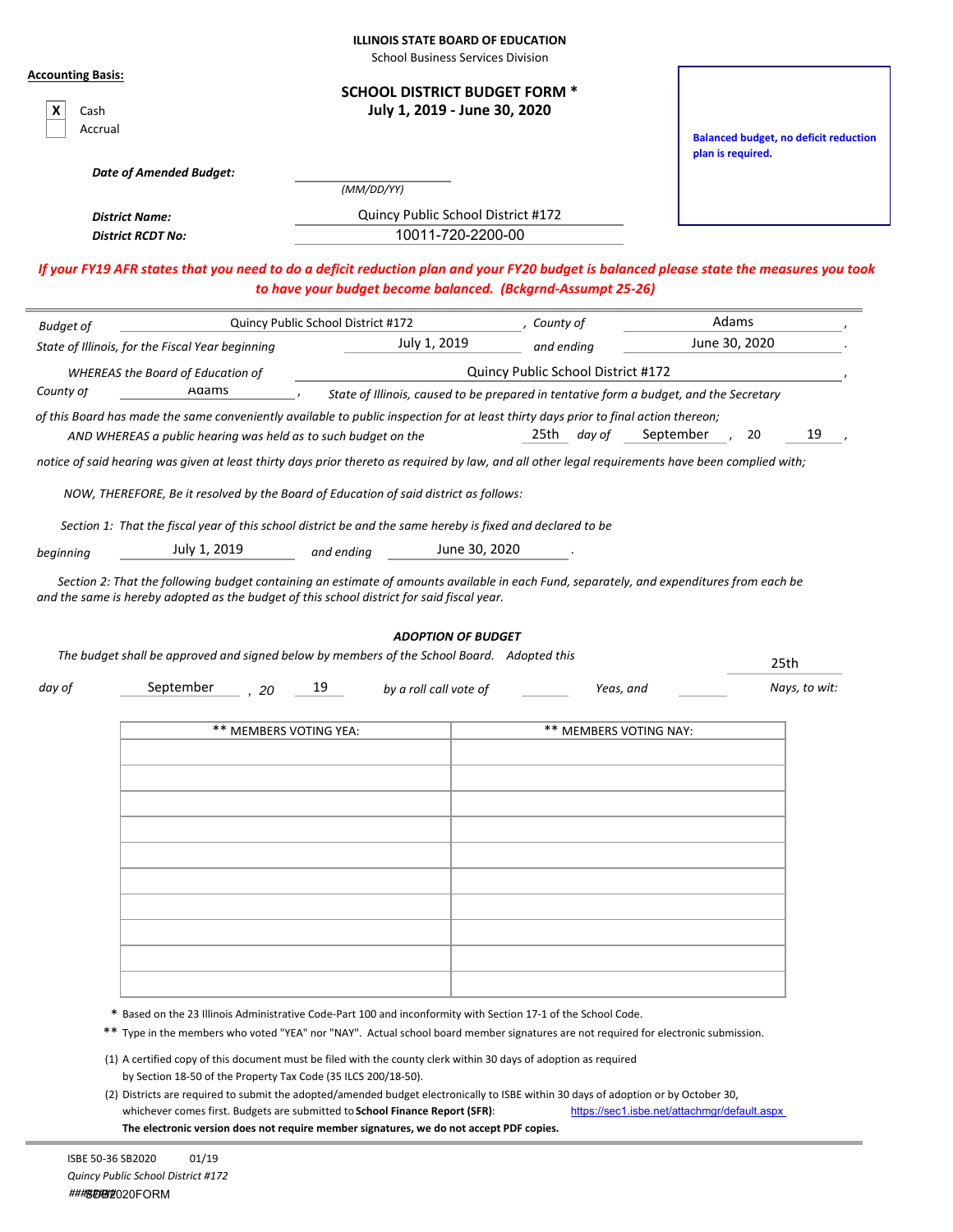# Page 2 **BUDGET SUMMARY** Page 2

|                 | A                                                                                      | B            | C            | D                       | E                            | F              | G                         | H                       |                     | J            | K                            |  |
|-----------------|----------------------------------------------------------------------------------------|--------------|--------------|-------------------------|------------------------------|----------------|---------------------------|-------------------------|---------------------|--------------|------------------------------|--|
|                 |                                                                                        |              |              |                         | (30)                         | (40)           | (50)                      | (60)                    | (70)                | (80)         | (90)                         |  |
| $\mathbf{1}$    | Begin entering data on EstRev 5-10 and EstExp 11-17 tabs.                              |              | (10)         | (20)                    |                              |                |                           |                         |                     |              |                              |  |
|                 |                                                                                        | Acct#        | Educational  | <b>Operations &amp;</b> | <b>Debt Service</b>          | Transportation | Municipal                 | <b>Capital Projects</b> | <b>Working Cash</b> | Tort         | <b>Fire Prevention &amp;</b> |  |
|                 | Description: Enter Whole Numbers Only                                                  |              |              | Maintenance             |                              |                | <b>Retirement/ Social</b> |                         |                     |              | Safety                       |  |
| $\overline{2}$  |                                                                                        |              |              |                         |                              |                | <b>Security</b>           |                         |                     |              |                              |  |
| 3               | ESTIMATED BEGINNING FUND BALANCE July 1, 2019 <sup>1</sup>                             |              | 5,530,855    | 1,170,201               | 638,153                      | 420,417        | 4,687,257                 | 3,834,763               | 4,561,788           | 3,253,074    | 6,913,087                    |  |
| $\overline{4}$  | <b>RECEIPTS/REVENUES</b>                                                               |              |              |                         |                              |                |                           |                         |                     |              |                              |  |
|                 |                                                                                        |              |              |                         |                              |                |                           |                         |                     |              |                              |  |
|                 | 5 LOCAL SOURCES                                                                        | 1000         | 25,410,524   | 5,094,545               | 6,305,491                    | 2,797,218      | 3,073,037                 | 15,000                  | 510,554             | 2,394,357    | 505,554                      |  |
|                 | FLOW-THROUGH RECEIPTS/REVENUES FROM ONE                                                | 2000         |              |                         |                              |                |                           |                         |                     |              |                              |  |
| 6               | <b>DISTRICT TO ANOTHER DISTRICT</b>                                                    |              | $\Omega$     | $\mathbf 0$             |                              | $\Omega$       | $\mathbf 0$               |                         |                     |              |                              |  |
| $\overline{7}$  | <b>STATE SOURCES</b>                                                                   | 3000         | 19,172,287   | $\mathbf{0}$            | $\mathbf{0}$                 | 1,025,424      | $\mathbf{0}$              | $\Omega$                | $\mathbf{0}$        | $\mathbf{0}$ | $\mathbf{0}$                 |  |
| 8               | <b>FEDERAL SOURCES</b>                                                                 | 4000         | 10,568,893   | $\mathbf{0}$            | $\mathbf{0}$                 | $\overline{0}$ | $\mathbf{0}$              | $\mathbf{0}$            | $\mathbf{0}$        | $\Omega$     | $\mathbf{0}$                 |  |
| 9               | <b>Total Direct Receipts/Revenues</b> <sup>8</sup>                                     |              | 55,151,704   | 5,094,545               | 6,305,491                    | 3,822,642      | 3,073,037                 | 15,000                  | 510,554             | 2,394,357    | 505,554                      |  |
| 10              | Receipts/Revenues for "On Behalf" Payments                                             | 3998         |              |                         |                              |                |                           |                         |                     |              |                              |  |
| 11              | <b>Total Receipts/Revenues</b>                                                         |              | 55,151,704   | 5,094,545               | 6,305,491                    | 3,822,642      | 3,073,037                 | 15,000                  | 510,554             | 2,394,357    | 505,554                      |  |
|                 |                                                                                        |              |              |                         |                              |                |                           |                         |                     |              |                              |  |
| 12              | <b>DISBURSEMENTS/EXPENDITURES</b>                                                      |              |              |                         |                              |                |                           |                         |                     |              |                              |  |
|                 | 13 INSTRUCTION                                                                         | 1000         | 35,800,614   |                         |                              |                | 790,974                   |                         |                     |              |                              |  |
|                 | 14 SUPPORT SERVICES                                                                    | 2000         | 18,073,125   | 5,075,824               |                              | 3,816,771      | 2,235,025                 | 3,923,085               |                     | 2,394,052    | 4,702,940                    |  |
| 15              | <b>COMMUNITY SERVICES</b>                                                              | 3000         | 563,750      | $\mathbf{0}$            |                              | $\overline{0}$ | 26,521                    |                         |                     |              |                              |  |
|                 | 16 PAYMENTS TO OTHER DISTRICTS & GOVT UNITS                                            | 4000         | 1,172,128    | $\mathbf{0}$            | $\mathbf{0}$                 | $\mathbf{0}$   | $\mathbf{0}$              | $\Omega$                |                     | $\mathbf{0}$ | $\mathbf{0}$                 |  |
|                 | 17 DEBT SERVICES                                                                       | 5000         | $\mathbf{0}$ | $\mathbf 0$             | 6,212,166                    | $\mathbf{0}$   | $\mathbf{0}$              |                         |                     | $\mathbf{0}$ | $\mathbf{0}$                 |  |
| 18              | <b>PROVISION FOR CONTINGENCIES</b>                                                     | 6000         | $\mathbf{0}$ | $\Omega$                | $\Omega$                     | $\Omega$       | $\mathbf{0}$              |                         |                     | $\Omega$     | $\Omega$                     |  |
|                 |                                                                                        |              |              |                         |                              |                |                           |                         |                     |              |                              |  |
| 19              | <b>Total Direct Disbursements/Expenditures</b>                                         |              | 55,609,617   | 5,075,824               | 6,212,166                    | 3,816,771      | 3,052,520                 | 3,923,085               |                     | 2,394,052    | 4,702,940                    |  |
| 20              | Disbursements/Expenditures for "On Behalf" Payments                                    | 4180         | $\mathbf{0}$ | $\mathbf{0}$            | $\mathbf{0}$                 | $\overline{0}$ | $\mathbf{0}$              | $\Omega$                |                     | $\Omega$     | $\Omega$                     |  |
| 21              | <b>Total Disbursements/Expenditures</b>                                                |              | 55,609,617   | 5,075,824               | 6,212,166                    | 3,816,771      | 3,052,520                 | 3,923,085               |                     | 2,394,052    | 4,702,940                    |  |
|                 | <b>Excess of Direct Receipts/Revenues Over (Under) Direct</b>                          |              |              |                         |                              |                |                           |                         |                     |              |                              |  |
| 22              | Disbursements/Expenditures                                                             |              | (457, 913)   | 18,721                  | 93,325                       | 5,871          | 20,517                    | (3,908,085)             | 510,554             | 305          | (4, 197, 386)                |  |
| 23              | <b>OTHER SOURCES/USES OF FUNDS</b>                                                     |              |              |                         |                              |                |                           |                         |                     |              |                              |  |
|                 |                                                                                        |              |              |                         |                              |                |                           |                         |                     |              |                              |  |
| 24              | OTHER SOURCES OF FUNDS (7000)                                                          |              |              |                         |                              |                |                           |                         |                     |              |                              |  |
| 25              | PERMANENT TRANSFER FROM VARIOUS FUNDS                                                  |              |              |                         |                              |                |                           |                         |                     |              |                              |  |
| 26              | Abolishment the Working Cash Fund 16                                                   | 7110         |              |                         |                              |                |                           |                         |                     |              |                              |  |
| 27              | Abatement of the Working Cash Fund 16                                                  | 7110         | 464,755      |                         |                              |                |                           |                         |                     |              |                              |  |
| 28              | Transfer of Working Cash Fund Interest                                                 | 7120         |              |                         |                              |                |                           |                         |                     |              |                              |  |
| 29              | <b>Transfer Among Funds</b>                                                            | 7130         |              |                         |                              |                |                           |                         |                     |              |                              |  |
| 30              | Transfer of Interest                                                                   | 7140         |              |                         |                              |                |                           |                         |                     |              |                              |  |
| 31              | Transfer from Capital Projects Fund to O&M Fund                                        | 7150         |              | $\mathbf{0}$            |                              |                |                           |                         |                     |              |                              |  |
|                 |                                                                                        |              |              |                         |                              |                |                           |                         |                     |              |                              |  |
|                 | Transfer of Excess Fire Prev & Safety Tax & Interest <sup>3</sup> Proceeds to O&M Fund | 7160         |              |                         |                              |                |                           |                         |                     |              |                              |  |
| 32              |                                                                                        |              |              | $\mathbf{0}$            |                              |                |                           |                         |                     |              |                              |  |
|                 | Transfer of Excess Accumulated Fire Prev & Safety Bond and Int 3a Proceeds to          | 7170         |              |                         |                              |                |                           |                         |                     |              |                              |  |
| 33              | Debt Service Fund                                                                      |              |              |                         | $\Omega$                     |                |                           |                         |                     |              |                              |  |
| $\overline{34}$ | SALE OF BONDS (7200)                                                                   |              |              |                         |                              |                |                           |                         |                     |              |                              |  |
| 35              | Principal on Bonds Sold <sup>4</sup>                                                   | 7210         |              |                         |                              |                |                           |                         |                     |              |                              |  |
| 36              | Premium on Bonds Sold                                                                  | 7220         |              |                         |                              |                |                           |                         |                     |              |                              |  |
| 37              | Accrued Interest on Bonds Sold                                                         | 7230         |              |                         |                              |                |                           |                         |                     |              |                              |  |
| 38              | Sale or Compensation for Fixed Assets                                                  | 7300         |              |                         |                              |                |                           | 200,000                 |                     |              |                              |  |
| 39              | Transfer to Debt Service to Pay Principal on Capital Leases                            | 7400         |              |                         | $\mathbf{0}$                 |                |                           |                         |                     |              |                              |  |
| 40              |                                                                                        | 7500         |              |                         |                              |                |                           |                         |                     |              |                              |  |
| 41              | Transfer to Debt Service Fund to Pay Interest on Capital Leases                        | 7600         |              |                         | $\mathbf{0}$<br>$\mathbf{0}$ |                |                           |                         |                     |              |                              |  |
| 42              | Transfer to Debt Service Fund to Pay Principal on Revenue Bonds                        |              |              |                         |                              |                |                           |                         |                     |              |                              |  |
| 43              | Transfer to Debt Service Fund to Pay Interest on Revenue Bonds                         | 7700<br>7800 |              |                         | $\mathbf{0}$                 |                |                           |                         |                     |              |                              |  |
|                 | Transfer to Capital Projects Fund                                                      |              |              |                         |                              |                |                           | $\mathbf{0}$            |                     |              |                              |  |
| 44              | <b>ISBE Loan Proceeds</b>                                                              | 7900         |              |                         |                              |                |                           |                         |                     |              |                              |  |
| 45              | Other Sources Not Classified Elsewhere                                                 | 7990         |              |                         |                              |                |                           |                         |                     |              |                              |  |
| 46              | <b>Total Other Sources of Funds<sup>8</sup></b>                                        |              | 464,755      | $\mathbf{0}$            | $\mathbf{0}$                 | $\mathbf{0}$   | $\mathbf{0}$              | 200,000                 | $\mathbf{0}$        | $\mathbf{0}$ | $\Omega$                     |  |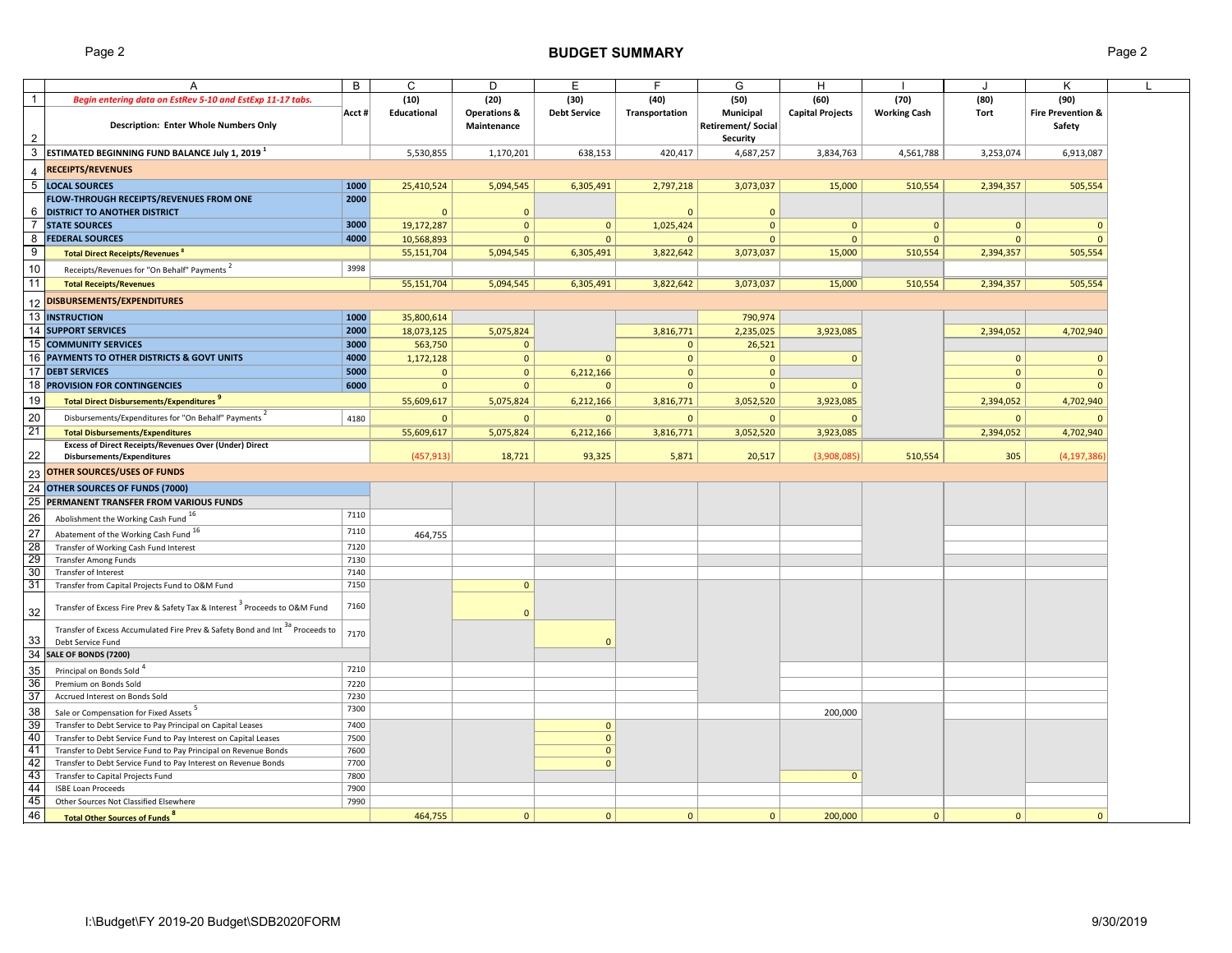# Page 3 **BUDGET SUMMARY** Page 3

|                | A                                                                                                  | B          | C                    | D                                      | Ε                                                | F               | G                                                  | н                       |                     |                  | Κ                                      |                         |
|----------------|----------------------------------------------------------------------------------------------------|------------|----------------------|----------------------------------------|--------------------------------------------------|-----------------|----------------------------------------------------|-------------------------|---------------------|------------------|----------------------------------------|-------------------------|
| $\mathbf{1}$   | Begin entering data on EstRev 5-10 and EstExp 11-17 tabs.                                          |            | (10)                 | (20)                                   | (30)                                             | (40)            | (50)                                               | (60)                    | (70)                | (80)             | (90)                                   |                         |
| $\overline{2}$ | Description: Enter Whole Numbers Only                                                              | Acct #     | Educational          | <b>Operations &amp;</b><br>Maintenance | <b>Debt Service</b>                              | Transportation  | Municipal<br><b>Retirement/ Social</b><br>Security | <b>Capital Projects</b> | <b>Working Cash</b> | Tort             | <b>Fire Prevention &amp;</b><br>Safety |                         |
|                | 47 OTHER USES OF FUNDS (8000)                                                                      |            |                      |                                        |                                                  |                 |                                                    |                         |                     |                  |                                        |                         |
|                | 49 TRANSFER TO VARIOUS OTHER FUNDS (8100)                                                          |            |                      |                                        |                                                  |                 |                                                    |                         |                     |                  |                                        |                         |
|                |                                                                                                    |            |                      |                                        |                                                  |                 |                                                    |                         |                     |                  |                                        |                         |
| 50             | Abolishment or Abatement of the Working Cash Fund 16                                               | 8110       |                      |                                        |                                                  |                 |                                                    |                         | 464,755             |                  |                                        |                         |
| 51             | Transfer of Working Cash Fund Interest                                                             | 8120       |                      |                                        |                                                  |                 |                                                    |                         | $\Omega$            |                  |                                        |                         |
| 52             | <b>Transfer Among Funds</b>                                                                        | 8130       |                      |                                        |                                                  |                 |                                                    |                         |                     |                  |                                        |                         |
| 53             | Transfer of Interest                                                                               | 8140       |                      |                                        |                                                  |                 |                                                    |                         |                     |                  |                                        |                         |
| 54             | Transfer from Capital Projects Fund to O&M Fund                                                    | 8150       |                      |                                        |                                                  |                 |                                                    |                         |                     |                  |                                        |                         |
| 55             | Transfer of Excess Fire Prev & Safety Tax & Interest <sup>3</sup> Proceeds to O&M Fund             | 8160       |                      |                                        |                                                  |                 |                                                    |                         |                     |                  |                                        |                         |
| 56             | Transfer of Excess Accumulated Fire Prev & Safety Bond 3a<br>and Int Proceeds to Debt Service Fund | 8170       |                      |                                        |                                                  |                 |                                                    |                         |                     |                  |                                        |                         |
| 57             | Taxes Pledged to Pay Principal on Capital Leases                                                   | 8410       |                      |                                        |                                                  |                 |                                                    |                         |                     |                  |                                        |                         |
| 58             | Grants/Reimbursements Pledged to Pay Principal on Capital Leases                                   | 8420       |                      |                                        |                                                  |                 |                                                    |                         |                     |                  |                                        |                         |
| $\frac{1}{59}$ | Other Revenues Pledged to Pay Principal on Capital Leases                                          | 8430       |                      |                                        |                                                  |                 |                                                    |                         |                     |                  |                                        |                         |
| 60             | Fund Balance Transfers Pledged to Pay Principal on Capital Leases                                  | 8440       |                      |                                        |                                                  |                 |                                                    |                         |                     |                  |                                        |                         |
| 61             | Taxes Pledged to Pay Interest on Capital Leases                                                    | 8510       |                      |                                        |                                                  |                 |                                                    |                         |                     |                  |                                        |                         |
| 62             | Grants/Reimbursements Pledged to Pay Interest on Capital Leases                                    | 8520       |                      |                                        |                                                  |                 |                                                    |                         |                     |                  |                                        |                         |
| 63             | Other Revenues Pledged to Pay Interest on Capital Leases                                           | 8530       |                      |                                        |                                                  |                 |                                                    |                         |                     |                  |                                        |                         |
| 64             | Fund Balance Transfers Pledged to Pay Interest on Capital Leases                                   | 8540       |                      |                                        |                                                  |                 |                                                    |                         |                     |                  |                                        |                         |
| 65             | Taxes Pledged to Pay Principal on Revenue Bonds                                                    | 8610       |                      |                                        |                                                  |                 |                                                    |                         |                     |                  |                                        |                         |
| 66             | Grants/Reimbursements Pledged to Pay Principal on Revenue Bonds                                    | 8620       |                      |                                        |                                                  |                 |                                                    |                         |                     |                  |                                        |                         |
| 67             | Other Revenues Pledged to Pay Principal on Revenue Bonds                                           | 8630       |                      |                                        |                                                  |                 |                                                    |                         |                     |                  |                                        |                         |
| 68             | Fund Balance Transfers Pledged to Pay Principal on Revenue Bonds                                   | 8640       |                      |                                        |                                                  |                 |                                                    |                         |                     |                  |                                        |                         |
| 69             | Taxes Pledged to Pay Interest on Revenue Bonds                                                     | 8710       |                      |                                        |                                                  |                 |                                                    |                         |                     |                  |                                        |                         |
| 70             | Grants/Reimbursements Pledged to Pay Interest on Revenue Bonds                                     | 8720       |                      |                                        |                                                  |                 |                                                    |                         |                     |                  |                                        |                         |
| 71             | Other Revenues Pledged to Pay Interest on Revenue Bonds                                            | 8730       |                      |                                        |                                                  |                 |                                                    |                         |                     |                  |                                        |                         |
| 72             | Fund Balance Transfers Pledged to Pay Interest on Revenue Bonds                                    | 8740       |                      |                                        |                                                  |                 |                                                    |                         |                     |                  |                                        |                         |
| 73             | Taxes Transferred to Pay for Capital Projects                                                      | 8810       |                      |                                        |                                                  |                 |                                                    |                         |                     |                  |                                        |                         |
| 74             | Grants/Reimbursements Pledged to Pay for Capital Projects                                          | 8820       |                      |                                        |                                                  |                 |                                                    |                         |                     |                  |                                        |                         |
| 75             | Other Revenues Pledged to Pay for Capital Projects                                                 | 8830       |                      |                                        |                                                  |                 |                                                    |                         |                     |                  |                                        |                         |
| 76             | Fund Balance Transfers Pledged to Pay for Capital Projects                                         | 8840       |                      |                                        |                                                  |                 |                                                    |                         |                     |                  |                                        |                         |
| 77             | Transfer to Debt Service Fund to Pay Principal on ISBE Loans                                       | 8910       |                      |                                        |                                                  |                 |                                                    |                         |                     |                  |                                        |                         |
| 78             | Other Uses Not Classified Elsewhere                                                                | 8990       |                      |                                        |                                                  |                 |                                                    |                         |                     |                  |                                        |                         |
| 79             | <b>Total Other Uses of Funds</b>                                                                   |            | $\mathbf{0}$         | $\mathbf{0}$                           | $\mathbf{0}$                                     | $\mathbf{0}$    | $\mathbf{0}$                                       | $\mathbf{0}$            | 464,755             | $\mathbf{0}$     | $\Omega$                               |                         |
| 80             | <b>Total Other Sources/Uses of Fund</b>                                                            |            | 464,755              | $\mathbf{0}$                           | $\mathbf 0$                                      | 0               | 0 <sup>1</sup>                                     | 200,000                 | (464, 755)          | $\mathbf{0}$     | $\mathbf{0}$                           |                         |
|                | 81 ESTIMATED ENDING FUND BALANCE June 30, 2020                                                     |            | 5,537,697            | 1,188,922                              | 731,478                                          | 426,288         | 4,707,774                                          | 126,678                 | 4,607,587           | 3,253,379        | 2,715,701                              |                         |
|                |                                                                                                    |            |                      |                                        |                                                  |                 |                                                    |                         |                     |                  |                                        |                         |
| 82<br>83       |                                                                                                    |            |                      |                                        | <b>SUMMARY OF EXPENDITURES (by Major Object)</b> |                 |                                                    |                         |                     |                  |                                        |                         |
| 84             |                                                                                                    |            | (10)                 | (20)                                   | (30)                                             | (40)            | (50)                                               | (60)                    | (70)                | (80)             | (90)                                   |                         |
|                | Description                                                                                        | Acct       | Educational          | <b>Operations &amp;</b>                | <b>Debt Service</b>                              | Transportation  | Municipal                                          | <b>Capital Projects</b> | <b>Working Cash</b> | Tort             | <b>Fire Prevention &amp;</b>           | <b>Total By Object</b>  |
| 85             |                                                                                                    | #          |                      | Maintenance                            |                                                  |                 | <b>Retirement/Social</b><br>Security               |                         |                     |                  | Safety                                 |                         |
|                | <b>Object Name</b>                                                                                 |            |                      |                                        |                                                  |                 |                                                    |                         |                     |                  |                                        |                         |
| 86             | <b>Salaries</b>                                                                                    |            |                      |                                        |                                                  |                 |                                                    |                         |                     |                  |                                        |                         |
| 87             | <b>Employee Benefits</b>                                                                           | 100        | 36,092,593           | 2,613,616                              |                                                  | 1,984,867       |                                                    | 26,913                  |                     | 957,655          | $\mathbf{0}$                           | 41,675,644              |
| 88             |                                                                                                    | 200        | 8,453,266            | 552,208                                | $\mathbf{0}$                                     | 410,901         | 3,052,520                                          | $\mathbf{0}$            |                     | 238,221          | $\mathbf{0}$                           | 12,707,116              |
| 89             | <b>Purchased Services</b>                                                                          | 300<br>400 | 2,736,439            | 516,000                                |                                                  | 978,803         |                                                    | $\mathbf 0$<br>$\Omega$ |                     | 1,103,776        | 16,000                                 | 5,351,018               |
| 90<br>91       | <b>Supplies &amp; Materials</b><br><b>Capital Outlay</b>                                           | 500        | 4,186,987            | 1,322,500                              |                                                  | 415,000         |                                                    |                         |                     | 43,750           | 4,686,940<br>$\mathbf{0}$              | 10,655,177<br>4,584,622 |
| 92             | <b>Other Objects</b>                                                                               | 600        | 556,450<br>3,552,382 | 70,000<br>1,500                        | 6,212,166                                        | 22,000<br>5,200 | $\mathbf{0}$                                       | 3,896,172<br>$\Omega$   |                     | 40,000<br>10,650 | $\mathbf{0}$                           | 9,781,898               |
| 93             | Non-Capitalized Equipment                                                                          | 700        | 31,500               | $\mathbf{0}$                           |                                                  | $\Omega$        |                                                    | $\Omega$                |                     | $\Omega$         | $\mathbf{0}$                           | 31,500                  |
| 94             | <b>Termination Benefits</b>                                                                        | 800        | $\mathbf{0}$         | $\mathbf{0}$                           |                                                  | $\mathbf{0}$    |                                                    |                         |                     |                  |                                        | $\Omega$                |
| 95             | <b>Total Expenditures</b>                                                                          |            | 55,609,617           | 5,075,824                              | 6,212,166                                        | 3,816,771       | 3,052,520                                          | 3,923,085               |                     | 2,394,052        | 4,702,940                              | 84,786,975              |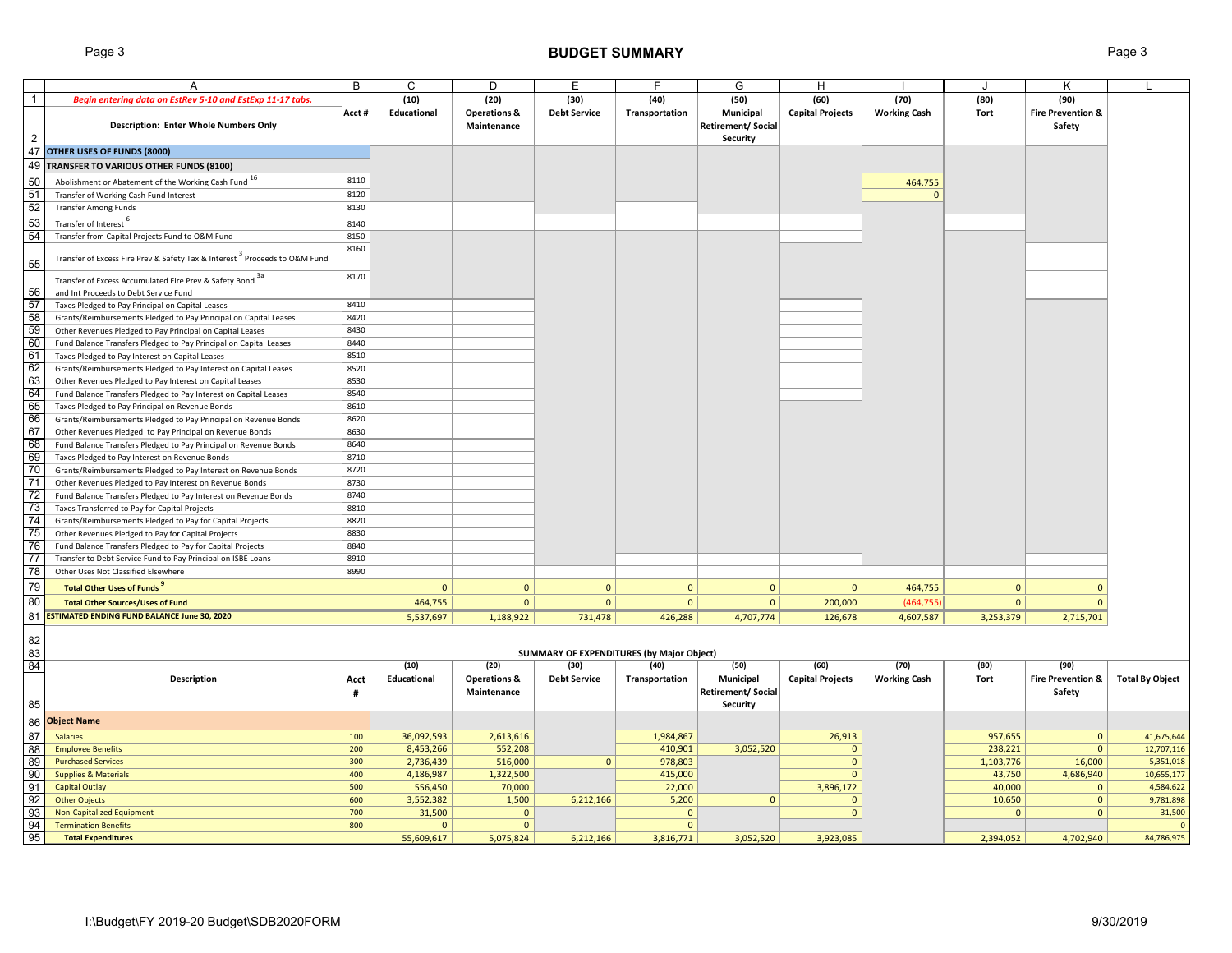#### Page 4 **SUMMARY OF CASH TRANSACTIONS**S Page 4

|    | A                                                                        | В     | С            | D                                      | E                   |                | G                                                        | H                       |                     |           | K                                      |
|----|--------------------------------------------------------------------------|-------|--------------|----------------------------------------|---------------------|----------------|----------------------------------------------------------|-------------------------|---------------------|-----------|----------------------------------------|
|    |                                                                          |       | (10)         | (20)                                   | (30)                | (40)           | (50)                                                     | (60)                    | (70)                | (80)      | (90)                                   |
| 2  | <b>Description: Enter Whole Numbers Only</b>                             | Acct# | Educational  | <b>Operations &amp;</b><br>Maintenance | <b>Debt Service</b> | Transportation | <b>Municipal</b><br><b>Retirement/Social</b><br>Security | <b>Capital Projects</b> | <b>Working Cash</b> | Tort      | <b>Fire Prevention &amp;</b><br>Safety |
| 3  | BEGINNING CASH BALANCE ON HAND July 1, 2019 <sup>7</sup>                 |       | 5,530,855    | 1,170,201                              | 638,153             | 420,417        | 4,687,257                                                | 3,834,763               | 4,561,788           | 3,253,074 | 6,913,087                              |
| 4  | <b>Total Direct Receipts &amp; Other Sources</b>                         |       | 55,616,459   | 5,094,545                              | 6,305,491           | 3,822,642      | 3,073,037                                                | 215,000                 | 510,554             | 2,394,357 | 505,554                                |
| 5  | <b>OTHER RECEIPTS</b>                                                    |       |              |                                        |                     |                |                                                          |                         |                     |           |                                        |
| 6  | Interfund Loans Payable (Loans from Other Funds)                         | 411   |              |                                        |                     |                |                                                          |                         |                     |           |                                        |
|    | Interfund Loans Receivable (Repayment of Loans)                          | 141   |              |                                        |                     |                |                                                          |                         |                     |           |                                        |
| 8  | Notes and Warrants Payable                                               | 433   |              |                                        |                     |                |                                                          |                         |                     |           |                                        |
| 9  | <b>Other Current Assets</b>                                              | 199   |              |                                        |                     |                |                                                          |                         |                     |           |                                        |
| 10 | <b>Total Other Receipts</b>                                              |       | $\mathbf{0}$ | $\Omega$                               | $\Omega$            | $\mathbf{0}$   | $\mathbf{0}$                                             | $\mathbf{0}$            | $\overline{0}$      | $\Omega$  | $\mathbf{0}$                           |
| 11 | <b>Total Direct Receipts, Other Sources, &amp; Other Receipts</b>        |       | 55,616,459   | 5,094,545                              | 6,305,491           | 3,822,642      | 3,073,037                                                | 215,000                 | 510,554             | 2,394,357 | 505,554                                |
| 12 | <b>Total Amount Available</b>                                            |       | 61,147,314   | 6,264,746                              | 6,943,644           | 4,243,059      | 7,760,294                                                | 4,049,763               | 5,072,342           | 5,647,431 | 7,418,641                              |
| 13 | <b>Total Direct Disbursements &amp; Other Uses</b>                       |       | 55,609,617   | 5,075,824                              | 6,212,166           | 3,816,771      | 3,052,520                                                | 3,923,085               | 464,755             | 2,394,052 | 4,702,940                              |
| 14 | <b>OTHER DISBURSEMENTS</b>                                               |       |              |                                        |                     |                |                                                          |                         |                     |           |                                        |
| 15 | Interfund Loans Receivable (Loans to Other Funds) <sup>10</sup>          | 141   |              |                                        |                     |                |                                                          |                         |                     |           |                                        |
| 16 | Interfund Loans Payable (Repayment of Loans)                             | 411   |              |                                        |                     |                |                                                          |                         |                     |           |                                        |
| 17 | Notes and Warrants Payable                                               | 433   |              |                                        |                     |                |                                                          |                         |                     |           |                                        |
| 18 | <b>Other Current Liabilities</b>                                         | 499   |              |                                        |                     |                |                                                          |                         |                     |           |                                        |
| 19 | <b>Total Other Disbursements</b>                                         |       | $\mathbf{0}$ | $\Omega$                               | $\Omega$            | $\Omega$       | $\Omega$                                                 | $\Omega$                | $\Omega$            |           | $\mathbf{0}$                           |
| 20 | <b>Total Direct Disbursements, Other Uses, &amp; Other Disbursements</b> |       | 55,609,617   | 5,075,824                              | 6,212,166           | 3,816,771      | 3,052,520                                                | 3,923,085               | 464,755             | 2,394,052 | 4,702,940                              |
| 21 | <b>ENDING CASH BALANCE ON HAND June 30, 2020</b>                         |       | 5,537,697    | 1,188,922                              | 731,478             | 426,288        | 4,707,774                                                | 126,678                 | 4,607,587           | 3,253,379 | 2,715,701                              |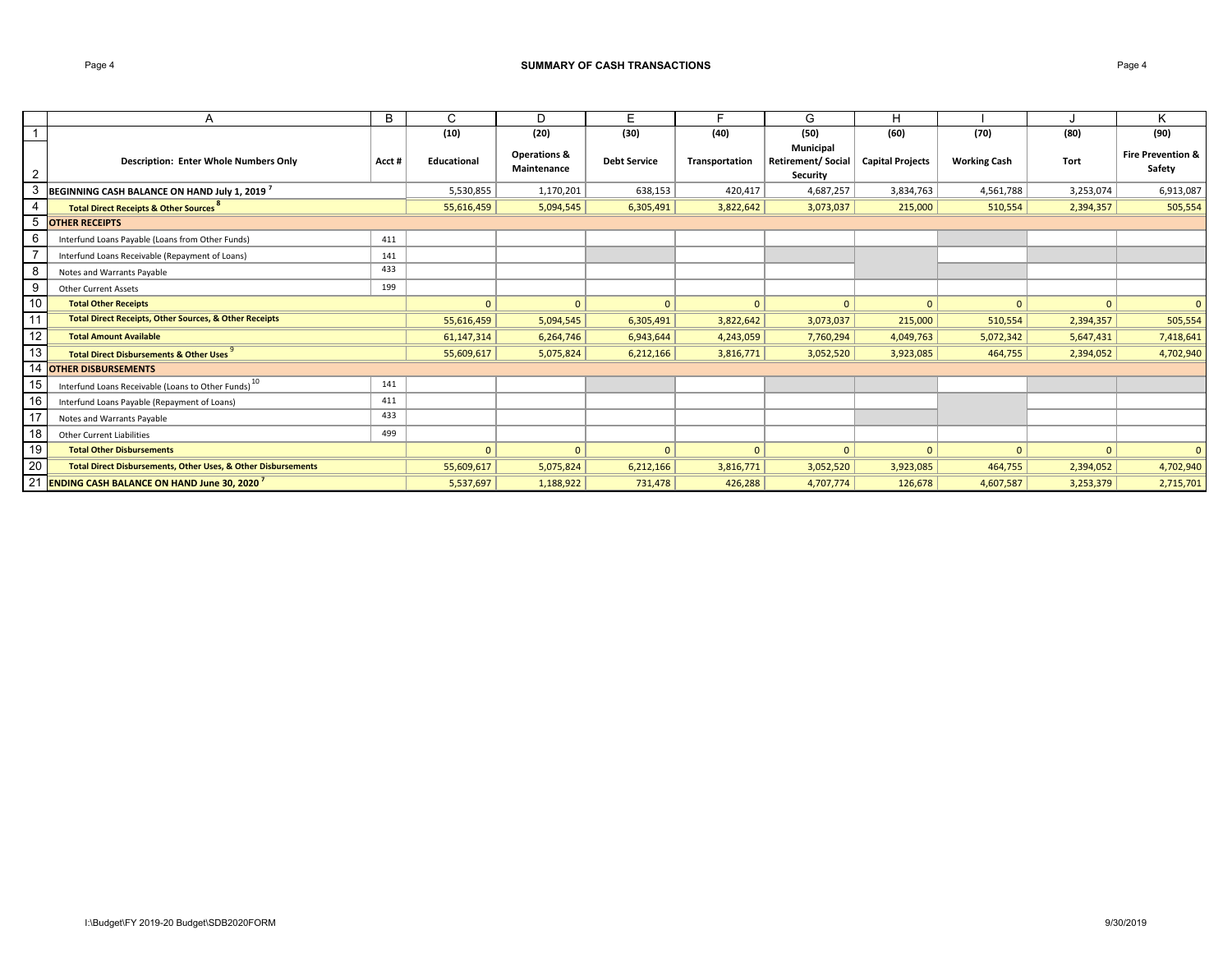### Page 5 **ESTIMATED RECEIPTS/REVENUES** Page 5

|                         | Α                                                                                                                   | B            | C           | D                       | Ε                   | F              | G                        | н                       |                     | J         |
|-------------------------|---------------------------------------------------------------------------------------------------------------------|--------------|-------------|-------------------------|---------------------|----------------|--------------------------|-------------------------|---------------------|-----------|
| 1                       |                                                                                                                     |              | (10)        | (20)                    | (30)                | (40)           | (50)                     | (60)                    | (70)                | (80)      |
|                         |                                                                                                                     | Acct         | Educational | <b>Operations &amp;</b> | <b>Debt Service</b> | Transportation | Municipal                | <b>Capital Projects</b> | <b>Working Cash</b> | Tort      |
|                         |                                                                                                                     |              |             |                         |                     |                |                          |                         |                     |           |
|                         | <b>Description: Enter Whole Numbers Only</b>                                                                        | #            |             | Maintenance             |                     |                | <b>Retirement/Social</b> |                         |                     |           |
| $\overline{\mathbf{c}}$ |                                                                                                                     |              |             |                         |                     |                | Security                 |                         |                     |           |
| 3                       | RECEIPTS/REVENUES FROM LOCAL SOURCES (1000)                                                                         |              |             |                         |                     |                |                          |                         |                     |           |
| 4                       | AD VALOREM TAXES LEVIED BY LOCAL EDUCATION AGENCY                                                                   | 1100         |             |                         |                     |                |                          |                         |                     |           |
| $\,$ 5 $\,$             | Designated Purposes Levies 11 (1110-1120)                                                                           | $\sim$       | 17,102,965  | 4,647,545               | 6,268,891           | 1,859,018      | 2,750,137                |                         | 464,754             | 2,350,357 |
| 6                       | Leasing Purposes Levy <sup>12</sup>                                                                                 | 1130         | 464,755     | 80,000                  |                     |                |                          |                         |                     |           |
| $\overline{7}$          | Special Education Purposes Levy                                                                                     | 1140         | 371,804     |                         |                     |                |                          |                         |                     |           |
| 8                       | FICA and Medicare Only Levies                                                                                       | 1150         |             |                         |                     |                |                          |                         |                     |           |
| $\overline{9}$          | Area Vocational Construction Purposes Levy                                                                          | 1160         |             |                         |                     |                |                          |                         |                     |           |
| 10                      | Summer School Purposes Levy                                                                                         | 1170         |             |                         |                     |                |                          |                         |                     |           |
| $\overline{11}$         | Other Tax Levies (Describe & Itemize)                                                                               | 1190         |             |                         |                     |                |                          |                         |                     |           |
| 12                      | <b>Total Ad Valorem Taxes Levied by District</b>                                                                    |              | 17,939,524  | 4,727,545               | 6,268,891           | 1,859,018      | 2,750,137                | 0                       | 464,754             | 2,350,357 |
| 13                      | <b>PAYMENTS IN LIEU OF TAXES</b>                                                                                    | 1200         |             |                         |                     |                |                          |                         |                     |           |
| 14                      | Mobile Home Privilege Tax                                                                                           | 1210         | 20,000      | 5,000                   | 5,800               | 2,000          | 3,700                    |                         | 500                 | 2,500     |
| 15                      | Payments from Local Housing Authority                                                                               | 1220         | 11,000      | 12,000                  | 3,300               | 1,200          | 2,200                    |                         | 300                 | 1,500     |
| 16                      |                                                                                                                     |              |             |                         |                     |                |                          |                         |                     |           |
| 17                      | Corporate Personal Property Replacement Taxes <sup>13</sup><br>Other Payments in Lieu of Taxes (Describe & Itemize) | 1230<br>1290 | 3,825,000   | 215,000                 |                     | 400,000        | 240,000                  |                         |                     |           |
| 18                      | <b>Total Payments in Lieu of Taxes</b>                                                                              |              |             |                         | 9,100               | 403,200        | 245,900                  | $\mathbf{0}$            | 800                 | 4,000     |
|                         |                                                                                                                     |              | 3,856,000   | 232,000                 |                     |                |                          |                         |                     |           |
| 19                      | <b>TUITION</b>                                                                                                      | 1300         |             |                         |                     |                |                          |                         |                     |           |
| 20                      | Regular Tuition from Pupils or Parents (In State)                                                                   | 1311         |             |                         |                     |                |                          |                         |                     |           |
| 21                      | Regular Tuition from Other Districts (In State)                                                                     | 1312         |             |                         |                     |                |                          |                         |                     |           |
| $\overline{22}$         | Regular Tuition from Other Sources (In State)                                                                       | 1313         |             |                         |                     |                |                          |                         |                     |           |
| 23                      | Regular Tuition from Other Sources (Out of State)                                                                   | 1314         |             |                         |                     |                |                          |                         |                     |           |
| 24                      | Summer School Tuition from Pupils or Parents (In State)                                                             | 1321         | 30,000      |                         |                     |                |                          |                         |                     |           |
| 25                      | Summer School Tuition from Other Districts (In State)                                                               | 1322         |             |                         |                     |                |                          |                         |                     |           |
| 26                      | Summer School Tuition from Other Sources (In State)                                                                 | 1323         |             |                         |                     |                |                          |                         |                     |           |
| $\overline{27}$         | Summer School Tuition from Other Sources (Out of State)                                                             | 1324         |             |                         |                     |                |                          |                         |                     |           |
| 28                      | CTE Tuition from Pupils or Parents (In State)                                                                       | 1331         |             |                         |                     |                |                          |                         |                     |           |
| 29                      | CTE Tuition from Other Districts (In State)                                                                         | 1332         |             |                         |                     |                |                          |                         |                     |           |
| 30<br>31                | CTE Tuition from Other Sources (In State)                                                                           | 1333         |             |                         |                     |                |                          |                         |                     |           |
| 32                      | CTE Tuition from Other Sources (Out of State)<br>Special Education Tuition from Pupils or Parents (In State)        | 1334<br>1341 |             |                         |                     |                |                          |                         |                     |           |
| 33                      | Special Education Tuition from Other Districts (In State)                                                           | 1342         | 50,000      |                         |                     |                |                          |                         |                     |           |
| 34                      | Special Education Tuition from Other Sources (In State)                                                             | 1343         |             |                         |                     |                |                          |                         |                     |           |
| 35                      | Special Education Tuition from Other Sources (Out of State)                                                         | 1344         |             |                         |                     |                |                          |                         |                     |           |
| 36                      | Adult Tuition from Pupils or Parents (In State)                                                                     | 1351         |             |                         |                     |                |                          |                         |                     |           |
| $\overline{37}$         | Adult Tuition from Other Districts (In State)                                                                       | 1352         |             |                         |                     |                |                          |                         |                     |           |
| 38                      | Adult Tuition from Other Sources (In State)                                                                         | 1353         |             |                         |                     |                |                          |                         |                     |           |
| 39                      | Adult Tuition from Other Sources (Out of State)                                                                     | 1354         |             |                         |                     |                |                          |                         |                     |           |
| 40                      | <b>Total Tuition</b>                                                                                                |              | 80,000      |                         |                     |                |                          |                         |                     |           |
| 41                      | <b>TRANSPORTATION FEES</b>                                                                                          | 1400         |             |                         |                     |                |                          |                         |                     |           |
| 42                      | Regular Transportation Fees from Pupils or Parents (In State)                                                       | 1411         |             |                         |                     |                |                          |                         |                     |           |
| 43                      | Regular Transportation Fees from Other Districts (In State)                                                         | 1412         |             |                         |                     |                |                          |                         |                     |           |
| 44                      | Regular Transportation Fees from Other Sources (In State)                                                           | 1413         |             |                         |                     | 270,000        |                          |                         |                     |           |
| 45                      | Regular Transportation Fees from Co-curricular Activities (In State)                                                | 1415         |             |                         |                     | 140,000        |                          |                         |                     |           |
| 46                      | Regular Transportation Fees from Other Sources (Out of State)                                                       | 1416         |             |                         |                     |                |                          |                         |                     |           |
| 47                      | Summer School Transportation Fees from Pupils or Parents (In State)                                                 | 1421         |             |                         |                     |                |                          |                         |                     |           |
| 48                      | Summer School Transportation Fees from Other Districts (In State)                                                   | 1422         |             |                         |                     |                |                          |                         |                     |           |
| 49                      | Summer School Transportation Fees from Other Sources (In State)                                                     | 1423         |             |                         |                     |                |                          |                         |                     |           |
| 50                      | Summer School Transportation Fees from Other Sources (Out of State)                                                 | 1424         |             |                         |                     |                |                          |                         |                     |           |
| 51                      | CTE Transportation Fees from Pupils or Parents (In State)                                                           | 1431         |             |                         |                     |                |                          |                         |                     |           |
| 52                      | CTE Transportation Fees from Other Districts (In State)                                                             | 1432         |             |                         |                     |                |                          |                         |                     |           |
| 53                      | CTE Transportation Fees from Other Sources (In State)                                                               | 1433         |             |                         |                     |                |                          |                         |                     |           |
| 54                      | CTE Transportation Fees from Other Sources (Out of State)                                                           | 1434         |             |                         |                     |                |                          |                         |                     |           |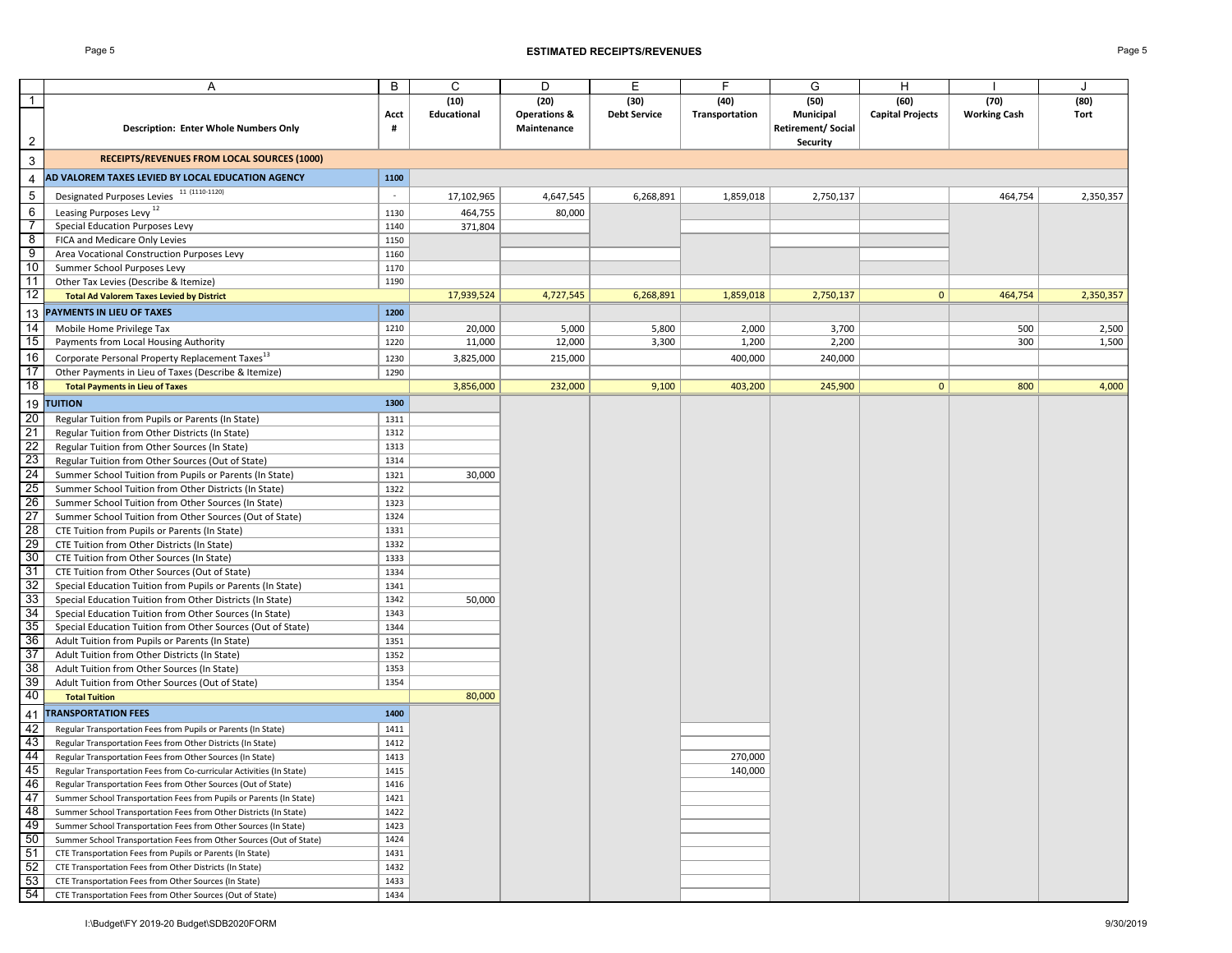### Page 6 **ESTIMATED RECEIPTS/REVENUES** Page 6

|                 | Α                                                                       | B            | C           | D                       | Ε                   | F              | G                 | Н                       |                     |             |
|-----------------|-------------------------------------------------------------------------|--------------|-------------|-------------------------|---------------------|----------------|-------------------|-------------------------|---------------------|-------------|
| $\mathbf{1}$    |                                                                         |              | (10)        | (20)                    | (30)                | (40)           | (50)              | (60)                    | (70)                | (80)        |
|                 |                                                                         | Acct         | Educational | <b>Operations &amp;</b> | <b>Debt Service</b> | Transportation | Municipal         | <b>Capital Projects</b> | <b>Working Cash</b> | <b>Tort</b> |
|                 | <b>Description: Enter Whole Numbers Only</b>                            | #            |             | Maintenance             |                     |                | Retirement/Social |                         |                     |             |
| $\overline{2}$  |                                                                         |              |             |                         |                     |                | Security          |                         |                     |             |
| 55              | Special Education Transportation Fees from Pupils or Parents (In State) | 1441         |             |                         |                     |                |                   |                         |                     |             |
| 56              | Special Education Transportation Fees from Other Districts (In State)   | 1442         |             |                         |                     |                |                   |                         |                     |             |
| 57              | Special Education Transportation Fees from Other Sources (In State)     | 1443         |             |                         |                     | 60,000         |                   |                         |                     |             |
| 58              | Special Education Transportation Fees from Other Sources (Out of State) | 1444         |             |                         |                     |                |                   |                         |                     |             |
| 59              | Adult Transportation Fees from Pupils or Parents (In State)             | 1451         |             |                         |                     |                |                   |                         |                     |             |
| 60              | Adult Transportation Fees from Other Districts (In State)               | 1452         |             |                         |                     |                |                   |                         |                     |             |
| 61              | Adult Transportation Fees from Other Sources (In State)                 | 1453         |             |                         |                     |                |                   |                         |                     |             |
| 62              | Adult Transportation Fees from Other Sources (Out of State)             | 1454         |             |                         |                     |                |                   |                         |                     |             |
| 63              | <b>Total Transportation Fees</b>                                        |              |             |                         |                     | 470,000        |                   |                         |                     |             |
|                 |                                                                         |              |             |                         |                     |                |                   |                         |                     |             |
| 64              | <b>EARNINGS ON INVESTMENTS</b>                                          | 1500         |             |                         |                     |                |                   |                         |                     |             |
| 65              | Interest on Investments                                                 | 1510         | 130,000     | 30,000                  | 27,500              | 10,000         | 77,000            | 15,000                  | 45,000              | 40,000      |
| 66              | Gain or Loss on Sale of Investments                                     | 1520         |             |                         |                     |                |                   |                         |                     |             |
| 67              | <b>Total Earnings on Investments</b>                                    |              | 130,000     | 30,000                  | 27,500              | 10,000         | 77,000            | 15,000                  | 45,000              | 40,000      |
| 68              | <b>FOOD SERVICE</b>                                                     | 1600         |             |                         |                     |                |                   |                         |                     |             |
| 69              | Sales to Pupils - Lunch                                                 | 1611         | 569,000     |                         |                     |                |                   |                         |                     |             |
| 70              | Sales to Pupils - Breakfast                                             | 1612         | 55,500      |                         |                     |                |                   |                         |                     |             |
| 71              | Sales to Pupils - A la Carte                                            | 1613         | 418,000     |                         |                     |                |                   |                         |                     |             |
| 72              | Sales to Pupils - Other (Describe & Itemize)                            | 1614         |             |                         |                     |                |                   |                         |                     |             |
| 73              | Sales to Adults                                                         | 1620         | 500         |                         |                     |                |                   |                         |                     |             |
| 74              | Other Food Service (Describe & Itemize)                                 | 1690         | 12,000      |                         |                     |                |                   |                         |                     |             |
| 75              |                                                                         |              | 1,055,000   |                         |                     |                |                   |                         |                     |             |
|                 | <b>Total Food Service</b>                                               |              |             |                         |                     |                |                   |                         |                     |             |
| 76              | DISTRICT/SCHOOL ACTIVITY INCOME                                         | 1700         |             |                         |                     |                |                   |                         |                     |             |
| $\overline{77}$ | Admissions - Athletic                                                   | 1711         | 186,600     |                         |                     |                |                   |                         |                     |             |
| 78              | Admissions - Other                                                      | 1719         | 35,000      |                         |                     |                |                   |                         |                     |             |
| 79              | Fees                                                                    | 1720         | 8,000       |                         |                     |                |                   |                         |                     |             |
| 80              | <b>Book Store Sales</b>                                                 | 1730         |             |                         |                     |                |                   |                         |                     |             |
| 81              | Other District/School Activity Revenue (Describe & Itemize)             | 1790         | 15,000      |                         |                     |                |                   |                         |                     |             |
| 82              | <b>Total District/School Activity Income</b>                            |              | 244,600     | $\mathbf{0}$            |                     |                |                   |                         |                     |             |
| 83              | <b>TEXTBOOK INCOME</b>                                                  | 1800         |             |                         |                     |                |                   |                         |                     |             |
| 84              | Rentals - Regular Textbooks                                             | 1811         | 211,300     |                         |                     |                |                   |                         |                     |             |
| 85              | Rentals - Summer School Textbooks                                       | 1812         |             |                         |                     |                |                   |                         |                     |             |
| 86              | Rentals - Adult/Continuing Education Textbooks                          | 1813         |             |                         |                     |                |                   |                         |                     |             |
| 87              |                                                                         | 1819         |             |                         |                     |                |                   |                         |                     |             |
| 88              | Rentals - Other (Describe)                                              |              |             |                         |                     |                |                   |                         |                     |             |
| 89              | Sales - Regular Textbooks                                               | 1821<br>1822 |             |                         |                     |                |                   |                         |                     |             |
|                 | Sales - Summer School Textbooks                                         |              |             |                         |                     |                |                   |                         |                     |             |
| 90              | Sales - Adult/Continuing Education Textbooks                            | 1823         |             |                         |                     |                |                   |                         |                     |             |
| 91              | Sales - Other (Describe & Itemize)                                      | 1829         |             |                         |                     |                |                   |                         |                     |             |
| 92<br>93        | Other (Describe & Itemize)                                              | 1890         | 211,300     |                         |                     |                |                   |                         |                     |             |
|                 | <b>Total Textbooks</b>                                                  |              |             |                         |                     |                |                   |                         |                     |             |
| 94              | OTHER REVENUE FROM LOCAL SOURCES                                        | 1900         |             |                         |                     |                |                   |                         |                     |             |
| 95              | Rentals                                                                 | 1910         | 6,000       | 30,000                  |                     |                |                   |                         |                     |             |
| 96              | Contributions and Donations from Private Sources                        | 1920         | 1,112,100   | 65,000                  |                     |                |                   |                         |                     |             |
| 97              | Impact Fees from Municipal or County Governments                        | 1930         |             |                         |                     |                |                   |                         |                     |             |
| 98              | Services Provided Other Districts                                       | 1940         | 300,000     |                         |                     |                |                   |                         |                     |             |
| 99              | Refund of Prior Years' Expenditures                                     | 1950         |             |                         |                     |                |                   |                         |                     |             |
| 100             | Payments of Surplus Moneys from TIF Districts                           | 1960         |             |                         |                     |                |                   |                         |                     |             |
| 101             | <b>Drivers' Education Fees</b>                                          | 1970         | 40,000      |                         |                     |                |                   |                         |                     |             |
| 102             | Proceeds from Vendors' Contracts                                        | 1980         |             |                         |                     |                |                   |                         |                     |             |
| 103             | School Facility Occupation Tax Proceeds                                 | 1983         |             |                         |                     |                |                   |                         |                     |             |
| 104             | Payment from Other Districts                                            | 1991         |             |                         |                     |                |                   |                         |                     |             |
| 105             | Sale of Vocational Projects                                             | 1992         |             |                         |                     |                |                   |                         |                     |             |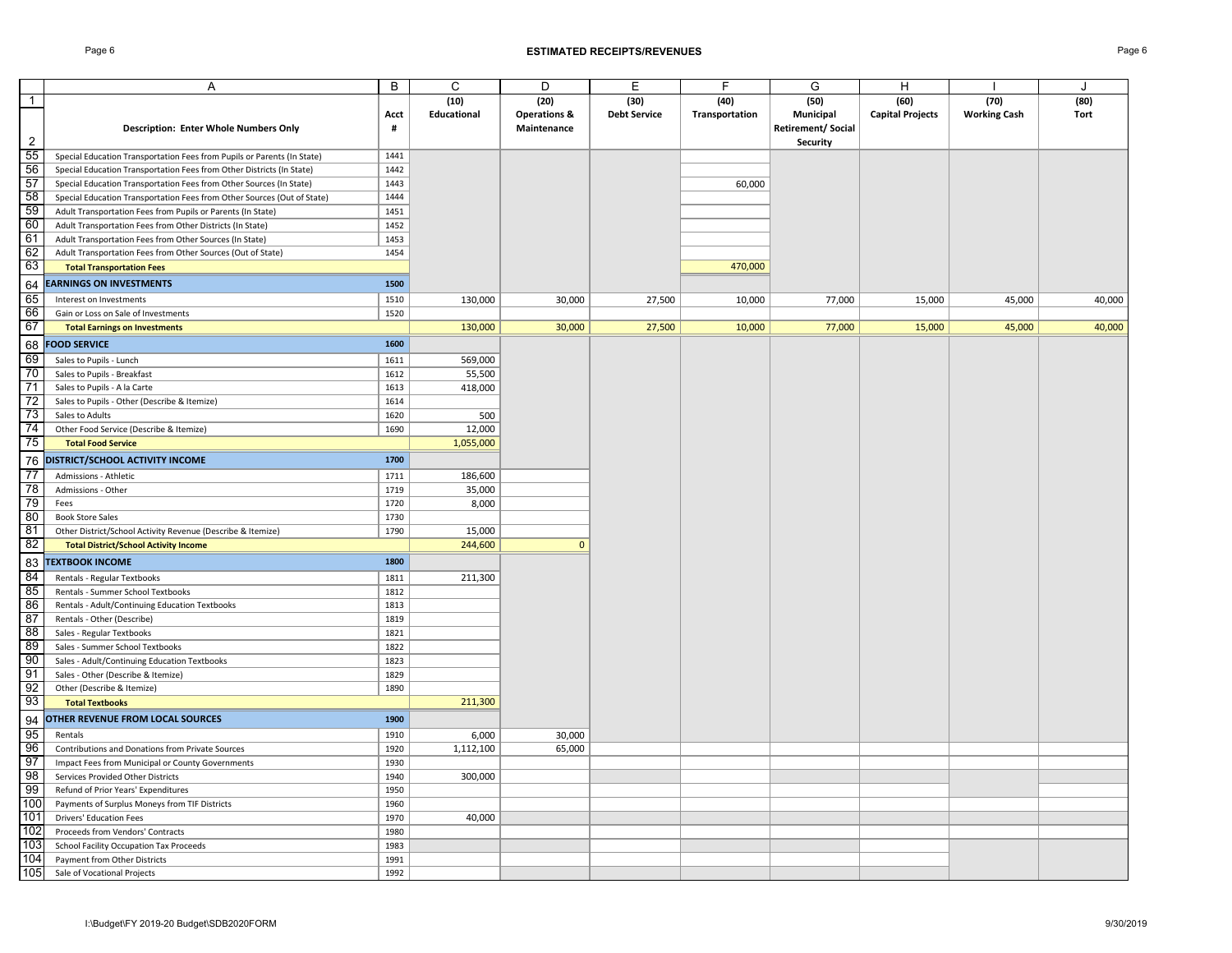### Page 7 **ESTIMATED RECEIPTS/REVENUES** Page 7

|                | Α                                                                        | B    | C                  | D                       | Ε                   | F              | G                        | Н                       |                     | $\cdot$      |
|----------------|--------------------------------------------------------------------------|------|--------------------|-------------------------|---------------------|----------------|--------------------------|-------------------------|---------------------|--------------|
| $\overline{1}$ |                                                                          |      | (10)               | (20)                    | (30)                | (40)           | (50)                     | (60)                    | (70)                | (80)         |
|                |                                                                          | Acct | <b>Educational</b> | <b>Operations &amp;</b> | <b>Debt Service</b> | Transportation | Municipal                | <b>Capital Projects</b> | <b>Working Cash</b> | Tort         |
|                | <b>Description: Enter Whole Numbers Only</b>                             | #    |                    | Maintenance             |                     |                | <b>Retirement/Social</b> |                         |                     |              |
| $\overline{2}$ |                                                                          |      |                    |                         |                     |                | Security                 |                         |                     |              |
| 106            | Other Local Fees (Describe & Itemize)                                    | 1993 | 146,000            |                         |                     |                |                          |                         |                     |              |
| 107            | Other Local Revenues (Describe & Itemize)                                | 1999 | 290,000            | 10,000                  |                     | 55,000         |                          |                         |                     |              |
| 108            | <b>Total Other Revenue from Local Sources</b>                            |      | 1,894,100          | 105,000                 | $\mathbf{0}$        | 55,000         | $\mathbf{0}$             | $\mathbf{0}$            | $\mathbf{0}$        | $\mathbf{0}$ |
| 109            | <b>Total Receipts/Revenues from Local Sources</b>                        | 1000 | 25,410,524         | 5,094,545               | 6,305,491           | 2,797,218      | 3,073,037                | 15,000                  | 510,554             | 2,394,357    |
|                | <b>FLOW-THROUGH RECEIPTS/REVENUES FROM ONE</b>                           |      |                    |                         |                     |                |                          |                         |                     |              |
|                | 110 DISTRICT TO ANOTHER DISTRICT (2000)                                  |      |                    |                         |                     |                |                          |                         |                     |              |
| 111            | Flow-Through Revenue from State Sources                                  | 2100 |                    |                         |                     |                |                          |                         |                     |              |
| 112            | Flow-Through Revenue from Federal Sources                                | 2200 |                    |                         |                     |                |                          |                         |                     |              |
| 113            | Other Flow-Through Revenue (Describe & Itemize)                          | 2300 |                    |                         |                     |                |                          |                         |                     |              |
|                | <b>Total Flow-Through Receipts/Revenues From</b><br>One                  |      |                    |                         |                     |                |                          |                         |                     |              |
| 114            | <b>District to Another District</b>                                      | 2000 | $\mathbf{0}$       | $\mathbf{0}$            |                     | $\mathbf{0}$   | $\mathbf{0}$             |                         |                     |              |
|                | 115 RECEIPTS/REVENUES FROM STATE SOURCES (3000)                          |      |                    |                         |                     |                |                          |                         |                     |              |
|                | UNRESTRICTED GRANTS-IN-AID (3001-3099)                                   |      |                    |                         |                     |                |                          |                         |                     |              |
| 116            |                                                                          |      |                    |                         |                     |                |                          |                         |                     |              |
| 117            | Evidence Based Funding Formula (Section 18-8.15)                         | 3001 | 16,172,150         |                         |                     |                |                          |                         |                     |              |
| 118            | Reorganization Incentives (Accounts 3005-3021)                           | 3005 |                    |                         |                     |                |                          |                         |                     |              |
| 119            | Fast Growth District Grants                                              | 3030 |                    |                         |                     |                |                          |                         |                     |              |
| 120            | Other Unrestricted Grants-In-Aid From State Sources (Describe & Itemize) | 3099 | 375,000            |                         |                     |                |                          |                         |                     |              |
| 121            | <b>Total Unrestricted Grants-In-Aid</b>                                  |      | 16,547,150         | $\mathbf{0}$            | $\mathbf{0}$        | $\mathbf 0$    | $\mathbf{0}$             | $\Omega$                |                     | $\mathbf{0}$ |
|                |                                                                          |      |                    |                         |                     |                |                          |                         |                     |              |
| 122            | RESTRICTED GRANTS-IN-AID (3100-3900)                                     |      |                    |                         |                     |                |                          |                         |                     |              |
|                | <b>123 SPECIAL EDUCATION</b>                                             |      |                    |                         |                     |                |                          |                         |                     |              |
| 124            | Special Education - Private Facility Tuition                             | 3100 | 1,150,000          |                         |                     |                |                          |                         |                     |              |
| 125            | Special Education - Funding for Children Requiring Sp Ed Services        | 3105 |                    |                         |                     |                |                          |                         |                     |              |
| 126            | Special Education - Personnel                                            | 3110 |                    |                         |                     |                |                          |                         |                     |              |
| 127            | Special Education - Orphanage - Individual                               | 3120 | 375,000            |                         |                     |                |                          |                         |                     |              |
| 128            | Special Education - Orphanage - Summer Individual                        | 3130 | 55,000             |                         |                     |                |                          |                         |                     |              |
| 129            | Special Education - Summer School                                        | 3145 |                    |                         |                     |                |                          |                         |                     |              |
| 130            | Special Education - Other (Describe & Itemize)                           | 3199 |                    |                         |                     | $\Omega$       |                          |                         |                     |              |
| 131            | <b>Total Special Education</b>                                           |      | 1,580,000          | $\Omega$                |                     |                |                          |                         |                     |              |
|                | 132 CAREER AND TECHNICAL EDUCATION (CTE)                                 |      |                    |                         |                     |                |                          |                         |                     |              |
| 133            | CTE - Technical Education - Tech Prep                                    | 3200 |                    |                         |                     |                |                          |                         |                     |              |
| 134            | CTE - Secondary Program Improvement (CTEI)                               | 3220 |                    |                         |                     |                |                          |                         |                     |              |
| 135            | CTE - WECEP                                                              | 3225 |                    |                         |                     |                |                          |                         |                     |              |
| 136            | CTE - Agriculture Education                                              | 3235 | 21,000             |                         |                     |                |                          |                         |                     |              |
| 137            | CTE - Instructor Practicum                                               | 3240 |                    |                         |                     |                |                          |                         |                     |              |
| 138            | CTE - Student Organizations                                              | 3270 |                    |                         |                     |                |                          |                         |                     |              |
| 139            | CTE - Other (Describe & Itemize)                                         | 3299 |                    |                         |                     |                |                          |                         |                     |              |
| 140            | <b>Total Career and Technical Education</b>                              |      | 21,000             | $\mathbf{0}$            |                     |                | $\Omega$                 |                         |                     |              |
|                | 141 BILINGUAL EDUCATION                                                  |      |                    |                         |                     |                |                          |                         |                     |              |
| 142            | Bilingual Education - Downstate - TPI and TBE                            | 3305 |                    |                         |                     |                |                          |                         |                     |              |
| 143            | Bilingual Education - Downstate - Transitional Bilingual Education       | 3310 |                    |                         |                     |                |                          |                         |                     |              |
| 144            | <b>Total Bilingual Education</b>                                         |      | $\Omega$           |                         |                     |                | $\Omega$                 |                         |                     |              |
| 145            | State Free Lunch & Breakfast                                             | 3360 | 44,000             |                         |                     |                |                          |                         |                     |              |
| 146            | School Breakfast Initiative                                              | 3365 |                    |                         |                     |                |                          |                         |                     |              |
| 147            | <b>Driver Education</b>                                                  | 3370 | 76,000             |                         |                     |                |                          |                         |                     |              |
| 148            | Adult Education (from ICCB)                                              | 3410 |                    |                         |                     |                |                          |                         |                     |              |
| 149            | Adult Education - Other (Describe & Itemize)                             | 3499 |                    |                         |                     |                |                          |                         |                     |              |
|                |                                                                          |      |                    |                         |                     |                |                          |                         |                     |              |
|                | 150 TRANSPORTATION                                                       |      |                    |                         |                     |                |                          |                         |                     |              |
| 151            | Transportation - Regular and Vocational                                  | 3500 |                    |                         |                     | 479,844        |                          |                         |                     |              |
| 152<br>153     | Transportation - Special Education                                       | 3510 |                    |                         |                     | 545,580        |                          |                         |                     |              |
|                | Transportation - Other (Describe & Itemize)                              | 3599 |                    |                         |                     |                |                          |                         |                     |              |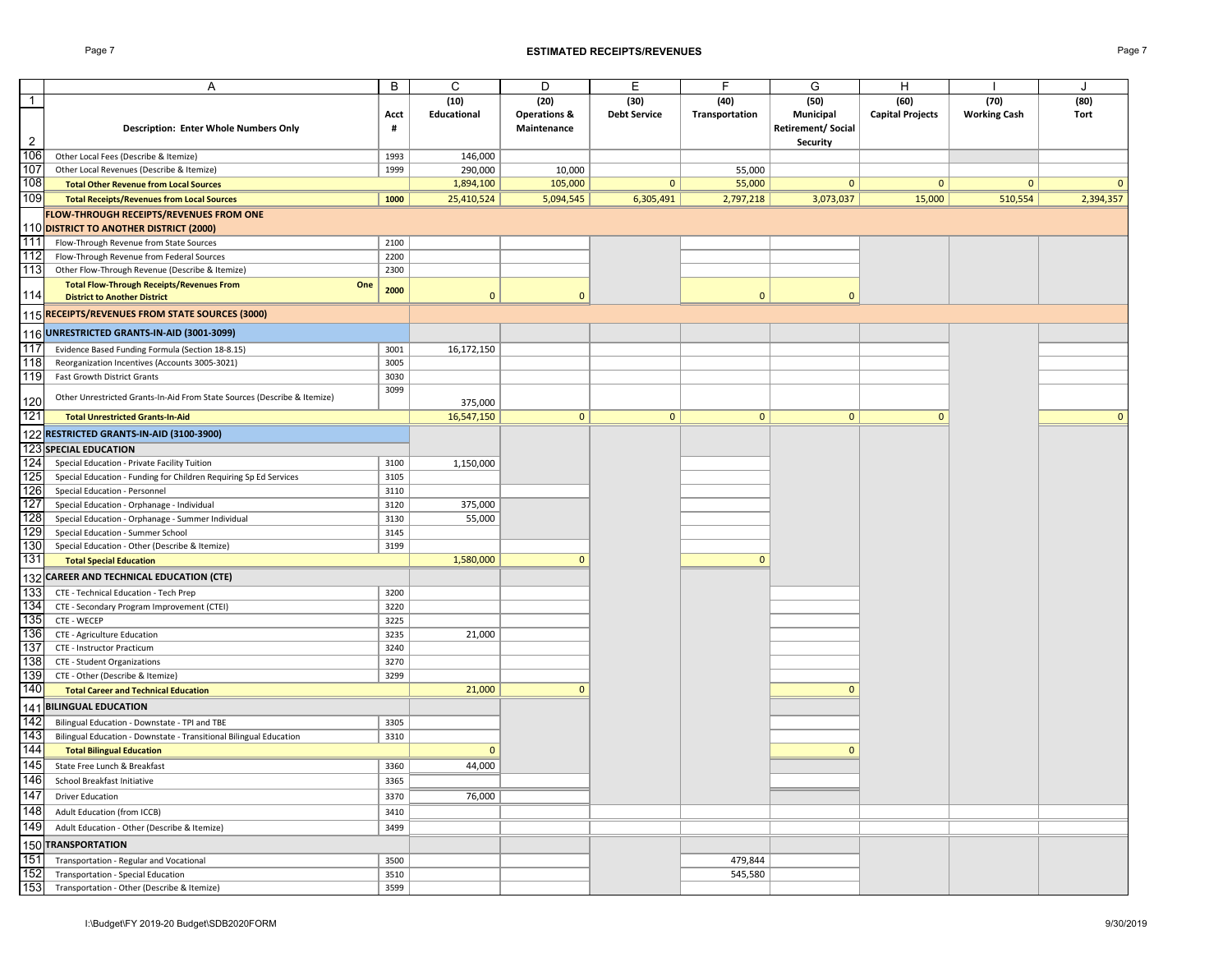### Page 8 **ESTIMATED RECEIPTS/REVENUES** Page 8

|                  | Α                                                                                           | B            | C            | D                       | Е                   | F              | G                        | Н                       |                     | J            |
|------------------|---------------------------------------------------------------------------------------------|--------------|--------------|-------------------------|---------------------|----------------|--------------------------|-------------------------|---------------------|--------------|
| $\mathbf{1}$     |                                                                                             |              | (10)         | (20)                    | (30)                | (40)           | (50)                     | (60)                    | (70)                | (80)         |
|                  |                                                                                             | Acct         | Educational  | <b>Operations &amp;</b> | <b>Debt Service</b> | Transportation | Municipal                | <b>Capital Projects</b> | <b>Working Cash</b> | Tort         |
|                  | Description: Enter Whole Numbers Only                                                       | #            |              | Maintenance             |                     |                | <b>Retirement/Social</b> |                         |                     |              |
| $\overline{2}$   |                                                                                             |              |              |                         |                     |                | Security                 |                         |                     |              |
| 154              | <b>Total Transportation</b>                                                                 |              | $\mathbf{0}$ | $\mathbf{0}$            |                     | 1,025,424      | $\mathbf{0}$             |                         |                     |              |
| 155              | Learning Improvement - Change Grants                                                        | 3610         |              |                         |                     |                |                          |                         |                     |              |
| 156              | Scientific Literacy                                                                         | 3660         |              |                         |                     |                |                          |                         |                     |              |
| 157              | Truant Alternative/Optional Education                                                       | 3695         | 55,000       |                         |                     |                |                          |                         |                     |              |
| 158              | Early Childhood - Block Grant                                                               | 3705         | 635,937      |                         |                     |                |                          |                         |                     |              |
| 159              | Chicago General Education Block Grant                                                       | 3766         |              |                         |                     |                |                          |                         |                     |              |
| 160              | Chicago Educational Services Block Grant                                                    | 3767         |              |                         |                     |                |                          |                         |                     |              |
| 161              | School Safety & Educational Improvement Block Grant                                         | 3775         |              |                         |                     |                |                          |                         |                     |              |
| 162              | Technology - Technology for Success                                                         | 3780         |              |                         |                     |                |                          |                         |                     |              |
| 163              | <b>State Charter Schools</b>                                                                | 3815         |              |                         |                     |                |                          |                         |                     |              |
| 164              | Extended Learning Opportunities - Summer Bridges                                            | 3825         |              |                         |                     |                |                          |                         |                     |              |
| 165              | Infrastructure Improvements - Planning/Construction                                         | 3920         |              |                         |                     |                |                          |                         |                     |              |
| 166              | School Infrastructure - Maintenance Projects                                                | 3925         |              |                         |                     |                |                          |                         |                     |              |
| 167              | Other Restricted Revenue from State Sources (Describe & Itemize)                            | 3999         | 213,200      |                         |                     |                |                          |                         |                     |              |
| 168              | <b>Total Restricted Grants-In-Aid</b>                                                       |              | 2,625,137    | $\mathbf{0}$            | 0                   | 1,025,424      | 0                        | 0                       | $\mathbf{0}$        | $\mathbf 0$  |
| 169              | <b>Total Receipts/Revenues from State Sources</b>                                           | 3000         | 19,172,287   | $\mathbf{0}$            | $\overline{0}$      | 1,025,424      | $\overline{0}$           | 0                       | $\mathbf{0}$        | $\mathbf{0}$ |
|                  |                                                                                             |              |              |                         |                     |                |                          |                         |                     |              |
|                  | 170 RECEIPTS/REVENUES FROM FEDERAL SOURCES (4000)                                           |              |              |                         |                     |                |                          |                         |                     |              |
|                  | UNRESTRICTED GRANTS-IN-AID RECEIVED DIRECTLY FROM FEDERAL GOVT. (4001-                      |              |              |                         |                     |                |                          |                         |                     |              |
| 171 4009)<br>172 | Federal Impact Aid                                                                          |              |              |                         |                     |                |                          |                         |                     |              |
|                  | Other Unrestricted Grants-In-Aid Received Directly from the Federal Govt. (Describe         | 4001<br>4009 |              |                         |                     |                |                          |                         |                     |              |
| 173              | & Itemize)                                                                                  |              |              |                         |                     |                |                          |                         |                     |              |
| 174              | Total Unrestricted Grants-In-Aid Received Directly from Fed Govt                            |              | $\mathbf{0}$ | $\mathbf{0}$            | $\mathbf{0}$        | $\mathbf{0}$   | $\mathbf{0}$             | $\mathbf{0}$            | $\mathbf{0}$        | $\mathbf{0}$ |
|                  | RESTRICTED GRANTS-IN-AID RECEIVED DIRECTLY FROM FEDERAL GOVT                                |              |              |                         |                     |                |                          |                         |                     |              |
|                  | 175 (4045-4090)                                                                             |              |              |                         |                     |                |                          |                         |                     |              |
| 176              | <b>Head Start</b>                                                                           | 4045         | 2,032,980    |                         |                     |                |                          |                         |                     |              |
| 177              | Construction (Impact Aid)                                                                   | 4050         |              |                         |                     |                |                          |                         |                     |              |
| 178              | MAGNET                                                                                      | 4060         |              |                         |                     |                |                          |                         |                     |              |
| 179              | Other Restricted Grants-In-Aid Received Directly from Federal Govt.                         | 4090         |              |                         |                     |                |                          |                         |                     |              |
| 180              | (Describe & Itemize)<br>Total Restricted Grants-In-Aid Received Directly from Federal Govt. |              | 2,032,980    | $\mathbf{0}$            |                     | $\mathbf{0}$   | $\mathbf{0}$             | $\mathbf{0}$            |                     |              |
|                  | RESTRICTED GRANTS-IN-AID RECEIVED FROM FEDERAL                                              |              |              |                         |                     |                |                          |                         |                     |              |
|                  | 181 GOVT. THRU THE STATE (4100-4999)                                                        |              |              |                         |                     |                |                          |                         |                     |              |
|                  | 182 TITLE V                                                                                 |              |              |                         |                     |                |                          |                         |                     |              |
| 183              | Title V - Flexibility and Accountability                                                    | 4100         |              |                         |                     |                |                          |                         |                     |              |
| 184              | Title V - SEA Projects                                                                      | 4105         |              |                         |                     |                |                          |                         |                     |              |
| 185              | Title V - Rural Education Initiative (REI)                                                  | 4107         |              |                         |                     |                |                          |                         |                     |              |
| 186              | Title V - Other (Describe & Itemize)                                                        | 4199         |              |                         |                     |                |                          |                         |                     |              |
| 187              | <b>Total Title V</b>                                                                        |              | $\mathbf{0}$ | $\Omega$                |                     | $\mathbf{0}$   | $\Omega$                 |                         |                     |              |
|                  | 188 FOOD SERVICE                                                                            |              |              |                         |                     |                |                          |                         |                     |              |
| 189              | Breakfast Start-Up Expansion                                                                | 4200         |              |                         |                     |                |                          |                         |                     |              |
| 190              | National School Lunch Program                                                               | 4210         | 1,690,000    |                         |                     |                |                          |                         |                     |              |
| 191              | Special Milk Program                                                                        | 4215         |              |                         |                     |                |                          |                         |                     |              |
| 192              | School Breakfast Program                                                                    | 4220         | 618,000      |                         |                     |                |                          |                         |                     |              |
| 193              | Summer Food Service Admin/Program                                                           | 4225         |              |                         |                     |                |                          |                         |                     |              |
| 194              | Child and Adult Care Food Program                                                           | 4226         |              |                         |                     |                |                          |                         |                     |              |
| 195              | Fresh Fruit and Vegetables                                                                  | 4240         |              |                         |                     |                |                          |                         |                     |              |
| 196              | Food Service - Other (Describe & Itemize)                                                   | 4299         |              |                         |                     |                |                          |                         |                     |              |
| 197              | <b>Total Food Service</b>                                                                   |              | 2,308,000    |                         |                     |                | $\mathbf{0}$             |                         |                     |              |
|                  | 198 TITLE I                                                                                 |              |              |                         |                     |                |                          |                         |                     |              |
| 199              | Title I - Low Income                                                                        | 4300         | 2,638,750    |                         |                     |                |                          |                         |                     |              |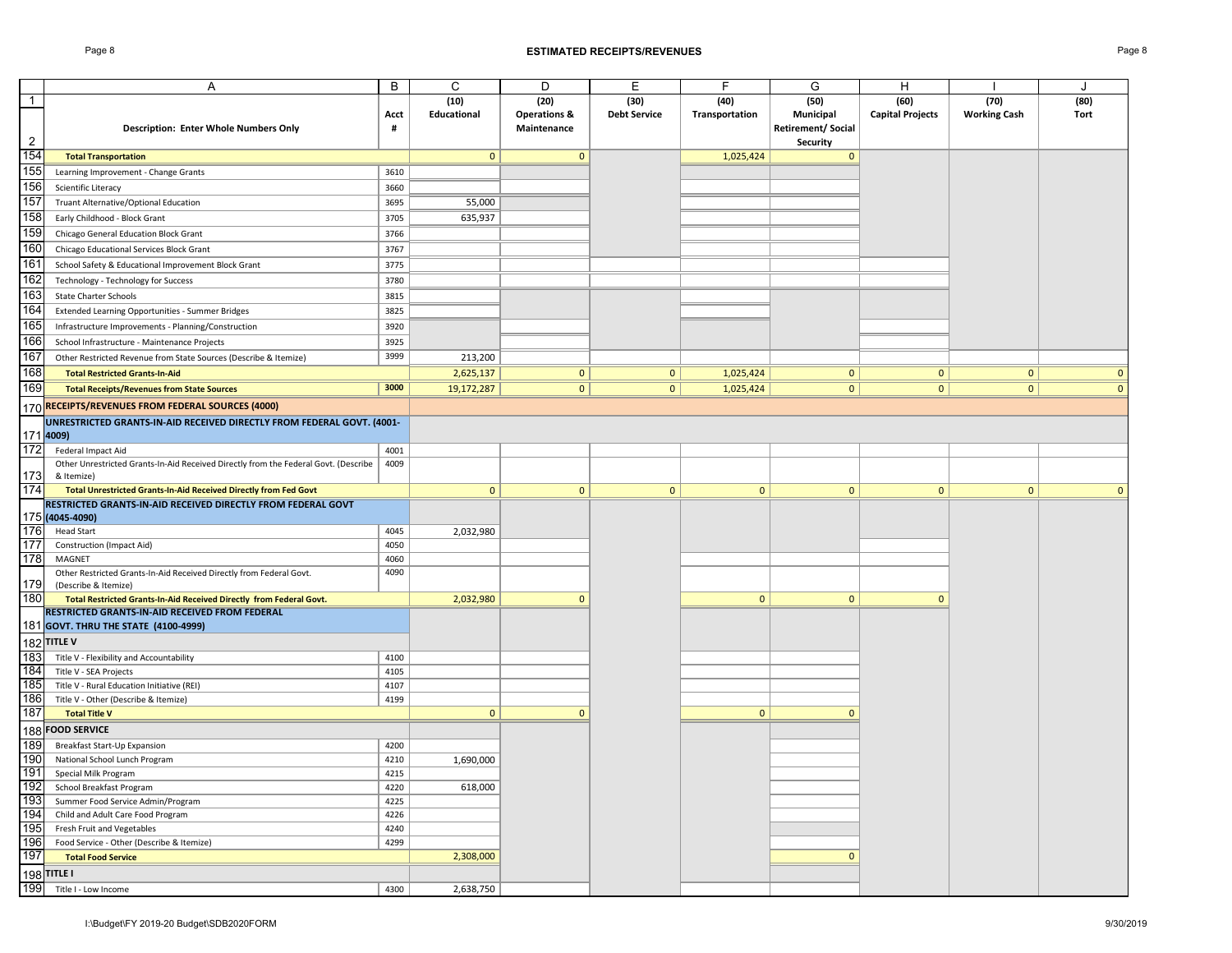|     |                                              |      | (10)               | (20)                                   | (30)                | (40)           | (50)                                  | (60)                    | (70)                | (80) |
|-----|----------------------------------------------|------|--------------------|----------------------------------------|---------------------|----------------|---------------------------------------|-------------------------|---------------------|------|
|     | <b>Description: Enter Whole Numbers Only</b> | Acct | <b>Educational</b> | <b>Operations &amp;</b><br>Maintenance | <b>Debt Service</b> | Transportation | <b>Municipal</b><br>Retirement/Social | <b>Capital Projects</b> | <b>Working Cash</b> | Tort |
|     |                                              |      |                    |                                        |                     |                | <b>Security</b>                       |                         |                     |      |
| 200 | Title I - Low Income - Neglected, Private    | 4305 | 153,493            |                                        |                     |                |                                       |                         |                     |      |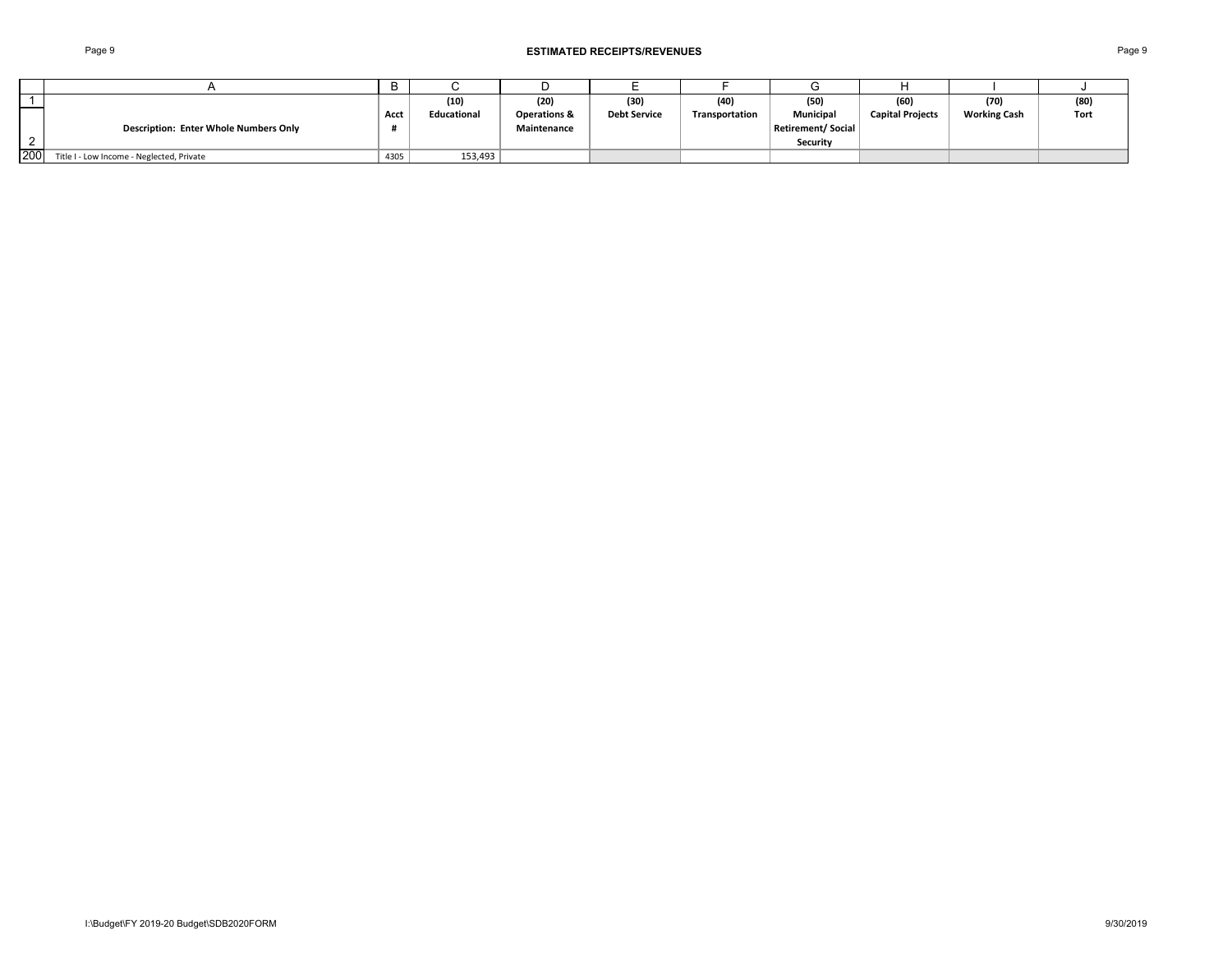|                | Α                                                                  | B         | $\mathsf C$  | D                                      | E                   | F              | G                 | H                       |                     |      |
|----------------|--------------------------------------------------------------------|-----------|--------------|----------------------------------------|---------------------|----------------|-------------------|-------------------------|---------------------|------|
| $\overline{1}$ |                                                                    |           | (10)         | (20)                                   | (30)                | (40)           | (50)              | (60)                    | (70)                | (80) |
|                |                                                                    |           | Educational  |                                        | <b>Debt Service</b> | Transportation | Municipal         | <b>Capital Projects</b> | <b>Working Cash</b> | Tort |
|                | Description: Enter Whole Numbers Only                              | Acct<br># |              | <b>Operations &amp;</b><br>Maintenance |                     |                | Retirement/Social |                         |                     |      |
| $\overline{2}$ |                                                                    |           |              |                                        |                     |                |                   |                         |                     |      |
|                |                                                                    | 4340      |              |                                        |                     |                | Security          |                         |                     |      |
| 201            | Title I - Migrant Education                                        |           |              |                                        |                     |                |                   |                         |                     |      |
| 202            | Title I - Other (Describe & Itemize)                               | 4399      |              |                                        |                     |                |                   |                         |                     |      |
| 203            | <b>Total Title I</b>                                               |           | 2,792,243    | $\mathbf{0}$                           |                     | $\mathbf{0}$   | $\mathbf{0}$      |                         |                     |      |
|                | $204$ TITLE IV                                                     |           |              |                                        |                     |                |                   |                         |                     |      |
| 205            | Title IV - Student Support & Academic Enrichment Grant             | 4400      |              |                                        |                     |                |                   |                         |                     |      |
| 206            | Title IV - 21st Century                                            | 4421      | 308,526      |                                        |                     |                |                   |                         |                     |      |
| 207            | Title IV - Other (Describe & Itemize)                              | 4499      |              |                                        |                     |                |                   |                         |                     |      |
| 208            | <b>Total Title IV</b>                                              |           | 308,526      | $\mathbf{0}$                           |                     | $\mathbf{0}$   | $\mathbf{0}$      |                         |                     |      |
|                | 209 FEDERAL - SPECIAL EDUCATION                                    |           |              |                                        |                     |                |                   |                         |                     |      |
| 210            | Federal Special Education - Preschool Flow-Through                 | 4600      | 90,976       |                                        |                     |                |                   |                         |                     |      |
| 211            | Federal Special Education - Preschool Discretionary                | 4605      |              |                                        |                     |                |                   |                         |                     |      |
| 212            | Federal Special Education - IDEA Flow Through                      | 4620      | 1,761,168    |                                        |                     |                |                   |                         |                     |      |
| 213            | Federal Special Education - IDEA Room & Board                      | 4625      | 300,000      |                                        |                     |                |                   |                         |                     |      |
| 214            | Federal Special Education - IDEA Discretionary                     | 4630      |              |                                        |                     |                |                   |                         |                     |      |
| 215            | Federal Special Education - IDEA - Other (Describe & Itemize)      | 4699      |              |                                        |                     |                |                   |                         |                     |      |
| 216            |                                                                    |           | 2,152,144    | $\mathbf{0}$                           |                     | $\mathbf{0}$   | $\Omega$          |                         |                     |      |
|                | <b>Total Federal Special Education</b>                             |           |              |                                        |                     |                |                   |                         |                     |      |
|                | 217 CTE - PERKINS                                                  |           |              |                                        |                     |                |                   |                         |                     |      |
| 218            | CTE - Perkins-Title IIIE Tech Prep                                 | 4770      |              |                                        |                     |                |                   |                         |                     |      |
| 219            | CTE - Other (Describe & Itemize)                                   | 4799      |              |                                        |                     |                |                   |                         |                     |      |
| 220            | <b>Total CTE - Perkins</b>                                         |           | $\mathbf{0}$ | $\mathbf{0}$                           |                     |                | $\mathbf{0}$      |                         |                     |      |
| 221            | Federal - Adult Education                                          | 4810      |              |                                        |                     |                |                   |                         |                     |      |
| 222            | ARRA - General State Aid - Education Stabilization                 | 4850      |              |                                        |                     |                |                   |                         |                     |      |
| 223            | ARRA - Title I - Low Income                                        | 4851      |              |                                        |                     |                |                   |                         |                     |      |
| 224            | ARRA - Title I - Neglected, Private                                | 4852      |              |                                        |                     |                |                   |                         |                     |      |
| 225            | ARRA - Title I - Delinquent, Private                               | 4853      |              |                                        |                     |                |                   |                         |                     |      |
| 226            | ARRA - Title I - School Improvement (Part A)                       | 4854      |              |                                        |                     |                |                   |                         |                     |      |
| 227            | ARRA - Title I - School Improvement (Section 1003g)                | 4855      |              |                                        |                     |                |                   |                         |                     |      |
| 228            | ARRA - IDEA - Part B - Preschool                                   | 4856      |              |                                        |                     |                |                   |                         |                     |      |
| 229            | ARRA - IDEA - Part B - Flow-Through                                | 4857      |              |                                        |                     |                |                   |                         |                     |      |
| 230            | ARRA - Title IID - Technology - Formula                            | 4860      |              |                                        |                     |                |                   |                         |                     |      |
| 231            | ARRA - Title IID - Technology - Competitive                        | 4861      |              |                                        |                     |                |                   |                         |                     |      |
| 232            | ARRA - McKinney - Vento Homeless Education                         | 4862      |              |                                        |                     |                |                   |                         |                     |      |
| 233            | ARRA - Child Nutrition Equipment Assistance                        | 4863      |              |                                        |                     |                |                   |                         |                     |      |
| 234            | Impact Aid Formula Grants                                          | 4864      |              |                                        |                     |                |                   |                         |                     |      |
| 235            | Impact Aid Competitive Grants                                      | 4865      |              |                                        |                     |                |                   |                         |                     |      |
| 236            | Qualified Zone Academy Bond Tax Credits                            | 4866      |              |                                        |                     |                |                   |                         |                     |      |
| 237            | Qualified School Construction Bond Credits                         | 4867      |              |                                        |                     |                |                   |                         |                     |      |
| 238            | <b>Build America Bond Tax Credits</b>                              | 4868      |              |                                        |                     |                |                   |                         |                     |      |
| 239            | Build America Bond Interest Reimbursement                          | 4869      |              |                                        |                     |                |                   |                         |                     |      |
| 240            | ARRA - General State Aid - Other Government Services Stabilization | 4870      |              |                                        |                     |                |                   |                         |                     |      |
| 241            | Other ARRA Funds - II                                              | 4871      |              |                                        |                     |                |                   |                         |                     |      |
| 242            | Other ARRA Funds - III                                             | 4872      |              |                                        |                     |                |                   |                         |                     |      |
| 243            | Other ARRA Funds - IV                                              | 4873      |              |                                        |                     |                |                   |                         |                     |      |
| 244            | Other ARRA Funds - V                                               | 4874      |              |                                        |                     |                |                   |                         |                     |      |
| 245            | ARRA - Early Childhood                                             | 4875      |              |                                        |                     |                |                   |                         |                     |      |
| 246            | Other ARRA Funds - VII                                             | 4876      |              |                                        |                     |                |                   |                         |                     |      |
| 247            | Other ARRA Funds - VIII                                            | 4877      |              |                                        |                     |                |                   |                         |                     |      |
| 248            | Other ARRA Funds - IX                                              | 4878      |              |                                        |                     |                |                   |                         |                     |      |
| 249            | Other ARRA Funds - X                                               | 4879      |              |                                        |                     |                |                   |                         |                     |      |
| 250            | Other ARRA Funds - Ed Job Fund Program                             | 4880      |              |                                        |                     |                |                   |                         |                     |      |
| 251            | <b>Total Stimulus Programs</b>                                     |           | $\mathbf{0}$ | $\mathbf{0}$                           | $\mathbf{0}$        | $\mathbf{0}$   | $\mathbf{0}$      | $\mathbf{0}$            |                     |      |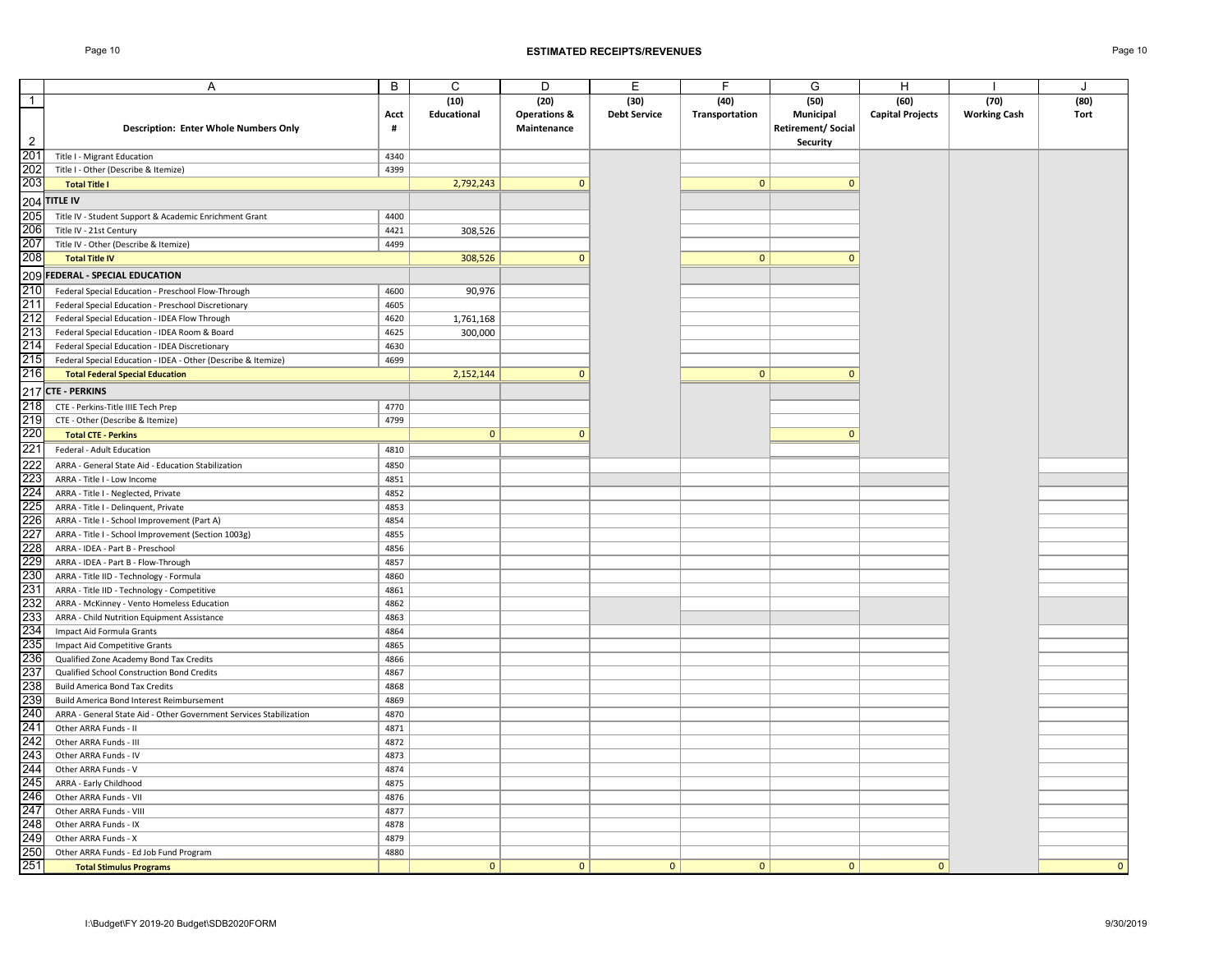### Page 11 **ESTIMATED RECEIPTS/REVENUES** Page 11

|                |                                                                                  | B    | С           | D            | F                   |                | G                        | п                       |                     |              |
|----------------|----------------------------------------------------------------------------------|------|-------------|--------------|---------------------|----------------|--------------------------|-------------------------|---------------------|--------------|
|                |                                                                                  |      | (10)        | (20)         | (30)                | (40)           | (50)                     | (60)                    | (70)                | (80)         |
|                |                                                                                  | Acct | Educational | Operations & | <b>Debt Service</b> | Transportation | Municipal                | <b>Capital Projects</b> | <b>Working Cash</b> | <b>Tort</b>  |
|                | <b>Description: Enter Whole Numbers Only</b>                                     | Ħ    |             | Maintenance  |                     |                | <b>Retirement/Social</b> |                         |                     |              |
| $\overline{2}$ |                                                                                  |      |             |              |                     |                | Security                 |                         |                     |              |
| 252            | Race to the Top Program                                                          | 4901 |             |              |                     |                |                          |                         |                     |              |
| 253            | Race to the Top - Preschool Expansion Grant                                      | 4902 |             |              |                     |                |                          |                         |                     |              |
| 254            | Title III - Instruction for English Learners & Immigrant Students                | 4905 |             |              |                     |                |                          |                         |                     |              |
| 255            | Title III - English Language Acquistion                                          | 4909 |             |              |                     |                |                          |                         |                     |              |
| 256            | McKinney Education for Homeless Children                                         | 4920 |             |              |                     |                |                          |                         |                     |              |
| 257            | Title II - Eisenhower - Professional Development Formula                         | 4930 |             |              |                     |                |                          |                         |                     |              |
| 258            | Title II - Teacher Quality                                                       | 4932 |             |              |                     |                |                          |                         |                     |              |
| 259<br>260     | Federal Charter Schools                                                          | 4960 |             |              |                     |                |                          |                         |                     |              |
|                | <b>State Assessment Grants</b>                                                   | 4981 |             |              |                     |                |                          |                         |                     |              |
| 261            | Grant for State Assessments and Related Activities                               | 4982 |             |              |                     |                |                          |                         |                     |              |
| 262            | Medicaid Matching Funds - Administrative Outreach                                | 4991 | 225,000     |              |                     |                |                          |                         |                     |              |
| 263            | Medicaid Matching Funds - Fee-For-Service Program                                | 4992 | 750,000     |              |                     |                |                          |                         |                     |              |
|                | Other Restricted Grants Received from Federal Government through State (Describe | 4999 |             |              |                     |                |                          |                         |                     |              |
| 264            | & Itemize)                                                                       |      |             |              |                     |                |                          |                         |                     |              |
|                | Total Restricted Grants-In-Aid Received from Federal Govt. Thru the              |      |             |              |                     |                |                          |                         |                     |              |
| 265            | <b>State</b>                                                                     |      | 8,535,913   |              | $\Omega$            | $\mathbf{0}$   |                          | $\mathbf{0}$            |                     | $\mathbf{0}$ |
| 266            | TOTAL RECEIPTS/REVENUES FROM FEDERAL SOURCES                                     | 4000 | 10,568,893  |              | $\Omega$            | $\Omega$       | $\Omega$                 | $\Omega$                | $\Omega$            | $\Omega$     |
| 267            | <b>TOTAL DIRECT RECEIPTS/REVENUES</b>                                            |      | 55,151,704  | 5,094,545    | 6,305,491           | 3,822,642      | 3,073,037                | 15,000                  | 510,554             | 2,394,357    |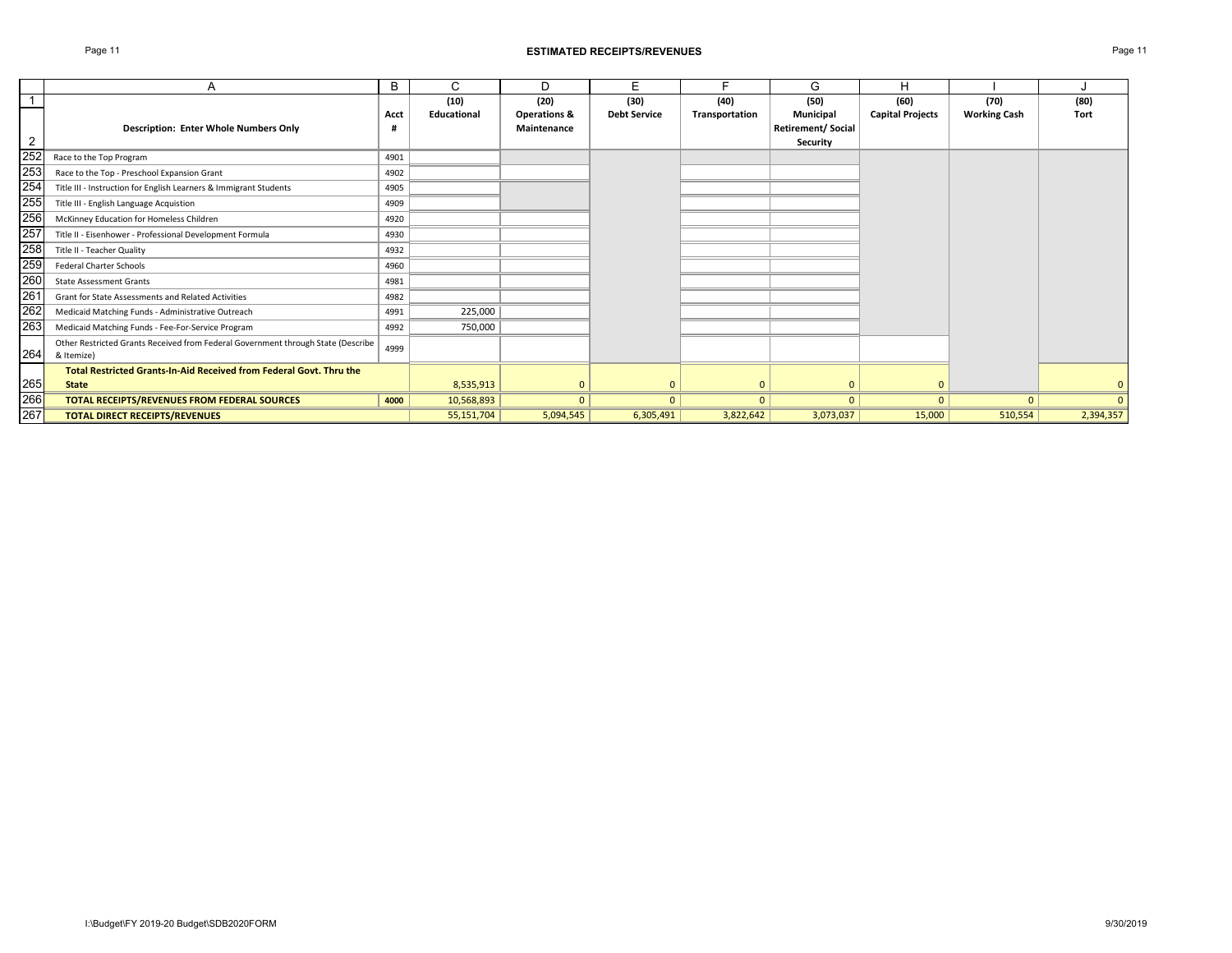300

800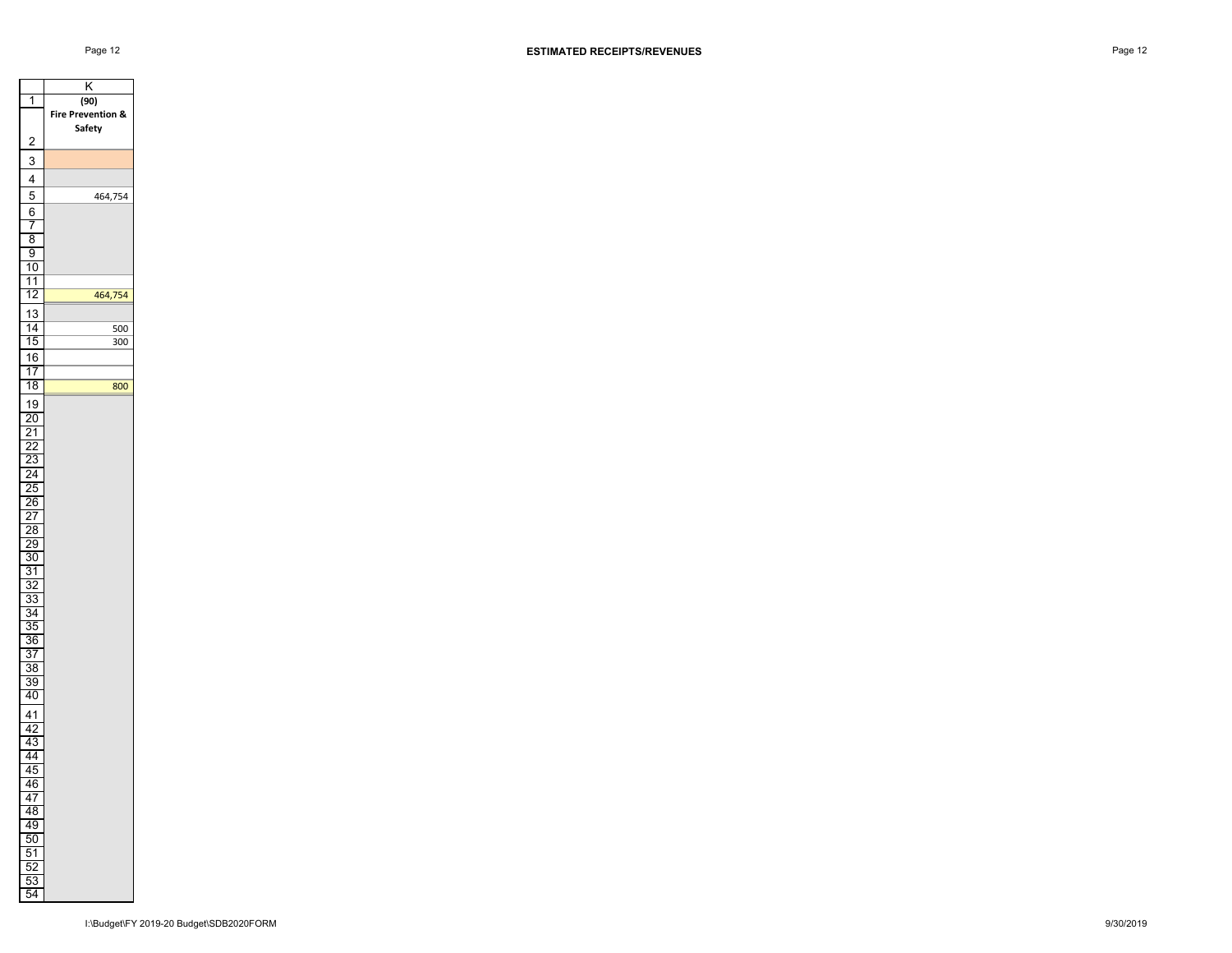|                       | Κ                            |
|-----------------------|------------------------------|
| 1                     | (90)                         |
|                       | <b>Fire Prevention &amp;</b> |
|                       | Safety                       |
| 2                     |                              |
| 55                    |                              |
| 56                    |                              |
| 57                    |                              |
| 58                    |                              |
| 59<br>60              |                              |
|                       |                              |
| 61<br>62              |                              |
| 63                    |                              |
|                       |                              |
| 64                    |                              |
| 65<br>66              | 40,000                       |
| $6\overline{7}$       | 40,000                       |
|                       |                              |
| 68<br>$\overline{69}$ |                              |
|                       |                              |
| 70<br>$\overline{71}$ |                              |
| 72                    |                              |
| 73                    |                              |
| 74                    |                              |
| 75                    |                              |
| 76                    |                              |
| 77                    |                              |
| 78                    |                              |
| 79                    |                              |
| 80                    |                              |
| 81                    |                              |
| 82                    |                              |
| 83                    |                              |
| 84                    |                              |
| 85                    |                              |
| 86                    |                              |
| 87                    |                              |
| 88                    |                              |
| 89                    |                              |
| 90                    |                              |
| 91                    |                              |
| 92<br>$\overline{93}$ |                              |
|                       |                              |
| 94                    |                              |
| 95                    |                              |
| $\overline{96}$<br>97 |                              |
| 98                    |                              |
| 99                    |                              |
| 100                   |                              |
| 101                   |                              |
| 10:<br>2              |                              |
| 103                   |                              |
| 104                   |                              |
| 105                   |                              |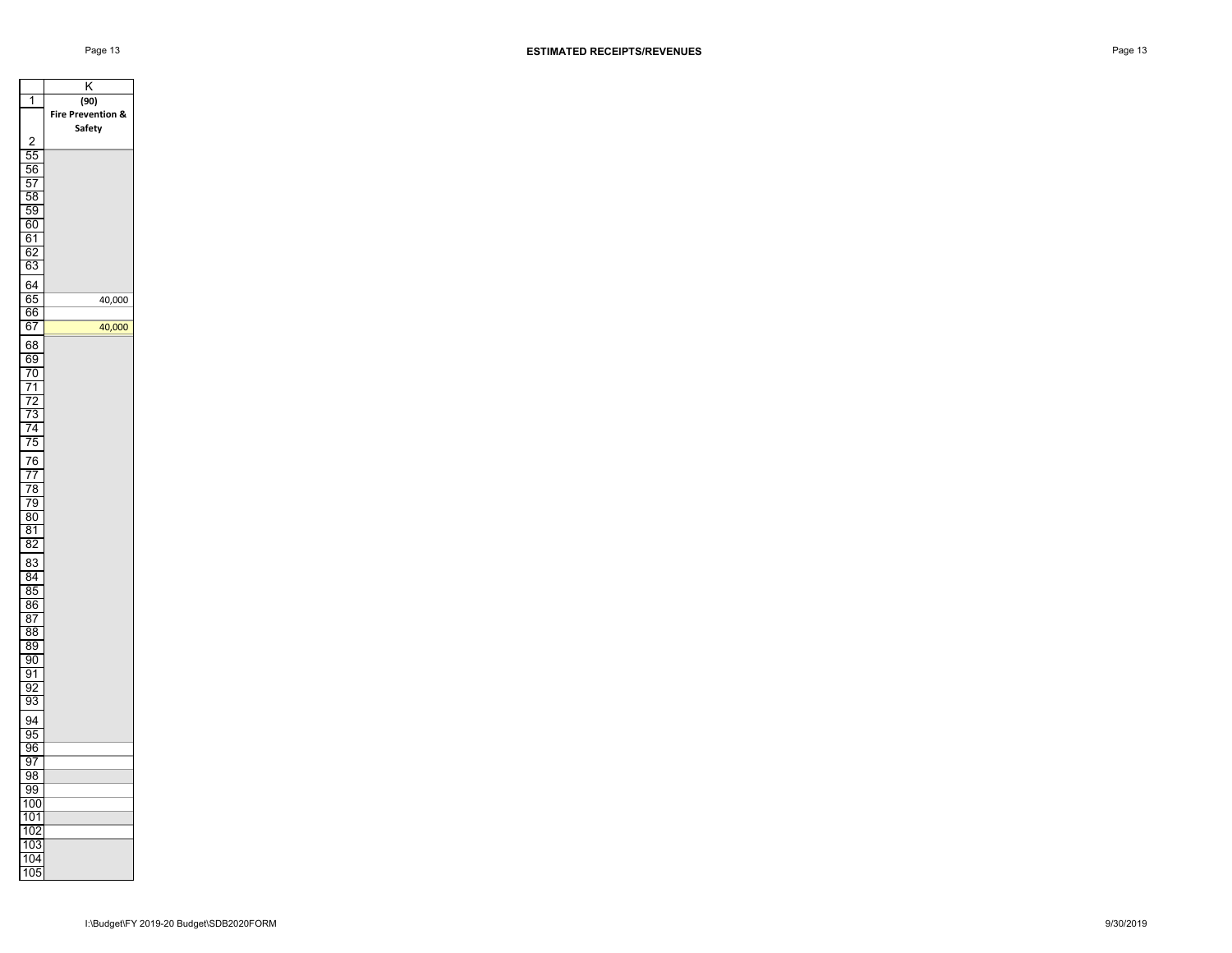$\overline{0}$ 

0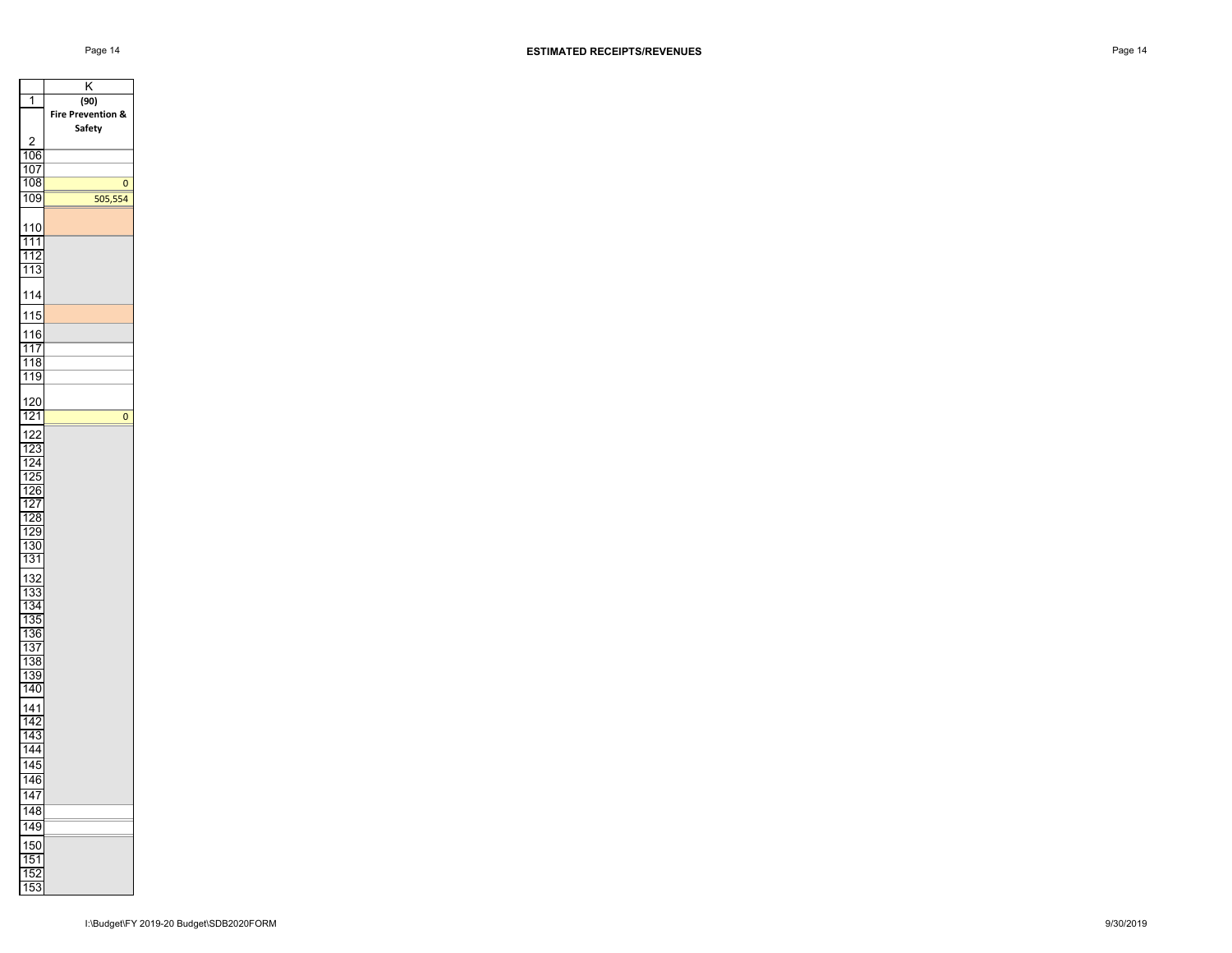

0 0

0

0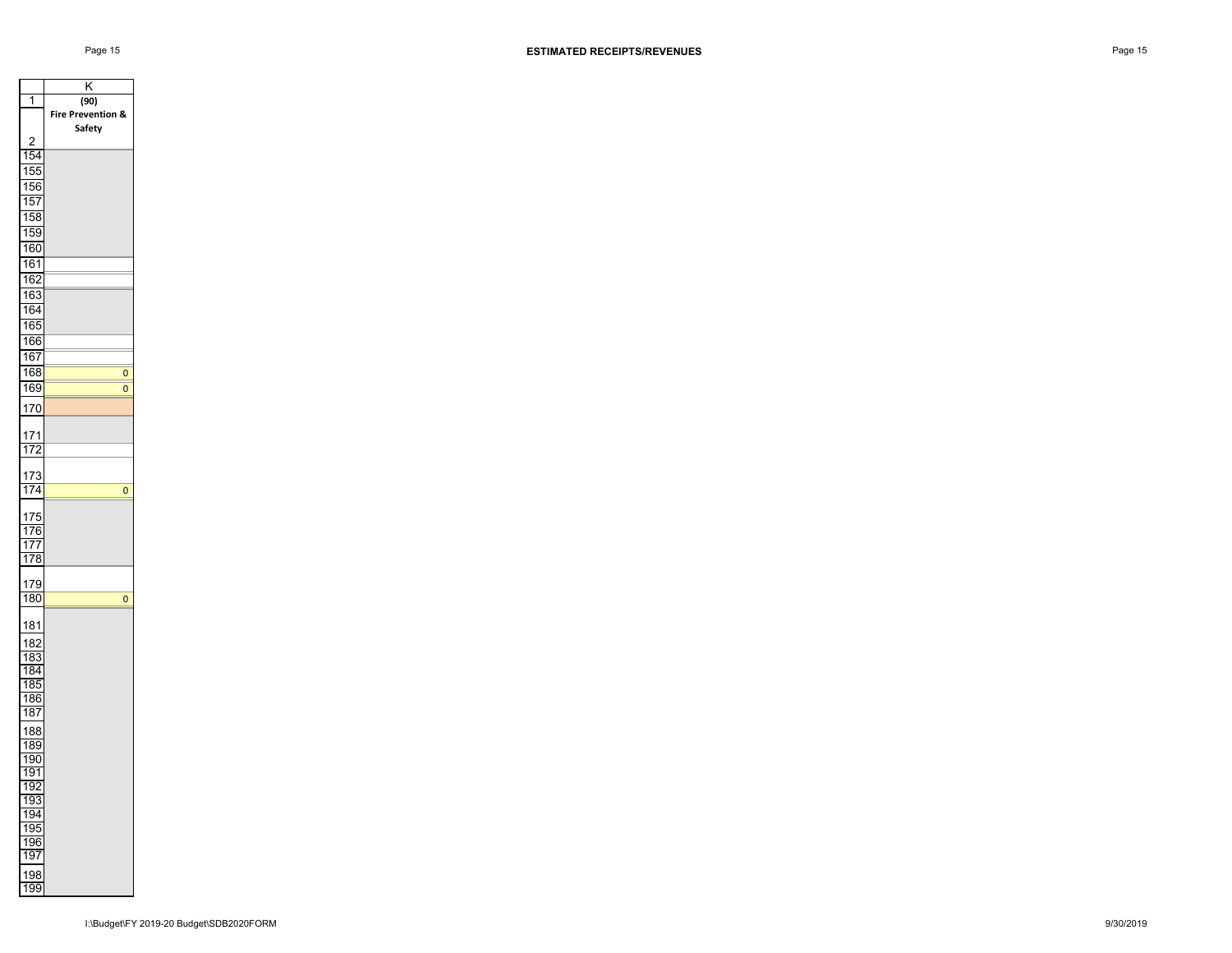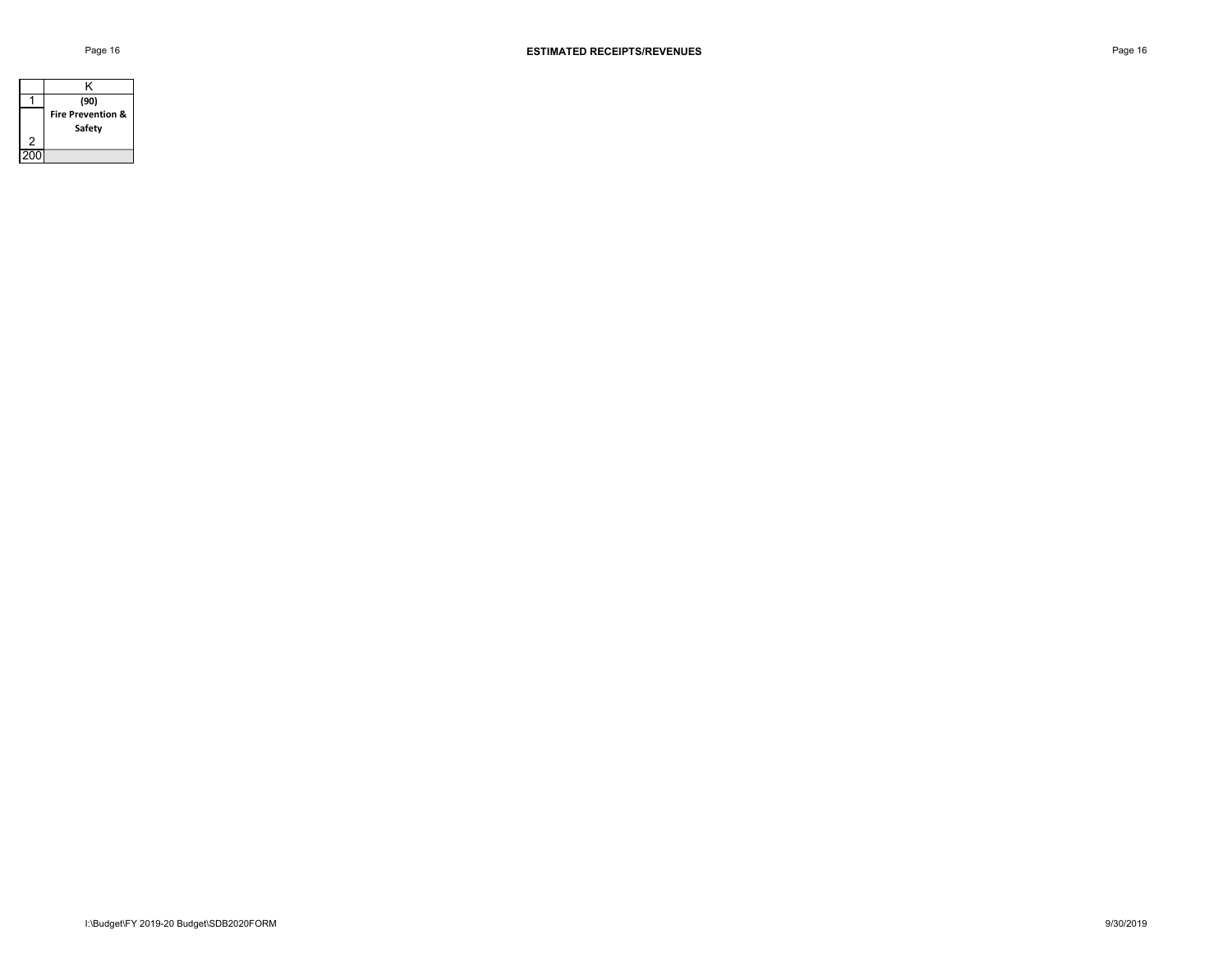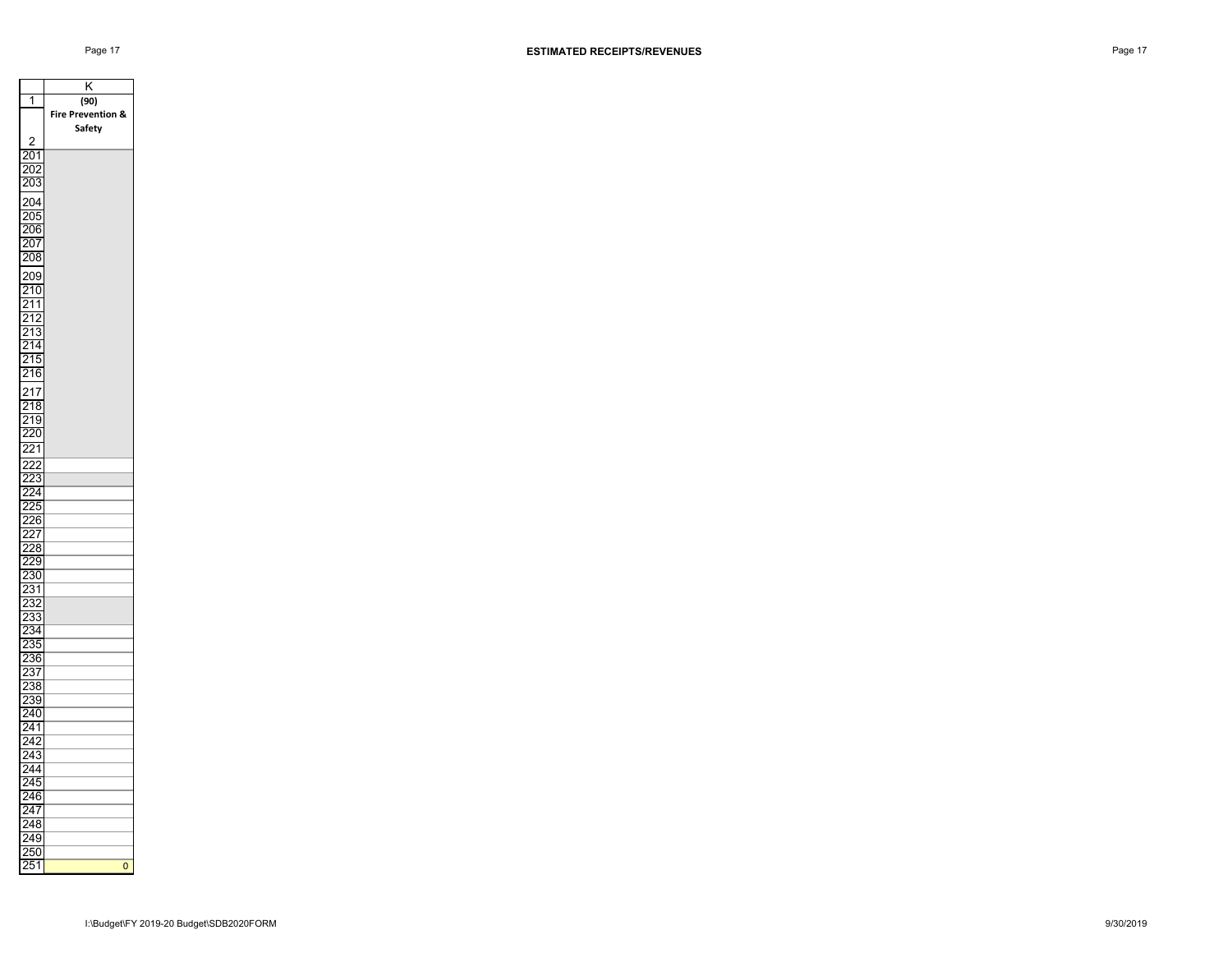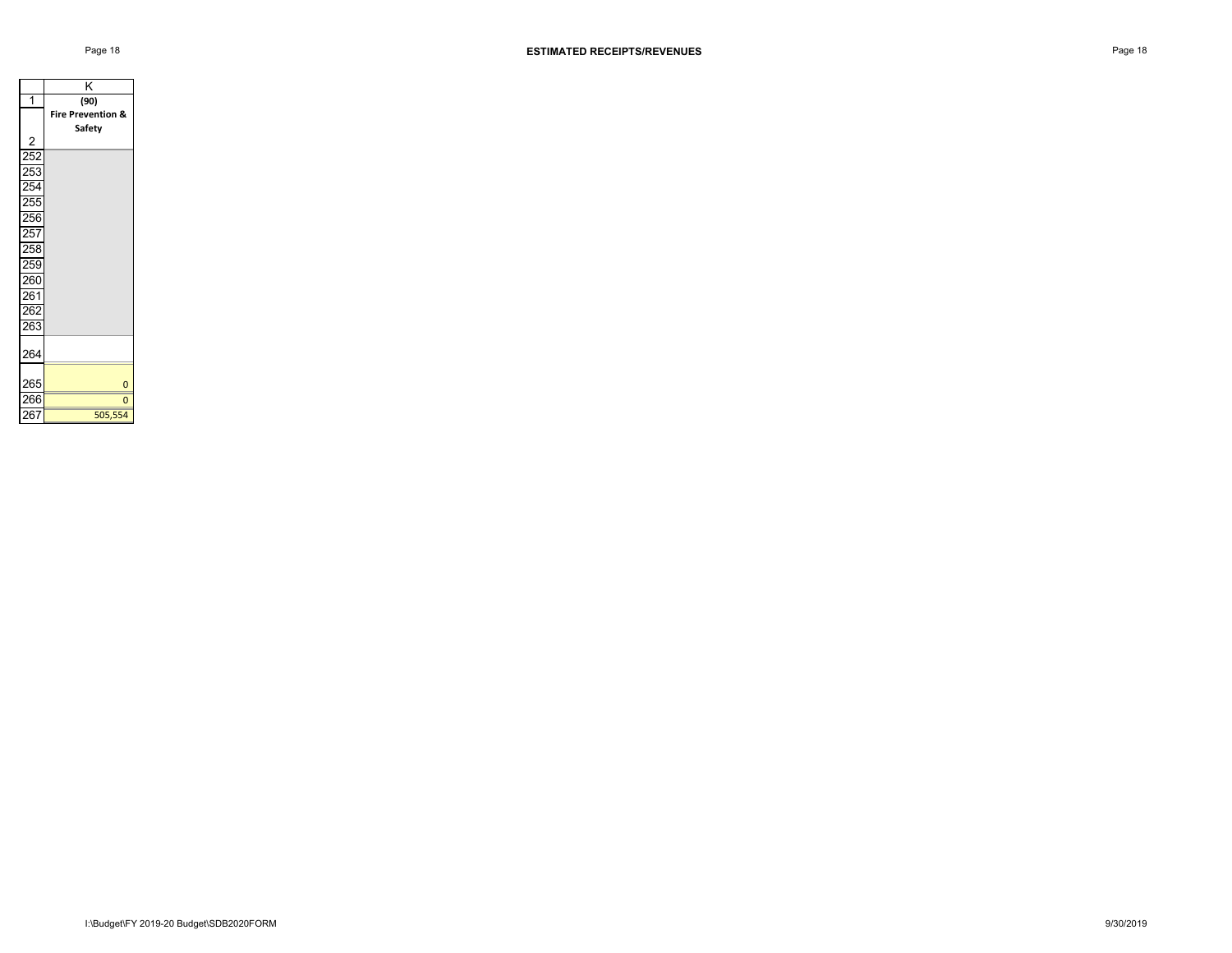### Page 11 **ESTIMATED DISBURSEMENTS/EXPENDITURES** Page 11

|                 | A                                                                                                           | В            | C               | D                        | Е               | F                     | G              | Н                    |                 |                 | Κ                       |
|-----------------|-------------------------------------------------------------------------------------------------------------|--------------|-----------------|--------------------------|-----------------|-----------------------|----------------|----------------------|-----------------|-----------------|-------------------------|
| $\mathbf{1}$    |                                                                                                             |              | (100)           | (200)                    | (300)           | (400)                 | (500)          | (600)                | (700)           | (800)           | (900)                   |
|                 | <b>Description: Enter Whole Numbers Only</b>                                                                |              |                 |                          | Purchased       | <b>Supplies &amp;</b> |                | <b>Other Objects</b> | Non-Capitalized | Termination     | Total                   |
|                 |                                                                                                             | Funct #      | <b>Salaries</b> | <b>Employee Benefits</b> | <b>Services</b> | <b>Materials</b>      | Capital Outlay |                      | Equipment       | <b>Benefits</b> |                         |
| $\overline{3}$  | <b>10 - EDUCATIONAL FUND (ED)</b>                                                                           |              |                 |                          |                 |                       |                |                      |                 |                 |                         |
| 4               | <b>INSTRUCTION (ED)</b>                                                                                     | 1000         |                 |                          |                 |                       |                |                      |                 |                 |                         |
| 5               | Regular Programs                                                                                            | 1100         | 13,541,291      | 2,901,912                | 45,442          | 922,475               | 89,341         | 4,700                | 20,000          |                 | 17,525,161              |
| 6               | Tuition Payment to Charter Schools                                                                          | 1115         |                 |                          |                 |                       |                |                      |                 |                 |                         |
| 7               | Pre-K Programs                                                                                              | 1125         | 2,436,219       | 712,655                  | 1,350           | 110,490               | 3,700          |                      |                 |                 | 3,264,414               |
| 8               | Special Education Programs (Functions 1200 - 1220)                                                          | 1200         | 5,138,887       | 1,492,538                | 134,100         | 96,000                | 5,000          |                      |                 |                 | 6,866,525               |
| 9               | Special Education Programs Pre-K                                                                            | 1225         | 235,624         | 75,048                   |                 |                       |                |                      |                 |                 | 310,672                 |
| 10<br>11        | Remedial and Supplemental Programs K-12                                                                     | 1250<br>1275 | 2,274,699       | 626,519                  | 136,162         | 484,211               | 181,965        | 6,650                |                 |                 | 3,710,206               |
| 12              | Remedial and Supplemental Programs Pre-K<br>Adult/Continuing Education Programs                             | 1300         | 111,776         | 52,142                   |                 |                       |                |                      |                 |                 | 163,918<br>$\mathbf{0}$ |
| 13              | <b>CTE Programs</b>                                                                                         | 1400         |                 |                          |                 |                       |                |                      |                 |                 | $\overline{0}$          |
| 14              | <b>Interscholastic Programs</b>                                                                             | 1500         | 262,569         | 31,368                   | 240,000         | 290,350               | 6,185          | 31,950               | 11,500          |                 | 873,922                 |
| 15              | Summer School Programs                                                                                      | 1600         | 31,029          | 478                      |                 | 731                   |                |                      |                 |                 | 32,238                  |
| 16              | <b>Gifted Programs</b>                                                                                      | 1650         |                 |                          |                 |                       |                |                      |                 |                 | $\mathbf 0$             |
| 17              | <b>Driver's Education Programs</b>                                                                          | 1700         |                 |                          |                 |                       |                |                      |                 |                 | $\overline{0}$          |
| 18              | <b>Bilingual Programs</b>                                                                                   | 1800         | 5,125           | 5,019                    |                 |                       |                |                      |                 |                 | 10,144                  |
| 19              | Truant Alternative & Optional Programs                                                                      | 1900         | 27,714          |                          |                 | 700                   |                |                      |                 |                 | 28,414                  |
| 20              | Pre-K Programs - Private Tuition                                                                            | 1910         |                 |                          |                 |                       |                |                      |                 |                 | $\mathbf 0$             |
| 21              | Regular K-12 Programs Private Tuition                                                                       | 1911         |                 |                          |                 |                       |                |                      |                 |                 | $\Omega$                |
| $\overline{22}$ | Special Education Programs K-12 Private Tuition                                                             | 1912         |                 |                          |                 |                       |                | 3,015,000            |                 |                 | 3,015,000               |
| 23              | Special Education Programs Pre-K Tuition                                                                    | 1913         |                 |                          |                 |                       |                |                      |                 |                 | $\Omega$                |
| 24<br>25        | Remedial/Supplemental Programs K-12 Private Tuition                                                         | 1914<br>1915 |                 |                          |                 |                       |                |                      |                 |                 | $\Omega$                |
| 26              | Remedial/Supplemental Programs Pre-K Private Tuition<br>Adult/Continuing Education Programs Private Tuition | 1916         |                 |                          |                 |                       |                |                      |                 |                 | $\overline{0}$          |
| 27              | <b>CTE Programs Private Tuition</b>                                                                         | 1917         |                 |                          |                 |                       |                |                      |                 |                 | $\mathbf 0$             |
| 28              | Interscholastic Programs Private Tuition                                                                    | 1918         |                 |                          |                 |                       |                |                      |                 |                 | $\overline{0}$          |
| 29              | Summer School Programs Private Tuition                                                                      | 1919         |                 |                          |                 |                       |                |                      |                 |                 | $\mathbf 0$             |
| 30              | Gifted Programs Private Tuition                                                                             | 1920         |                 |                          |                 |                       |                |                      |                 |                 | $\Omega$                |
| 31              | <b>Bilingual Programs Private Tuition</b>                                                                   | 1921         |                 |                          |                 |                       |                |                      |                 |                 | $\overline{0}$          |
| 32              | Truants Alternative/Opt Ed Programs Private Tuition                                                         | 1922         |                 |                          |                 |                       |                |                      |                 |                 | $\overline{0}$          |
| 33              | <b>Total Instruction</b> <sup>14</sup>                                                                      | 1000         | 24,064,933      | 5,897,679                | 557,054         | 1,904,957             | 286,191        | 3,058,300            | 31,500          | $\mathbf{0}$    | 35,800,614              |
| 34              | <b>SUPPORT SERVICES (ED)</b>                                                                                | 2000         |                 |                          |                 |                       |                |                      |                 |                 |                         |
| 35              | <b>Support Services - Pupil</b>                                                                             | 2100         |                 |                          |                 |                       |                |                      |                 |                 |                         |
| 36              | Attendance & Social Work Services                                                                           | 2110         | 1,646,607       | 386,957                  | 9,500           |                       |                |                      |                 |                 | 2,043,064               |
| $\overline{37}$ | <b>Guidance Services</b>                                                                                    | 2120         | 621,072         | 124,186                  | 42,321          |                       |                |                      |                 |                 | 787,579                 |
| 38              | <b>Health Services</b>                                                                                      | 2130         | 751,798         | 194,953                  | 8,100           | 12,000                | 10,000         |                      |                 |                 | 976,851                 |
| 39              | <b>Psychological Services</b>                                                                               | 2140         | 244,121         | 61,297                   | 5,000           |                       |                | 6,782                |                 |                 | 317,200                 |
| 40              | Speech Pathology & Audiology Services                                                                       | 2150         | 960,108         | 206,488                  | 23,500          | 2,500                 |                |                      |                 |                 | 1,192,596               |
| 41              | Other Support Services - Pupils (Describe & Itemize)                                                        | 2190         | 343,056         | 87,891                   | 6,600           |                       |                |                      |                 |                 | 437,547                 |
| 42              | <b>Total Support Services - Pupil</b>                                                                       | 2100         | 4,566,762       | 1,061,772                | 95,021          | 14,500                | 10,000         | 6,782                | $\mathbf{0}$    | $\mathbf{0}$    | 5,754,837               |
| 43              | <b>Support Services - Instructional Staff</b>                                                               | 2200         |                 |                          |                 |                       |                |                      |                 |                 |                         |
| 44              | Improvement of Instruction Services                                                                         | 2210         | 434,007         | 61,929                   | 202,726         | 73,103                |                | 1,000                |                 |                 | 772,765                 |
| 45              | <b>Educational Media Services</b>                                                                           | 2220         | 77,262          | 15,846                   | 3,295           | 40,410                | 10,024         |                      |                 |                 | 146,837                 |
| 46              | Assessment & Testing                                                                                        | 2230         |                 |                          |                 | 83,923                | 1,000          |                      |                 |                 | 84,923                  |
| 47              | <b>Total Support Services - Instructional Staff</b>                                                         | 2200         | 511,269         | 77,775                   | 206,021         | 197,436               | 11,024         | 1,000                | 0               | $\mathbf{0}$    | 1,004,525               |
| 48              | <b>Support Services - General Administration</b>                                                            | 2300         |                 |                          |                 |                       |                |                      |                 |                 |                         |
| 49              | Board of Education Services                                                                                 | 2310         |                 |                          | 120,000         | 15,000                |                | 15,000               |                 |                 | 150,000                 |
| 50              | <b>Executive Administration Services</b>                                                                    | 2320         | 162,543         | 14,812                   | 3,000           | 4,000                 | 1,000          | 8,500                |                 |                 | 193,855                 |
| 51              | Special Area Administration Services                                                                        | 2330         | 308,589         | 43,046                   |                 | 3,760                 |                |                      |                 |                 | 355,395                 |
|                 | <b>Tort Immunity Services</b>                                                                               | $2360 -$     |                 |                          |                 |                       |                |                      |                 |                 |                         |
| 52              |                                                                                                             | 2370         |                 |                          | 350             | 400                   |                |                      |                 |                 | 750                     |
| $\frac{53}{2}$  | <b>Total Support Services - General Administration</b>                                                      | 2300         | 471,132         | 57,858                   | 123,350         | 23,160                | 1,000          | 23,500               | 0               | 0               | 700,000                 |
| $\frac{54}{55}$ | <b>Support Services - School Administration</b>                                                             | 2400         |                 |                          |                 |                       |                |                      |                 |                 |                         |
|                 | Office of the Principal Services                                                                            | 2410         | 3,165,101       | 588,149                  | 49,140          | 76,450                |                |                      |                 |                 | 3,878,840               |
| 56              | Other Support Services - School Administration (Describe & Itemize)                                         | 2490         | 636,623         | 132,040                  | 4,000           |                       |                |                      |                 |                 | 772,663                 |
| 57              | <b>Total Support Services - School Administration</b>                                                       | 2400         | 3,801,724       | 720,189                  | 53,140          | 76,450                | 0              | 0                    | 0               | 0               | 4,651,503               |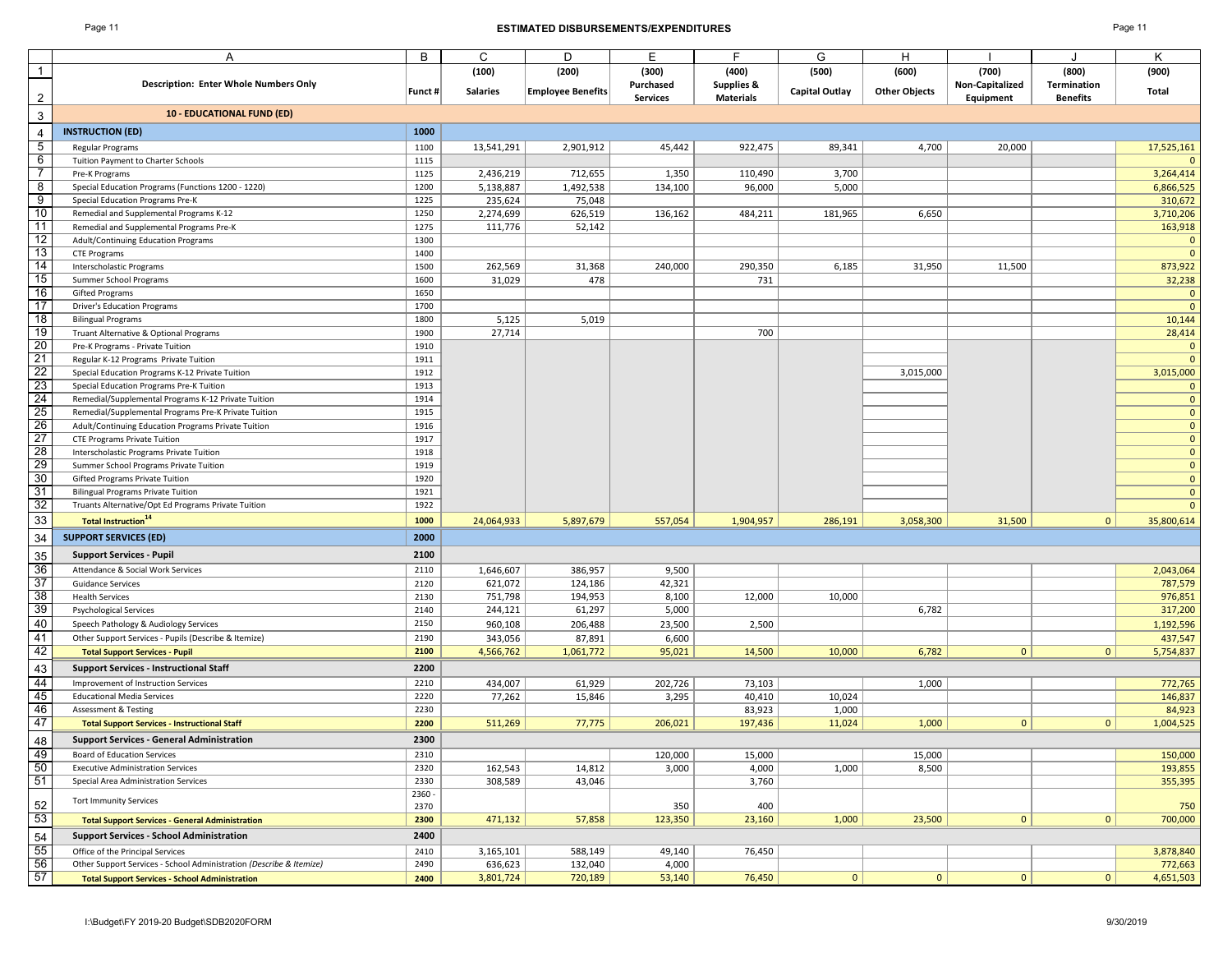### Page 12 **ESTIMATED DISBURSEMENTS/EXPENDITURES** Page 12

|                | A                                                                         | В       | C               | D                        | Е               | F                     | G              | н                    |                 |                 | Κ              |
|----------------|---------------------------------------------------------------------------|---------|-----------------|--------------------------|-----------------|-----------------------|----------------|----------------------|-----------------|-----------------|----------------|
| $\overline{1}$ |                                                                           |         | (100)           | (200)                    | (300)           | (400)                 | (500)          | (600)                | (700)           | (800)           | (900)          |
|                | <b>Description: Enter Whole Numbers Only</b>                              |         |                 |                          | Purchased       | <b>Supplies &amp;</b> |                |                      | Non-Capitalized | Termination     |                |
| $\overline{2}$ |                                                                           | Funct # | <b>Salaries</b> | <b>Employee Benefits</b> | <b>Services</b> | <b>Materials</b>      | Capital Outlay | <b>Other Objects</b> | Equipment       | <b>Benefits</b> | Total          |
| 58             | <b>Support Services - Business</b>                                        | 2500    |                 |                          |                 |                       |                |                      |                 |                 |                |
| 59             | Direction of Business Support Services                                    | 2510    | 76,430          | 8,527                    | 500             |                       |                |                      |                 |                 | 85,457         |
| 60             | <b>Fiscal Services</b>                                                    | 2520    | 229,050         | 52,153                   | 49,600          | 12,000                | 3,500          | 3,500                |                 |                 | 349,803        |
| 61             | Operation & Maintenance of Plant Services                                 | 2540    | 307,558         | 61,813                   | 6,500           | 57,957                |                |                      |                 |                 | 433,828        |
| 62             | <b>Pupil Transportation Services</b>                                      | 2550    |                 |                          | 225,904         |                       |                |                      |                 |                 | 225,904        |
| 63             | <b>Food Services</b>                                                      | 2560    | 1,077,370       | 373,035                  | 13,180          | 1,559,310             | 41,735         | 1,600                |                 |                 | 3,066,230      |
| 64             | <b>Internal Services</b>                                                  | 2570    |                 |                          |                 |                       |                |                      |                 |                 | $\overline{0}$ |
| 65             | <b>Total Support Services - Business</b>                                  | 2500    | 1,690,408       | 495,528                  | 295,684         | 1,629,267             | 45,235         | 5,100                | 0               | 0               | 4,161,222      |
| 66             | <b>Support Services - Central</b>                                         | 2600    |                 |                          |                 |                       |                |                      |                 |                 |                |
| 67             | Direction of Central Support Services                                     | 2610    |                 |                          |                 |                       |                |                      |                 |                 | $\Omega$       |
| 68             | Planning, Research, Development & Evaluation Services                     | 2620    | 2,000           | 500                      | 15,026          |                       |                |                      |                 |                 | 17,526         |
| 69             | <b>Information Services</b>                                               | 2630    | 21,331          |                          | 500             |                       |                |                      |                 |                 | 21,831         |
| 70             | <b>Staff Services</b>                                                     | 2640    | 228,640         | 31,034                   | 27,000          | 30,000                |                | 1,500                |                 |                 | 318,174        |
| 71             | <b>Data Processing Services</b>                                           | 2660    | 338,905         |                          | 251,200         | 183,500               | 203,000        |                      |                 |                 | 976,605        |
| 72             | <b>Total Support Services - Central</b>                                   | 2600    | 590,876         | 31,534                   | 293,726         | 213,500               | 203,000        | 1,500                | $\mathbf{0}$    | $\mathbf{0}$    | 1,334,136      |
| 73             | Other Support Services (Describe & Itemize)                               | 2900    |                 | 73,373                   | 387,790         | 5,739                 |                |                      |                 |                 | 466,902        |
| 74             | <b>Total Support Services</b>                                             | 2000    | 11,632,171      | 2,518,029                | 1,454,732       | 2,160,052             | 270,259        | 37,882               | 0               | 0               | 18,073,125     |
| 75             | <b>COMMUNITY SERVICES (ED)</b>                                            | 3000    | 395,489         | 37,558                   | 8,725           | 121,978               |                |                      |                 |                 | 563,750        |
| 76             | PAYMENTS TO OTHER DIST & GOVT UNITS (ED)                                  | 4000    |                 |                          |                 |                       |                |                      |                 |                 |                |
| 77             | Payments to Other Dist & Govt Units (In-State)                            | 4100    |                 |                          |                 |                       |                |                      |                 |                 |                |
| 78             | Payments for Regular Programs                                             | 4110    |                 |                          |                 |                       |                | 1,200                |                 |                 | 1,200          |
| 79             | Payments for Special Education Programs                                   | 4120    |                 |                          | 600,000         |                       |                |                      |                 |                 | 600,000        |
| 80             | Payments for Adult/Continuing Education Programs                          | 4130    |                 |                          |                 |                       |                |                      |                 |                 | $\mathbf 0$    |
| 81             | Payments for CTE Programs                                                 | 4140    |                 |                          |                 |                       |                |                      |                 |                 | $\mathbf{0}$   |
| 82             | Payments for Community College Programs                                   | 4170    |                 |                          |                 |                       |                |                      |                 |                 | $\overline{0}$ |
| 83             | Other Payments to In-State Govt Units (Describe & Itemize)                | 4190    |                 |                          | 115,928         |                       |                |                      |                 |                 | 115,928        |
| 84             | <b>Total Payments to Other Dist &amp; Govt Units (In-State)</b>           | 4100    |                 |                          | 715,928         |                       |                | 1,200                |                 |                 | 717,128        |
| 85             | Payments for Regular Programs - Tuition                                   | 4210    |                 |                          |                 |                       |                |                      |                 |                 | $\mathbf 0$    |
| 86             | Payments for Special Education Programs - Tuition                         | 4220    |                 |                          |                 |                       |                |                      |                 |                 | $\mathbf 0$    |
| 87             | Payments for Adult/Continuing Education Programs - Tuition                | 4230    |                 |                          |                 |                       |                |                      |                 |                 | $\Omega$       |
| 88             | Payments for CTE Programs - Tuition                                       | 4240    |                 |                          |                 |                       |                | 455,000              |                 |                 | 455,000        |
| 89             | Payments for Community College Programs - Tuition                         | 4270    |                 |                          |                 |                       |                |                      |                 |                 | $\mathbf{0}$   |
| 90             | Payments for Other Programs - Tuition                                     | 4280    |                 |                          |                 |                       |                |                      |                 |                 | $\mathbf 0$    |
| 91             | Other Payments to In-State Govt Units (Describe & Itemize)                | 4290    |                 |                          |                 |                       |                |                      |                 |                 | $\mathbf{0}$   |
| 92             | Total Payments to Other Dist & Govt Units - Tuition (In State)            | 4200    |                 |                          |                 |                       |                | 455,000              |                 |                 | 455,000        |
| 93             | Payments for Regular Programs - Transfers                                 | 4310    |                 |                          |                 |                       |                |                      |                 |                 | $\mathbf 0$    |
| 94             | Payments for Special Education Programs - Transfers                       | 4320    |                 |                          |                 |                       |                |                      |                 |                 | $\overline{0}$ |
| 95             | Payments for Adult/Continuing Ed Programs - Transfers                     | 4330    |                 |                          |                 |                       |                |                      |                 |                 | $\mathbf{0}$   |
| 96             | Payments for CTE Programs - Transfers                                     | 4340    |                 |                          |                 |                       |                |                      |                 |                 | $\mathbf{0}$   |
| 97             | Payments for Community College Program - Transfers                        | 4370    |                 |                          |                 |                       |                |                      |                 |                 | $\mathbf{0}$   |
| 98             | Payments for Other Programs - Transfers                                   | 4380    |                 |                          |                 |                       |                |                      |                 |                 | $\mathbf{0}$   |
| 99             | Other Payments to In-State Govt Units - Transfers (Describe & Itemize)    | 4390    |                 |                          |                 |                       |                |                      |                 |                 | $\mathbf{0}$   |
| 100            | <b>Total Payments to Other Dist &amp; Govt Units-Transfers (In State)</b> | 4300    |                 |                          | $\mathbf{0}$    |                       |                | $\mathbf{0}$         |                 |                 | $\overline{0}$ |
| 101            | Payments to Other Dist & Govt Units (Out of State)                        | 4400    |                 |                          |                 |                       |                |                      |                 |                 | $\mathbf{0}$   |
| 102            | <b>Total Payments to Other Dist &amp; Govt Units</b>                      | 4000    |                 |                          | 715,928         |                       |                | 456,200              |                 |                 | 1,172,128      |
| 103            | <b>DEBT SERVICE (ED)</b>                                                  | 5000    |                 |                          |                 |                       |                |                      |                 |                 |                |
| 104            | Debt Service - Interest on Short-Term Debt                                | 5100    |                 |                          |                 |                       |                |                      |                 |                 |                |
| 105            | <b>Tax Anticipation Warrants</b>                                          | 5110    |                 |                          |                 |                       |                |                      |                 |                 | $\mathbf{0}$   |
| 106            | <b>Tax Anticipation Notes</b>                                             | 5120    |                 |                          |                 |                       |                |                      |                 |                 | $\mathbf{0}$   |
| 107            | Corporate Personal Property Repl Tax Anticipated Notes                    | 5130    |                 |                          |                 |                       |                |                      |                 |                 | $\mathbf 0$    |
| 108            | <b>State Aid Anticipation Certificates</b>                                | 5140    |                 |                          |                 |                       |                |                      |                 |                 | $\mathbf{0}$   |
| 109            | Other Interest on Short-Term Debt (Describe & Itemize)                    | 5150    |                 |                          |                 |                       |                |                      |                 |                 | $\overline{0}$ |
| 110            | <b>Total Debt Service - Interest on Short-Term Debt</b>                   | 5100    |                 |                          |                 |                       |                | $\mathbf{0}$         |                 |                 | $\overline{0}$ |
| 111            | Debt Service - Interest on Long-Term Debt                                 | 5200    |                 |                          |                 |                       |                |                      |                 |                 | $\mathbf{0}$   |
| 112            | <b>Total Debt Service</b>                                                 | 5000    |                 |                          |                 |                       |                | $\mathbf{0}$         |                 |                 | $\mathbf 0$    |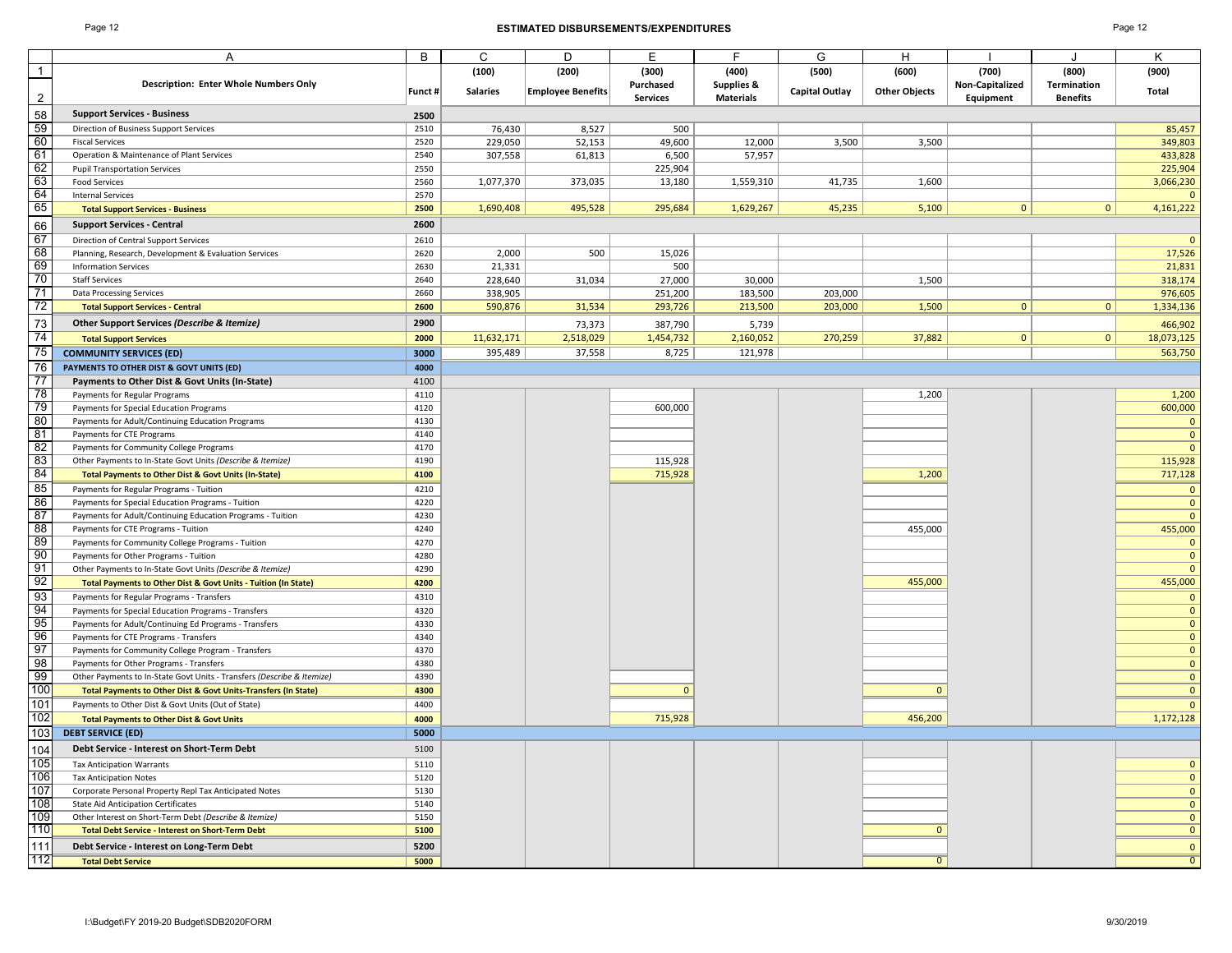#### Page 13 **ESTIMATED DISBURSEMENTS/EXPENDITURES** Page 13

| ٠ |  |
|---|--|
|---|--|

|                | A                                                                                                | B            | C               | D                        | Е               | F                     | G                     | н                    |                 | J               | Κ                              |
|----------------|--------------------------------------------------------------------------------------------------|--------------|-----------------|--------------------------|-----------------|-----------------------|-----------------------|----------------------|-----------------|-----------------|--------------------------------|
| $\overline{1}$ |                                                                                                  |              | (100)           | (200)                    | (300)           | (400)                 | (500)                 | (600)                | (700)           | (800)           | (900)                          |
|                | <b>Description: Enter Whole Numbers Only</b>                                                     |              |                 |                          | Purchased       | <b>Supplies &amp;</b> |                       |                      | Non-Capitalized | Termination     |                                |
| $\overline{2}$ |                                                                                                  | Funct#       | <b>Salaries</b> | <b>Employee Benefits</b> | <b>Services</b> | <b>Materials</b>      | <b>Capital Outlay</b> | <b>Other Objects</b> | Equipment       | <b>Benefits</b> | Total                          |
| 113            | PROVISION FOR CONTINGENCIES (ED)                                                                 | 6000         |                 |                          |                 |                       |                       |                      |                 |                 | $\mathbf{0}$                   |
| 114            | <b>Total Direct Disbursements/Expenditures</b>                                                   |              | 36,092,593      | 8,453,266                | 2,736,439       | 4,186,987             | 556,450               | 3,552,382            | 31,500          | $\mathbf{0}$    | 55,609,617                     |
| 115            | Excess (Deficiency) of Receipts/Revenues Over Disbursements/Expenditures                         |              |                 |                          |                 |                       |                       |                      |                 |                 | (457, 913)                     |
|                | 117 20 - OPERATIONS AND MAINTENANCE FUND (O&M)                                                   |              |                 |                          |                 |                       |                       |                      |                 |                 |                                |
|                | <b>SUPPORT SERVICES (O&amp;M)</b>                                                                | 2000         |                 |                          |                 |                       |                       |                      |                 |                 |                                |
| 118<br>119     | <b>Support Services - Pupil</b>                                                                  | 2100         |                 |                          |                 |                       |                       |                      |                 |                 |                                |
| 120            | Other Support Services - Pupils (Describe & Itemize)                                             | 2190         |                 |                          |                 |                       |                       |                      |                 |                 | $\mathbf{0}$                   |
| $121$          | <b>Support Services - Business</b>                                                               | 2500         |                 |                          |                 |                       |                       |                      |                 |                 |                                |
| 122            | Direction of Business Support Services                                                           | 2510         |                 |                          |                 |                       |                       |                      |                 |                 | $\mathbf{0}$                   |
| 123            | Facilities Acquisition & Construction Services                                                   | 2530         | 19,356          |                          | 1,000           |                       |                       |                      |                 |                 | 20,356                         |
| 124            | Operation & Maintenance of Plant Services                                                        | 2540         | 2,594,260       | 552,208                  | 515,000         | 1,322,500             | 70,000                | 1,500                |                 |                 | 5,055,468                      |
| 125            | <b>Pupil Transportation Services</b>                                                             | 2550         |                 |                          |                 |                       |                       |                      |                 |                 | $\mathbf{0}$                   |
| 126            | <b>Food Services</b>                                                                             | 2560         |                 |                          |                 |                       |                       |                      |                 |                 | $\mathbf{0}$                   |
| 127            | <b>Total Support Services - Business</b>                                                         | 2500         | 2,613,616       | 552,208                  | 516,000         | 1,322,500             | 70,000                | 1,500                | $\mathbf{0}$    | 0 <sup>1</sup>  | 5,075,824                      |
| 128            | Other Support Services (Describe & Itemize)                                                      | 2900         |                 |                          |                 |                       |                       |                      |                 |                 | $\mathbf{0}$                   |
| 129            | <b>Total Support Services</b>                                                                    | 2000         | 2,613,616       | 552,208                  | 516,000         | 1,322,500             | 70,000                | 1,500                | $\mathbf{0}$    | 0 <sup>1</sup>  | 5,075,824                      |
| 130            | <b>COMMUNITY SERVICES (O&amp;M)</b>                                                              | 3000         |                 |                          |                 |                       |                       |                      |                 |                 | $\mathbf{0}$                   |
| 131            | PAYMENTS TO OTHER DIST & GOVT UNITS (O&M)                                                        | 4000         |                 |                          |                 |                       |                       |                      |                 |                 |                                |
| 132            | Payments to Other Dist & Govt Units (In-State)                                                   | 4100         |                 |                          |                 |                       |                       |                      |                 |                 |                                |
| 133            | Payments for Regular Programs                                                                    | 4110         |                 |                          |                 |                       |                       |                      |                 |                 | $\mathbf{0}$                   |
| 134            | Payments for Special Education Programs                                                          | 4120         |                 |                          |                 |                       |                       |                      |                 |                 | $\mathbf{0}$                   |
| 135            | Payments for CTE Program                                                                         | 4140         |                 |                          |                 |                       |                       |                      |                 |                 | $\mathbf{0}$                   |
| 136            | Other Payments to In-State Govt Units (Describe & Itemize)                                       | 4190         |                 |                          |                 |                       |                       |                      |                 |                 | $\mathbf{0}$                   |
| 137            | Total Payments to Other Dist & Govt Units (In-State)                                             | 4100         |                 |                          | $\mathbf{0}$    |                       |                       | $\mathbf{0}$         |                 |                 | $\mathbf{0}$                   |
| 138            | Payments to Other Dist & Govt Units (Out of State) <sup>14</sup>                                 | 4400         |                 |                          |                 |                       |                       |                      |                 |                 | $\mathbf{0}$                   |
| 139            | <b>Total Payments to Other Dist &amp; Govt Unit</b>                                              | 4000         |                 |                          | $\mathbf{0}$    |                       |                       | $\mathbf{0}$         |                 |                 | $\mathbf{0}$                   |
| 140            | <b>DEBT SERVICE (O&amp;M)</b>                                                                    | 5000         |                 |                          |                 |                       |                       |                      |                 |                 |                                |
| 141            | Debt Service - Interest on Short-Term Debt                                                       | 5100         |                 |                          |                 |                       |                       |                      |                 |                 |                                |
| 142            |                                                                                                  |              |                 |                          |                 |                       |                       |                      |                 |                 |                                |
| 143            | <b>Tax Anticipation Warrants</b>                                                                 | 5110<br>5120 |                 |                          |                 |                       |                       |                      |                 |                 | $\mathbf{0}$<br>$\mathbf{0}$   |
| 144            | <b>Tax Anticipation Notes</b>                                                                    |              |                 |                          |                 |                       |                       |                      |                 |                 | $\mathbf{0}$                   |
| 145            | Corporate Personal Prop Repl Tax Anticipated Notes<br><b>State Aid Anticipation Certificates</b> | 5130<br>5140 |                 |                          |                 |                       |                       |                      |                 |                 | $\mathbf{0}$                   |
| 146            | Other Interest on Short-Term Debt (Describe & Itemize)                                           | 5150         |                 |                          |                 |                       |                       |                      |                 |                 | $\mathbf{0}$                   |
| 147            | <b>Total Debt Service - Interest on Short-Term Debt</b>                                          | 5100         |                 |                          |                 |                       |                       | $\mathbf{0}$         |                 |                 | $\mathbf{0}$                   |
| 148            | Debt Service - Interest on Long-Term Debt                                                        | 5200         |                 |                          |                 |                       |                       |                      |                 |                 |                                |
| 149            |                                                                                                  |              |                 |                          |                 |                       |                       | $\overline{0}$       |                 |                 | $\mathbf{0}$<br>$\overline{0}$ |
|                | <b>Total Debt Service</b>                                                                        | 5000         |                 |                          |                 |                       |                       |                      |                 |                 |                                |
| 150            | PROVISION FOR CONTINGENCIES (O&M)                                                                | 6000         |                 |                          |                 |                       |                       |                      |                 |                 | $\mathbf{0}$                   |
| 151            | <b>Total Direct Disbursements/Expenditures</b>                                                   |              | 2,613,616       | 552,208                  | 516,000         | 1,322,500             | 70,000                | 1,500                | $\mathbf{0}$    | $\mathbf{0}$    | 5,075,824                      |
| 152<br>ျာပ     | Excess (Deficiency) of Receipts/Revenues Over Disbursements/Expenditures                         |              |                 |                          |                 |                       |                       |                      |                 |                 | 18,721                         |
|                | 154 30 - DEBT SERVICE FUND (DS)                                                                  |              |                 |                          |                 |                       |                       |                      |                 |                 |                                |
| 155            | PAYMENTS TO OTHER DIST & GOVT UNITS (DS)                                                         | 4000         |                 |                          |                 |                       |                       |                      |                 |                 |                                |
| 156            | Payments to Other Dist & Govt Units (In-State)                                                   | 4100         |                 |                          |                 |                       |                       |                      |                 |                 |                                |
| 157            | <b>Payments for Regular Programs</b>                                                             | 4110         |                 |                          |                 |                       |                       |                      |                 |                 | $\mathbf{0}$                   |
| 158            | <b>Payments for Special Education Programs</b>                                                   | 4120         |                 |                          |                 |                       |                       |                      |                 |                 | $\mathbf{0}$                   |
| 159            | Other Payments to In-State Govt Units (Describe & Itemize)                                       | 4190         |                 |                          |                 |                       |                       |                      |                 |                 | $\mathbf{0}$                   |
| 160            | Total Payments to Other Dist & Govt Units (In-State)                                             | 4000         |                 |                          |                 |                       |                       | $\mathbf{0}$         |                 |                 | $\mathbf{0}$                   |
| 161            | <b>DEBT SERVICE (DS)</b>                                                                         | 5000         |                 |                          |                 |                       |                       |                      |                 |                 |                                |
| 162            | Debt Service - Interest on Short-Term Debt                                                       | 5100         |                 |                          |                 |                       |                       |                      |                 |                 |                                |
| 163            | <b>Tax Anticipation Warrants</b>                                                                 | 5110         |                 |                          |                 |                       |                       |                      |                 |                 | $\mathbf{0}$                   |
| 164            | <b>Tax Anticipation Notes</b>                                                                    | 5120         |                 |                          |                 |                       |                       |                      |                 |                 | $\mathbf{0}$                   |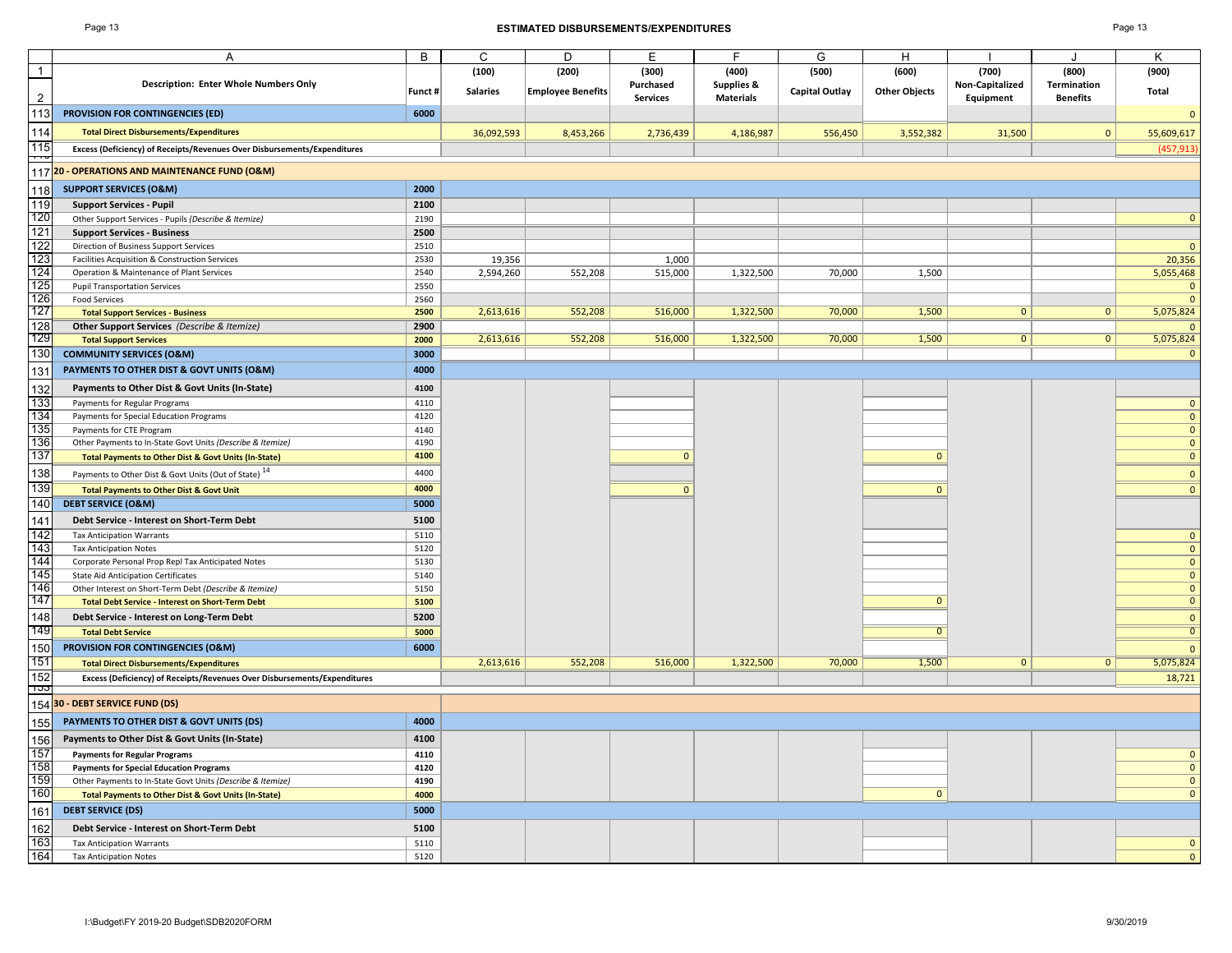#### Page 14 **ESTIMATED DISBURSEMENTS/EXPENDITURES** Page 14

| ю<br>-ar- |  |
|-----------|--|
|-----------|--|

|                | А                                                                                                                 | B            | C               | D                        | E               | F                     | G                     | H                    |                 |                    | K                              |
|----------------|-------------------------------------------------------------------------------------------------------------------|--------------|-----------------|--------------------------|-----------------|-----------------------|-----------------------|----------------------|-----------------|--------------------|--------------------------------|
| $\overline{1}$ |                                                                                                                   |              | (100)           | (200)                    | (300)           | (400)                 | (500)                 | (600)                | (700)           | (800)              | (900)                          |
|                | <b>Description: Enter Whole Numbers Only</b>                                                                      |              |                 |                          | Purchased       | <b>Supplies &amp;</b> |                       |                      | Non-Capitalized | <b>Termination</b> |                                |
| 2              |                                                                                                                   | Funct #      | <b>Salaries</b> | <b>Employee Benefits</b> | <b>Services</b> | <b>Materials</b>      | <b>Capital Outlay</b> | <b>Other Objects</b> | Equipment       | <b>Benefits</b>    | Total                          |
| 165            | Corporate Personal Prop Repl Tax Anticipation Notes                                                               | 5130         |                 |                          |                 |                       |                       |                      |                 |                    | $\mathbf{0}$                   |
| 166            | <b>State Aid Anticipation Certificates</b>                                                                        | 5140         |                 |                          |                 |                       |                       |                      |                 |                    | $\mathbf{0}$                   |
| 167<br>168     | Other Interest on Short-Term Debt (Describe & Itemize)                                                            | 5150         |                 |                          |                 |                       |                       |                      |                 |                    | $\mathbf{0}$<br>$\overline{0}$ |
|                | <b>Total Debt Service - Interest On Short-Term Debt</b>                                                           | 5100         |                 |                          |                 |                       |                       | $\mathbf{0}$         |                 |                    |                                |
| 169            | Debt Service - Interest on Long-Term Debt                                                                         | 5200         |                 |                          |                 |                       |                       | 3,816,166            |                 |                    | 3,816,166                      |
|                | Debt Service - Payments of Principal on Long-Term Debt <sup>15</sup>                                              | 5300         |                 |                          |                 |                       |                       |                      |                 |                    |                                |
| 170            | (Lease/Purchase Principal Retired)                                                                                |              |                 |                          |                 |                       |                       | 2,390,000            |                 |                    | 2,390,000                      |
| 171            | Debt Service Other (Describe & Itemize)                                                                           | 5400         |                 |                          |                 |                       |                       | 6,000                |                 |                    | 6,000                          |
| 172            | <b>Total Debt Service</b>                                                                                         | 5000         |                 |                          | $\mathbf{0}$    |                       |                       | 6,212,166            |                 |                    | 6,212,166                      |
| 173            | <b>PROVISION FOR CONTINGENCIES (DS)</b>                                                                           | 6000         |                 |                          |                 |                       |                       |                      |                 |                    | $\Omega$                       |
| 174            | <b>Total Direct Disbursements/Expenditures</b>                                                                    |              |                 |                          | $\mathbf{0}$    |                       |                       | 6,212,166            |                 |                    | 6,212,166                      |
| 175            | Excess (Deficiency) of Receipts/Revenues Over Disbursements/Expenditures                                          |              |                 |                          |                 |                       |                       |                      |                 |                    | 93,325                         |
| 170            |                                                                                                                   |              |                 |                          |                 |                       |                       |                      |                 |                    |                                |
|                | 177 40 - TRANSPORTATION FUND (TR)                                                                                 |              |                 |                          |                 |                       |                       |                      |                 |                    |                                |
| 178            | <b>SUPPORT SERVICES (TR)</b>                                                                                      | 2000         |                 |                          |                 |                       |                       |                      |                 |                    |                                |
| 179            | <b>Support Services - Pupils</b>                                                                                  | 2100         |                 |                          |                 |                       |                       |                      |                 |                    |                                |
| 180            | Other Support Services - Pupils (Describe & Itemize)                                                              | 2190         |                 |                          |                 |                       |                       |                      |                 |                    | $\mathbf{0}$                   |
| 181            | <b>Support Services - Business</b>                                                                                |              |                 |                          |                 |                       |                       |                      |                 |                    |                                |
| 182            | <b>Pupil Transportation Services</b>                                                                              | 2550         | 1,984,867       | 410,901                  | 971,723         | 415,000               | 22,000                | 5,200                |                 |                    | 3,809,691                      |
| 183            | Other Support Services (Describe & Itemize)                                                                       | 2900         |                 |                          | 7,080           |                       |                       |                      |                 |                    | 7,080                          |
| 184            | <b>Total Support Services</b>                                                                                     | 2000         | 1,984,867       | 410,901                  | 978,803         | 415,000               | 22,000                | 5,200                | $\mathbf{0}$    | $\mathbf{0}$       | 3,816,771                      |
| 185            | <b>COMMUNITY SERVICES (TR)</b>                                                                                    | 3000         |                 |                          |                 |                       |                       |                      |                 |                    | $\mathbf{0}$                   |
| 186            | PAYMENTS TO OTHER DIST & GOVT UNITS (TR)                                                                          | 4000         |                 |                          |                 |                       |                       |                      |                 |                    |                                |
| 187            | Payments to Other Dist & Govt Units (In-State)                                                                    | 4100         |                 |                          |                 |                       |                       |                      |                 |                    |                                |
| 188            | Payments for Regular Program                                                                                      | 4110         |                 |                          |                 |                       |                       |                      |                 |                    | $\mathbf{0}$                   |
| 189<br>190     | Payments for Special Education Programs                                                                           | 4120<br>4130 |                 |                          |                 |                       |                       |                      |                 |                    | $\mathbf{0}$<br>$\mathbf{0}$   |
| 191            | Payments for Adult/Continuing Education Programs<br>Payments for CTE Programs                                     | 4140         |                 |                          |                 |                       |                       |                      |                 |                    | $\mathbf{0}$                   |
| 192            | Payments for Community College Programs                                                                           | 4170         |                 |                          |                 |                       |                       |                      |                 |                    | $\mathbf{0}$                   |
| 193            | Other Payments to In-State Govt Units (Describe & Itemize)                                                        | 4190         |                 |                          |                 |                       |                       |                      |                 |                    | $\mathbf{0}$                   |
| 194            | <b>Total Payments to Other Dist &amp; Govt Units (In-State)</b>                                                   | 4100         |                 |                          | $\mathbf{0}$    |                       |                       | $\mathbf{0}$         |                 |                    | $\mathbf{0}$                   |
|                | Payments to Other Dist & Govt Units (Out-of-State)                                                                |              |                 |                          |                 |                       |                       |                      |                 |                    |                                |
| 195            | (Describe & Itemize)                                                                                              | 4400         |                 |                          |                 |                       |                       |                      |                 |                    | $\mathbf{0}$                   |
| 196            | <b>Total Payments to Other Dist &amp; Govt Units</b>                                                              | 4000         |                 |                          | $\overline{0}$  |                       |                       | $\mathbf{0}$         |                 |                    | $\mathbf{0}$                   |
| 197            | <b>DEBT SERVICE (TR)</b>                                                                                          | 5000         |                 |                          |                 |                       |                       |                      |                 |                    |                                |
| 198            | Debt Service - Interest on Short-Term Debt                                                                        | 5100         |                 |                          |                 |                       |                       |                      |                 |                    |                                |
| 199            | <b>Tax Anticipation Warrants</b>                                                                                  | 5110         |                 |                          |                 |                       |                       |                      |                 |                    | $\mathbf{0}$                   |
| 200            | <b>Tax Anticipation Notes</b>                                                                                     | 5120         |                 |                          |                 |                       |                       |                      |                 |                    | $\mathbf{0}$                   |
| 201            | Corporate Personal Prop Repl Tax Anticipation Notes                                                               | 5130         |                 |                          |                 |                       |                       |                      |                 |                    | $\mathbf{0}$                   |
| 202            | <b>State Aid Anticipation Certificates</b>                                                                        | 5140         |                 |                          |                 |                       |                       |                      |                 |                    | $\mathbf{0}$                   |
| 203            | Other Interest on Short-Term Debt (Describe and Itemize)                                                          | 5150         |                 |                          |                 |                       |                       |                      |                 |                    | $\mathbf{0}$                   |
| 204            | <b>Total Debt Service - Interest On Short-Term Debt</b>                                                           | 5100         |                 |                          |                 |                       |                       | $\mathbf{0}$         |                 |                    | $\mathbf{0}$                   |
| 205            | Debt Service - Interest on Long-Term Debt                                                                         | 5200         |                 |                          |                 |                       |                       |                      |                 |                    | $\mathbf 0$                    |
| 206            | Debt Service - Payments of Principal on Long-Term Debt <sup>15</sup> (Lease/Purchase<br><b>Principal Retired)</b> | 5300         |                 |                          |                 |                       |                       |                      |                 |                    | $\mathbf{0}$                   |
| 207            | Debt Service - Other (Describe and Itemize)                                                                       | 5400         |                 |                          |                 |                       |                       |                      |                 |                    | $\mathbf{0}$                   |
| 208            | <b>Total Debt Service</b>                                                                                         | 5000         |                 |                          |                 |                       |                       | $\mathbf{0}$         |                 |                    | $\overline{0}$                 |
| 209            | PROVISION FOR CONTINGENCIES (TR)                                                                                  | 6000         |                 |                          |                 |                       |                       |                      |                 |                    | $\mathbf{0}$                   |
| 210            | <b>Total Direct Disbursements/Expenditures</b>                                                                    |              | 1,984,867       | 410,901                  | 978,803         | 415,000               | 22,000                | 5,200                | $\mathbf{0}$    | 0 <sup>1</sup>     | 3,816,771                      |
| 211            | Excess (Deficiency) of Receipts/Revenues Over Disbursements/Expenditures                                          |              |                 |                          |                 |                       |                       |                      |                 |                    | 5,871                          |
| Z12            |                                                                                                                   |              |                 |                          |                 |                       |                       |                      |                 |                    |                                |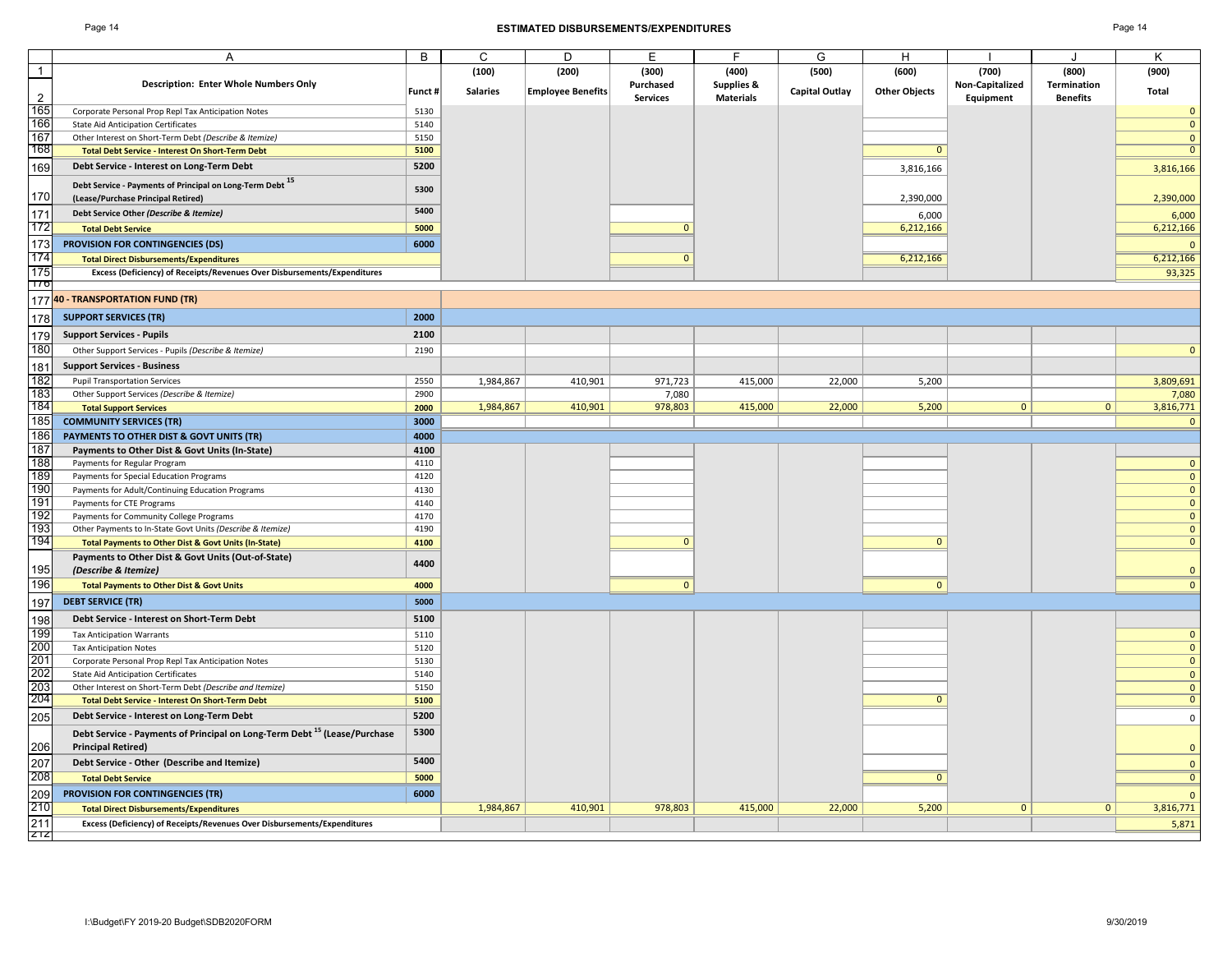#### Page 15 **ESTIMATED DISBURSEMENTS/EXPENDITURES** Page 15

|                                                                  | Α                                                                            | В            | C               | D                        | E.              | F.               | G                     | H                    |                 | J               | K              |
|------------------------------------------------------------------|------------------------------------------------------------------------------|--------------|-----------------|--------------------------|-----------------|------------------|-----------------------|----------------------|-----------------|-----------------|----------------|
| $\overline{1}$                                                   |                                                                              |              | (100)           | (200)                    | (300)           | (400)            | (500)                 | (600)                | (700)           | (800)           | (900)          |
|                                                                  | <b>Description: Enter Whole Numbers Only</b>                                 |              |                 |                          | Purchased       | Supplies &       |                       |                      | Non-Capitalized | Termination     |                |
|                                                                  |                                                                              | Funct #      | <b>Salaries</b> | <b>Employee Benefits</b> | <b>Services</b> | <b>Materials</b> | <b>Capital Outlay</b> | <b>Other Objects</b> | Equipment       | <b>Benefits</b> | Total          |
|                                                                  | 213 <mark>50 - MUNICIPAL RETIREMENT/SOC SEC FUND (MR/SS)</mark>              |              |                 |                          |                 |                  |                       |                      |                 |                 |                |
| 214                                                              | <b>INSTRUCTION (MR/SS)</b>                                                   | 1000         |                 |                          |                 |                  |                       |                      |                 |                 |                |
| 215                                                              | Regular Program                                                              | 1100         |                 | 204,347                  |                 |                  |                       |                      |                 |                 | 204,347        |
| 216                                                              | Pre-K Programs                                                               | 1125         |                 | 152,874                  |                 |                  |                       |                      |                 |                 | 152,874        |
| 217                                                              | Special Education Programs (Functions 1200-1220)                             | 1200         |                 | 382,256                  |                 |                  |                       |                      |                 |                 | 382,256        |
| 218                                                              | Special Education Programs Pre-K                                             | 1225         |                 | 17,809                   |                 |                  |                       |                      |                 |                 | 17,809         |
| 219                                                              | Remedial and Supplemental Programs K-12                                      | 1250         |                 | 14,229                   |                 |                  |                       |                      |                 |                 | 14,229         |
|                                                                  | Remedial and Supplemental Programs Pre-K                                     | 1275         |                 | 715                      |                 |                  |                       |                      |                 |                 | 715            |
|                                                                  | Adult/Continuing Education Programs                                          | 1300         |                 |                          |                 |                  |                       |                      |                 |                 |                |
|                                                                  | <b>CTE Programs</b>                                                          | 1400         |                 | 7,329                    |                 |                  |                       |                      |                 |                 | 7,329          |
|                                                                  | Interscholastic Programs                                                     | 1500         |                 | 6,218                    |                 |                  |                       |                      |                 |                 | 6,218          |
|                                                                  | Summer School Programs                                                       | 1600         |                 | 1,709                    |                 |                  |                       |                      |                 |                 | 1,709          |
|                                                                  | <b>Gifted Programs</b>                                                       | 1650         |                 |                          |                 |                  |                       |                      |                 |                 | $\mathfrak{c}$ |
|                                                                  | Driver's Education Programs                                                  | 1700         |                 |                          |                 |                  |                       |                      |                 |                 | $\mathfrak{c}$ |
|                                                                  | <b>Bilingual Programs</b>                                                    | 1800         |                 | 74                       |                 |                  |                       |                      |                 |                 | 74             |
|                                                                  | Truant Alternative & Optional Programs                                       | 1900         |                 | 3,414                    |                 |                  |                       |                      |                 |                 | 3,414          |
| 220<br>221<br>2223<br>2225<br>2226<br>2227<br>2229<br>230<br>230 | <b>Total Instruction</b>                                                     | 1000         |                 | 790,974                  |                 |                  |                       |                      |                 |                 | 790,974        |
|                                                                  | <b>SUPPORT SERVICES (MR/SS)</b>                                              | 2000         |                 |                          |                 |                  |                       |                      |                 |                 |                |
| 231<br>232                                                       | <b>Support Services - Pupil</b>                                              | 2100         |                 |                          |                 |                  |                       |                      |                 |                 |                |
|                                                                  | Attendance & Social Work Services                                            | 2110         |                 | 210,556                  |                 |                  |                       |                      |                 |                 | 210,556        |
|                                                                  | <b>Guidance Services</b>                                                     | 2120         |                 | 9,062                    |                 |                  |                       |                      |                 |                 | 9,062          |
|                                                                  | <b>Health Services</b>                                                       | 2130         |                 | 77,450                   |                 |                  |                       |                      |                 |                 | 77,450         |
| <u>=5=</u><br>233<br>234<br>235                                  | <b>Psychological Services</b>                                                | 2140         |                 | 3,192                    |                 |                  |                       |                      |                 |                 | 3,192          |
| 236                                                              | Speech Pathology & Audiology Services                                        | 2150         |                 | 24,807                   |                 |                  |                       |                      |                 |                 | 24,807         |
| 237                                                              | Other Support Services - Pupils (Describe & Itemize)                         | 2190         |                 | 61,566                   |                 |                  |                       |                      |                 |                 | 61,566         |
| 238                                                              | <b>Total Support Services - Pupil</b>                                        | 2100         |                 | 386,633                  |                 |                  |                       |                      |                 |                 | 386,633        |
| 239                                                              | <b>Support Services - Instructional Staff</b>                                | 2200         |                 |                          |                 |                  |                       |                      |                 |                 |                |
| 240                                                              | Improvement of Instruction Services                                          | 2210         |                 | 7,920                    |                 |                  |                       |                      |                 |                 | 7,920          |
|                                                                  | <b>Educational Media Services</b>                                            | 2220         |                 | 6,264                    |                 |                  |                       |                      |                 |                 | 6,264          |
|                                                                  | <b>Assessment &amp; Testing</b>                                              | 2230         |                 |                          |                 |                  |                       |                      |                 |                 |                |
| 241<br>242<br>243                                                | <b>Total Support Services - Instructional Staff</b>                          | 2200         |                 | 14,184                   |                 |                  |                       |                      |                 |                 | 14,184         |
| 244                                                              | <b>Support Services - General Administration</b>                             | 2300         |                 |                          |                 |                  |                       |                      |                 |                 |                |
|                                                                  | <b>Board of Education Services</b>                                           | 2310         |                 |                          |                 |                  |                       |                      |                 |                 |                |
|                                                                  | <b>Executive Administration Services</b>                                     | 2320         |                 | 12,737                   |                 |                  |                       |                      |                 |                 | 12,737         |
|                                                                  | Special Area Administrative Services                                         | 2330         |                 | 41,539                   |                 |                  |                       |                      |                 |                 | 41,539         |
| 245<br>246<br>247<br>248<br>249                                  | Claims Paid from Self Insurance Fund                                         | 2361         |                 |                          |                 |                  |                       |                      |                 |                 |                |
|                                                                  | Workers' Compensation or Workers' Occupation Disease Acts Payments           | 2362         |                 |                          |                 |                  |                       |                      |                 |                 | -C             |
| 250                                                              | Unemployment Insurance Payments                                              | 2363         |                 |                          |                 |                  |                       |                      |                 |                 |                |
| 251                                                              | Insurance Payments (regular or self-insurance)                               | 2364         |                 |                          |                 |                  |                       |                      |                 |                 | C              |
|                                                                  | Risk Management and Claims Services Payments                                 | 2365         |                 |                          |                 |                  |                       |                      |                 |                 | C              |
| 252<br>253<br>254<br>255                                         | Judgment and Settlements                                                     | 2366         |                 |                          |                 |                  |                       |                      |                 |                 |                |
|                                                                  | Educatl, Inspectl, Supervisory Serv. Related to Loss Prevention or Reduction | 2367         |                 | 142,467                  |                 |                  |                       |                      |                 |                 | 142,467        |
| 256                                                              | Reciprocal Insurance Payments                                                | 2368         |                 |                          |                 |                  |                       |                      |                 |                 |                |
| 257                                                              | Legal Service                                                                | 2369<br>2300 |                 | 196,743                  |                 |                  |                       |                      |                 |                 | 196,743        |
|                                                                  | <b>Total Support Services - General Administration</b>                       |              |                 |                          |                 |                  |                       |                      |                 |                 |                |
| 258<br>259<br>260<br>261                                         | <b>Support Services - School Administration</b>                              | 2400         |                 |                          |                 |                  |                       |                      |                 |                 |                |
|                                                                  | Office of the Principal Services                                             | 2410         |                 | 240,811                  |                 |                  |                       |                      |                 |                 | 240,811        |
|                                                                  | Other Support Services - School Administration (Describe & Itemize)          | 2490         |                 | 7,671                    |                 |                  |                       |                      |                 |                 | 7,671          |
|                                                                  | <b>Total Support Services - School Administration</b>                        | 2400         |                 | 248,482                  |                 |                  |                       |                      |                 |                 | 248,482        |
| 262<br>263<br>264<br>265<br>266<br>267<br>268<br>269<br>269      | <b>Support Services - Business</b>                                           | 2500         |                 |                          |                 |                  |                       |                      |                 |                 |                |
|                                                                  | Direction of Business Support Services                                       | 2510         |                 | 14,002                   |                 |                  |                       |                      |                 |                 | 14,002         |
|                                                                  | <b>Fiscal Services</b>                                                       | 2520         |                 | 43,417                   |                 |                  |                       |                      |                 |                 | 43,417         |
|                                                                  | Facilities Acquisition & Construction Services                               | 2530         |                 | 9,007                    |                 |                  |                       |                      |                 |                 | 9,007          |
|                                                                  | Operation & Maintenance of Plant Service                                     | 2540         |                 | 684,691                  |                 |                  |                       |                      |                 |                 | 684,691        |
|                                                                  | <b>Pupil Transportation Services</b>                                         | 2550         |                 | 349,248                  |                 |                  |                       |                      |                 |                 | 349,248        |
|                                                                  | <b>Food Services</b>                                                         | 2560         |                 | 196,131                  |                 |                  |                       |                      |                 |                 | 196,131        |
|                                                                  | <b>Internal Services</b>                                                     | 2570<br>2500 |                 | 1,296,496                |                 |                  |                       |                      |                 |                 | 1,296,496      |
|                                                                  | <b>Total Support Services - Business</b>                                     |              |                 |                          |                 |                  |                       |                      |                 |                 |                |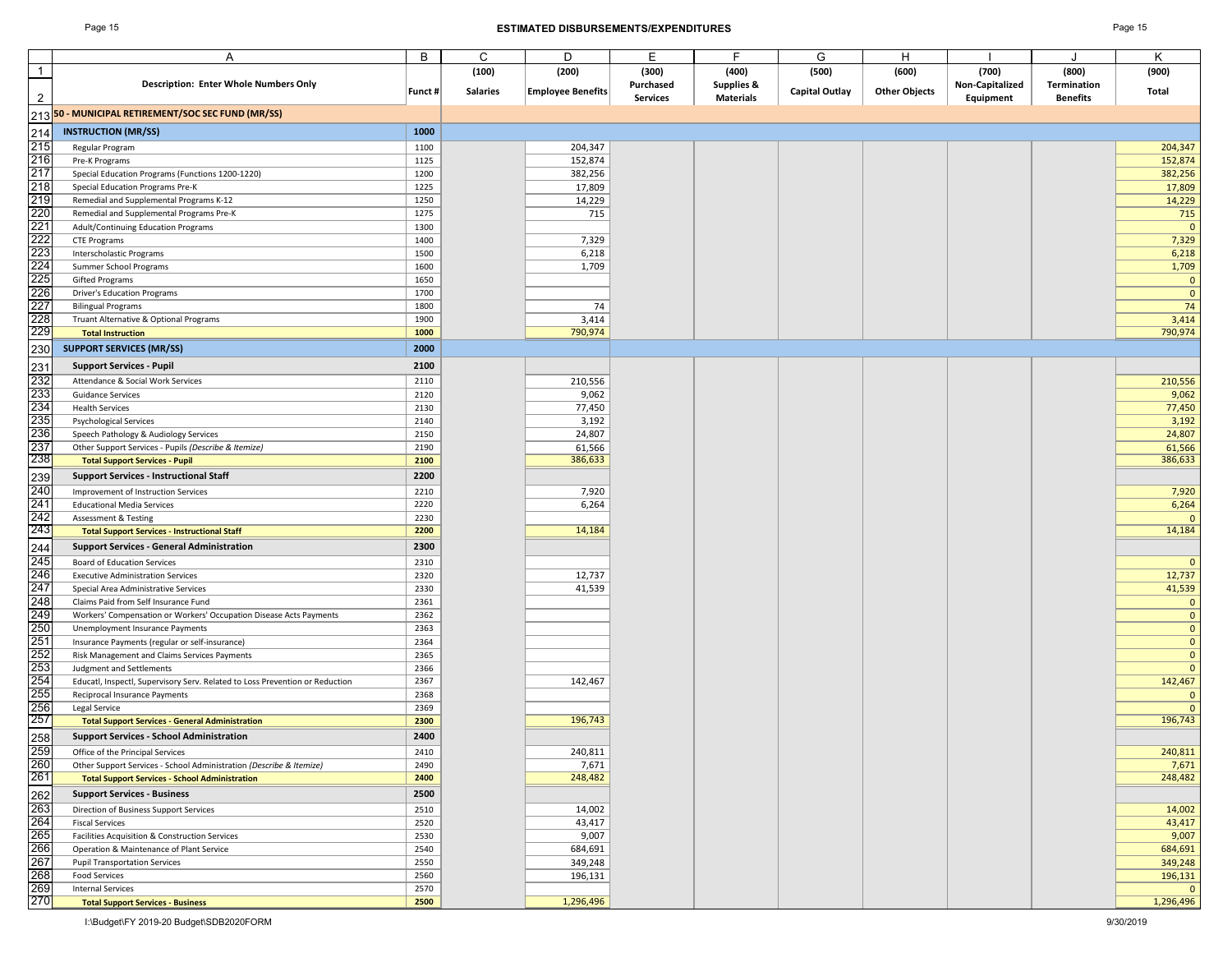### Page 16 **ESTIMATED DISBURSEMENTS/EXPENDITURES** Page 16

|                                                      | A                                                                        | B       | C               | D                        | Е               | F                     | G                     | H                    |                 |                 | Κ              |
|------------------------------------------------------|--------------------------------------------------------------------------|---------|-----------------|--------------------------|-----------------|-----------------------|-----------------------|----------------------|-----------------|-----------------|----------------|
| $\overline{1}$                                       |                                                                          |         | (100)           | (200)                    | (300)           | (400)                 | (500)                 | (600)                | (700)           | (800)           | (900)          |
|                                                      | <b>Description: Enter Whole Numbers Only</b>                             |         |                 |                          | Purchased       | <b>Supplies &amp;</b> |                       |                      | Non-Capitalized | Termination     |                |
| $\overline{2}$                                       |                                                                          | Funct # | <b>Salaries</b> | <b>Employee Benefits</b> | <b>Services</b> | <b>Materials</b>      | <b>Capital Outlay</b> | <b>Other Objects</b> | Equipment       | <b>Benefits</b> | Total          |
|                                                      | <b>Support Services - Central</b>                                        |         |                 |                          |                 |                       |                       |                      |                 |                 |                |
|                                                      |                                                                          | 2600    |                 |                          |                 |                       |                       |                      |                 |                 |                |
|                                                      | Direction of Central Support Services                                    | 2610    |                 |                          |                 |                       |                       |                      |                 |                 | $\mathbf{0}$   |
|                                                      | Planning, Research, Development & Evaluation Services                    | 2620    |                 | 26                       |                 |                       |                       |                      |                 |                 | 26             |
|                                                      | <b>Information Services</b>                                              | 2630    |                 | 4,185                    |                 |                       |                       |                      |                 |                 | 4,185          |
|                                                      | <b>Staff Services</b>                                                    | 2640    |                 | 29,238                   |                 |                       |                       |                      |                 |                 | 29,238         |
|                                                      | <b>Data Processing Services</b>                                          | 2660    |                 |                          |                 |                       |                       |                      |                 |                 | $\mathbf{0}$   |
| 271<br>272<br>273<br>274<br>275<br>275<br>277        | <b>Total Support Services - Central</b>                                  | 2600    |                 | 33,449                   |                 |                       |                       |                      |                 |                 | 33,449         |
|                                                      |                                                                          |         |                 |                          |                 |                       |                       |                      |                 |                 |                |
|                                                      | Other Support Services (Describe & Itemize)                              | 2900    |                 | 59,038                   |                 |                       |                       |                      |                 |                 | 59,038         |
| 278<br>279                                           | <b>Total Support Services</b>                                            | 2000    |                 | 2,235,025                |                 |                       |                       |                      |                 |                 | 2,235,025      |
| 280                                                  | <b>COMMUNITY SERVICES (MR/SS)</b>                                        | 3000    |                 | 26,521                   |                 |                       |                       |                      |                 |                 | 26,521         |
|                                                      |                                                                          |         |                 |                          |                 |                       |                       |                      |                 |                 |                |
| 281<br>282<br>283                                    | PAYMENTS TO OTHER DIST & GOVT UNITS (MR/SS)                              | 4000    |                 |                          |                 |                       |                       |                      |                 |                 |                |
|                                                      | Payments for Regular Programs                                            | 4110    |                 |                          |                 |                       |                       |                      |                 |                 | $\mathbf{0}$   |
|                                                      | Payments for Special Education Programs                                  | 4120    |                 |                          |                 |                       |                       |                      |                 |                 | $\mathbf{0}$   |
| 284                                                  | Payments for CTE Programs                                                | 4140    |                 |                          |                 |                       |                       |                      |                 |                 | $\mathbf{0}$   |
| 285                                                  | <b>Total Payments to Other Dist &amp; Govt Units</b>                     | 4000    |                 | $\mathbf{0}$             |                 |                       |                       |                      |                 |                 | $\mathbf{0}$   |
|                                                      |                                                                          |         |                 |                          |                 |                       |                       |                      |                 |                 |                |
| 286                                                  | <b>DEBT SERVICE (MR/SS)</b>                                              | 5000    |                 |                          |                 |                       |                       |                      |                 |                 |                |
|                                                      | Debt Service - Interest on Short-Term Debt                               | 5100    |                 |                          |                 |                       |                       |                      |                 |                 |                |
| 287<br>288<br>290<br>291<br>292<br>293               | <b>Tax Anticipation Warrants</b>                                         | 5110    |                 |                          |                 |                       |                       |                      |                 |                 | $\mathbf{0}$   |
|                                                      | <b>Tax Anticipation Notes</b>                                            | 5120    |                 |                          |                 |                       |                       |                      |                 |                 | $\mathbf{0}$   |
|                                                      | Corporate Personal Prop Repl Tax Anticipation Notes                      | 5130    |                 |                          |                 |                       |                       |                      |                 |                 | $\mathbf{0}$   |
|                                                      |                                                                          |         |                 |                          |                 |                       |                       |                      |                 |                 |                |
|                                                      | <b>State Aid Anticipation Certificates</b>                               | 5140    |                 |                          |                 |                       |                       |                      |                 |                 | $\mathbf{0}$   |
|                                                      | Other (Describe & Itemize)                                               | 5150    |                 |                          |                 |                       |                       |                      |                 |                 | $\mathbf{0}$   |
|                                                      | <b>Total Debt Service</b>                                                | 5000    |                 |                          |                 |                       |                       | $\mathbf{0}$         |                 |                 | $\mathbf{0}$   |
| 294<br>295<br>296<br>297                             | <b>PROVISION FOR CONTINGENCIES (MR/SS)</b>                               | 6000    |                 |                          |                 |                       |                       |                      |                 |                 | $\mathbf{0}$   |
|                                                      | <b>Total Direct Disbursements/Expenditures</b>                           |         |                 | 3,052,520                |                 |                       |                       | $\mathbf{0}$         |                 |                 | 3,052,520      |
|                                                      | Excess (Deficiency) of Receipts/Revenues Over Disbursements/Expenditures |         |                 |                          |                 |                       |                       |                      |                 |                 | 20,517         |
|                                                      |                                                                          |         |                 |                          |                 |                       |                       |                      |                 |                 |                |
|                                                      | 298 60 - CAPITAL PROJECTS (CP)                                           |         |                 |                          |                 |                       |                       |                      |                 |                 |                |
|                                                      | <b>SUPPORT SERVICES (CP)</b>                                             | 2000    |                 |                          |                 |                       |                       |                      |                 |                 |                |
| 299                                                  |                                                                          |         |                 |                          |                 |                       |                       |                      |                 |                 |                |
| 300                                                  | <b>Support Services - Business</b>                                       |         |                 |                          |                 |                       |                       |                      |                 |                 |                |
| 301                                                  | Facilities Acquisition & Construction Services                           | 2530    | 26,913          |                          |                 |                       | 3,896,172             |                      |                 |                 | 3,923,085      |
| 302                                                  | Other Support Services (Describe & Itemize)                              | 2900    |                 |                          |                 |                       |                       |                      |                 |                 |                |
| 303                                                  | <b>Total Support Services</b>                                            | 2000    | 26,913          | $\mathbf{0}$             | $\overline{0}$  | $\mathbf{0}$          | 3,896,172             | $\mathbf{0}$         | $\mathbf{0}$    |                 | 3,923,085      |
|                                                      | 304 PAYMENTS TO OTHER DIST & GOVT UNITS (CP)                             | 4000    |                 |                          |                 |                       |                       |                      |                 |                 |                |
|                                                      |                                                                          |         |                 |                          |                 |                       |                       |                      |                 |                 |                |
| 305                                                  | Payments to Other Dist & Govt Units (In-State)                           | 4100    |                 |                          |                 |                       |                       |                      |                 |                 |                |
| 306                                                  | Payments to Regular Programs                                             | 4110    |                 |                          |                 |                       |                       |                      |                 |                 | $\mathbf{0}$   |
| 307                                                  | Payment for Special Education Programs                                   | 4120    |                 |                          |                 |                       |                       |                      |                 |                 | $\mathbf{0}$   |
| 308                                                  | Payment for CTE Programs                                                 | 4140    |                 |                          |                 |                       |                       |                      |                 |                 | $\mathbf{0}$   |
| 309                                                  | Payments to Other Govt Units (In-State) (Describe & Itemize)             | 4190    |                 |                          |                 |                       |                       |                      |                 |                 | $\mathbf{0}$   |
| 310                                                  | <b>Total Payments to Other Districts &amp; Govt Units</b>                | 4000    |                 |                          | $\Omega$        |                       |                       | $\mathbf{0}$         |                 |                 | $\overline{0}$ |
|                                                      |                                                                          |         |                 |                          |                 |                       |                       |                      |                 |                 |                |
| 311                                                  | PROVISION FOR CONTINGENCIES (CP)                                         | 6000    |                 |                          |                 |                       |                       |                      |                 |                 | $\mathbf{0}$   |
| 312                                                  | <b>Total Direct Disbursements/Expenditures</b>                           |         | 26,913          | $\mathbf{0}$             | $\mathbf{0}$    | $\mathbf{0}$          | 3,896,172             | $\overline{0}$       | $\mathbf{0}$    |                 | 3,923,085      |
| $\frac{313}{11}$                                     | Excess (Deficiency) of Receipts/Revenues Over Disbursements/Expenditures |         |                 |                          |                 |                       |                       |                      |                 |                 | (3,908,085)    |
|                                                      |                                                                          |         |                 |                          |                 |                       |                       |                      |                 |                 |                |
|                                                      | 315 70 WORKING CASH FUND (WC)                                            |         |                 |                          |                 |                       |                       |                      |                 |                 |                |
|                                                      |                                                                          |         |                 |                          |                 |                       |                       |                      |                 |                 |                |
|                                                      | 317 80 - TORT FUND (TF)                                                  |         |                 |                          |                 |                       |                       |                      |                 |                 |                |
| 318<br>319<br>320<br>321<br>322<br>323<br>323<br>324 | SUPPORT SERVICES - GENERAL ADMINISTRATION                                | 2000    |                 |                          |                 |                       |                       |                      |                 |                 |                |
|                                                      | Claims Paid from Self Insurance Fund                                     | 2361    |                 |                          |                 |                       |                       |                      |                 |                 | $\mathbf{0}$   |
|                                                      | Workers' Compensation or Workers' Occupational Disease Act Payments      | 2362    |                 |                          | 479,876         |                       |                       |                      |                 |                 | 479,876        |
|                                                      | Unemployment Insurance Payments                                          | 2363    |                 |                          |                 |                       |                       |                      |                 |                 | $\mathbf{0}$   |
|                                                      | Insurance Payments (regular or self-insurance)                           | 2364    |                 |                          | 268,200         |                       |                       |                      |                 |                 | 268,200        |
|                                                      | Risk Management and Claims Services Payments                             | 2365    |                 |                          | 23,700          | 28,000                | 20,000                |                      |                 |                 | 71,700         |
|                                                      |                                                                          | 2366    |                 |                          |                 |                       |                       |                      |                 |                 |                |
|                                                      | Judgment and Settlements                                                 |         |                 |                          |                 |                       |                       | 10,000               |                 |                 | 10,000         |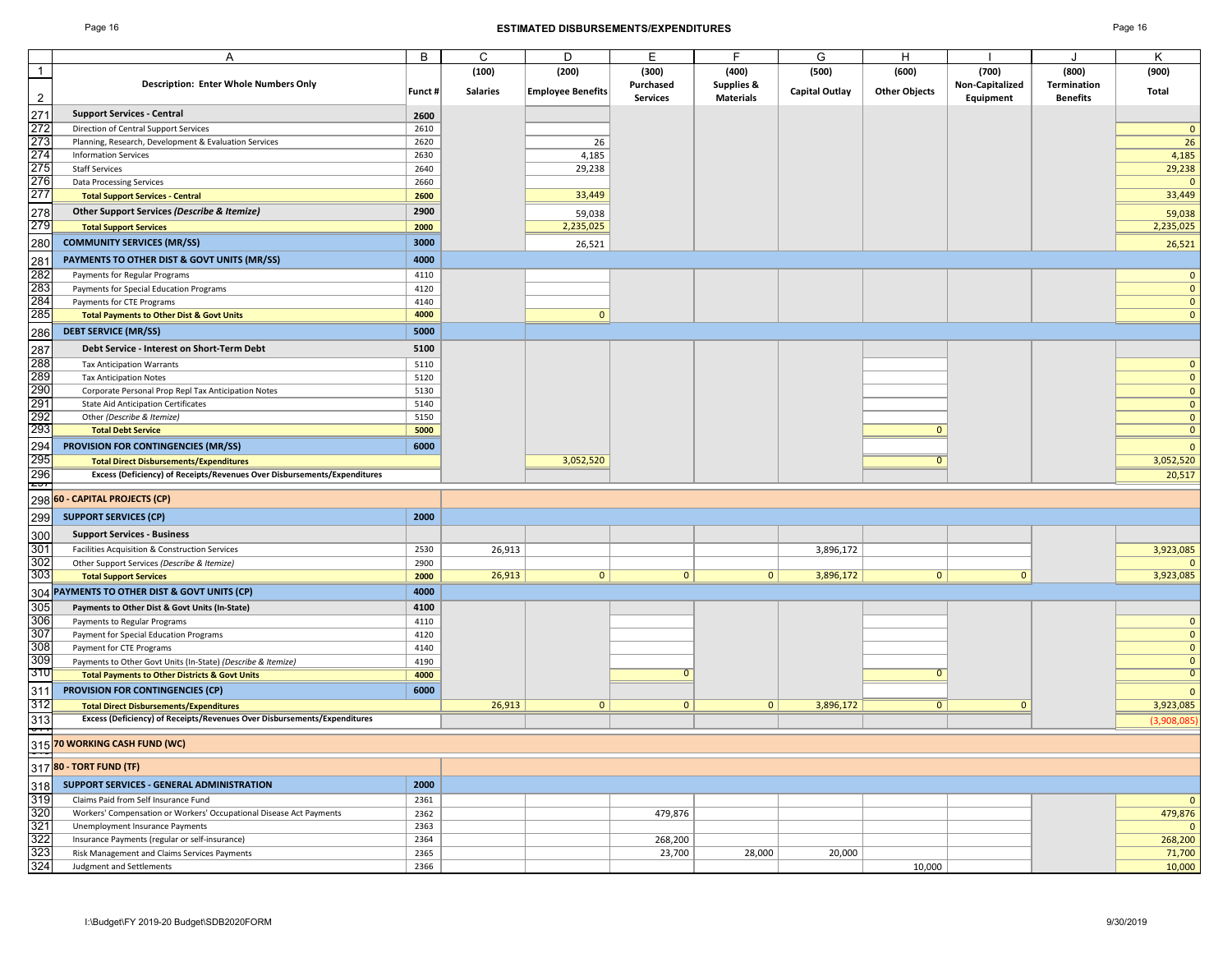#### Page 17 **ESTIMATED DISBURSEMENTS/EXPENDITURES** Page 17

| ٠ |  |  |
|---|--|--|
|---|--|--|

|                                        | Α                                                                                    | B      | C               | D                        | E               | F.               | G                     | Н                    |                 |                    | Κ              |
|----------------------------------------|--------------------------------------------------------------------------------------|--------|-----------------|--------------------------|-----------------|------------------|-----------------------|----------------------|-----------------|--------------------|----------------|
| $\mathbf{1}$                           |                                                                                      |        | (100)           | (200)                    | (300)           | (400)            | (500)                 | (600)                | (700)           | (800)              | (900)          |
|                                        | Description: Enter Whole Numbers Only                                                |        |                 |                          | Purchased       | Supplies &       |                       |                      | Non-Capitalized | <b>Termination</b> |                |
| $\overline{2}$                         |                                                                                      | Funct# | <b>Salaries</b> | <b>Employee Benefits</b> | <b>Services</b> | <b>Materials</b> | <b>Capital Outlay</b> | <b>Other Objects</b> | Equipment       | <b>Benefits</b>    | Total          |
| 325                                    | Educatl, Inspectl, Supervisory Serv Related to Loss Prevention or Reduction          | 2367   | 957,655         | 238,221                  | 232,000         | 15,750           | 20,000                | 650                  |                 |                    | 1,464,276      |
| $\frac{326}{327}$                      | Reciprocal Insurance Payments                                                        | 2368   |                 |                          |                 |                  |                       |                      |                 |                    |                |
|                                        | Legal Service                                                                        | 2369   |                 |                          | 100,000         |                  |                       |                      |                 |                    | 100,000        |
|                                        | Property Insurance (Building & Grounds)                                              | 2371   |                 |                          |                 |                  |                       |                      |                 |                    | $\mathbf{0}$   |
| $\frac{328}{328}$<br>$\frac{329}{330}$ | Vehicle Insurance (Transportation)                                                   | 2372   |                 |                          |                 |                  |                       |                      |                 |                    | $\Omega$       |
|                                        | <b>Total Support Services - General Administration</b>                               | 2000   | 957,655         | 238,221                  | 1,103,776       | 43,750           | 40,000                | 10,650               | $\Omega$        |                    | 2,394,052      |
| 331                                    | PAYMENTS TO OTHER DIST & GOVT UNITS (TF)                                             | 4000   |                 |                          |                 |                  |                       |                      |                 |                    |                |
| 332                                    | Payments for Regular Programs                                                        | 4110   |                 |                          |                 |                  |                       |                      |                 |                    | $\mathbf{0}$   |
| 333                                    | Payments for Special Education Programs                                              | 4120   |                 |                          |                 |                  |                       |                      |                 |                    | $\mathbf{0}$   |
| 334                                    | <b>Total Payments to Other Dist &amp; Govt Units</b>                                 | 4000   |                 |                          |                 |                  |                       | $\mathbf 0$          |                 |                    | $\mathbf{0}$   |
| 335                                    | <b>DEBT SERVICE (TF)</b>                                                             | 5000   |                 |                          |                 |                  |                       |                      |                 |                    |                |
| 336                                    | Debt Service - Interest on Short-Term Debt                                           |        |                 |                          |                 |                  |                       |                      |                 |                    |                |
| 337                                    | <b>Tax Anticipation Warrants</b>                                                     | 5110   |                 |                          |                 |                  |                       |                      |                 |                    | $\mathbf{0}$   |
| 338                                    | Corporate Personal Property Replacement Tax Anticipation Notes                       | 5130   |                 |                          |                 |                  |                       |                      |                 |                    | $\mathbf{0}$   |
| 339                                    | Other Interest or Short-Term Debt (Describe & Itemize)                               | 5150   |                 |                          |                 |                  |                       |                      |                 |                    | $\mathbf{0}$   |
| 340                                    | <b>Total Debt Service</b>                                                            | 5000   |                 |                          |                 |                  |                       | $\overline{0}$       |                 |                    | $\overline{0}$ |
| 341                                    | <b>PROVISION FOR CONTINGENCIES (TF)</b>                                              | 6000   |                 |                          |                 |                  |                       |                      |                 |                    | $\mathbf{0}$   |
| 342                                    | <b>Total Direct Disbursements/Expenditures</b>                                       |        | 957,655         | 238,221                  | 1,103,776       | 43,750           | 40,000                | 10,650               | $\mathbf{0}$    |                    | 2,394,052      |
| 343                                    | Excess (Deficiency) of Receipts/Revenues Over Disbursements/Expenditures             |        |                 |                          |                 |                  |                       |                      |                 |                    | 305            |
| 344                                    |                                                                                      |        |                 |                          |                 |                  |                       |                      |                 |                    |                |
|                                        | 345 90 - FIRE PREVENTION & SAFETY FUND (FP&S)                                        |        |                 |                          |                 |                  |                       |                      |                 |                    |                |
| 346                                    | <b>SUPPORT SERVICES (FP&amp;S)</b>                                                   | 2000   |                 |                          |                 |                  |                       |                      |                 |                    |                |
| 347                                    | <b>Support Services - Business</b>                                                   | 2500   |                 |                          |                 |                  |                       |                      |                 |                    |                |
| 348                                    | Facilities Acquisition & Construction Services                                       | 2530   |                 |                          | 16,000          | 4,686,940        |                       |                      |                 |                    | 4,702,940      |
| 349                                    | Operation & Maintenance of Plant Service                                             | 2540   |                 |                          |                 |                  |                       |                      |                 |                    |                |
| 350                                    | <b>Total Support Services - Business</b>                                             | 2500   | 0               | $\mathbf{0}$             | 16,000          | 4,686,940        | $\overline{0}$        | $\mathbf{0}$         | $\Omega$        |                    | 4,702,940      |
| 351<br>352                             | Other Support Services (Describe & Itemize)                                          | 2900   |                 |                          |                 |                  |                       |                      |                 |                    |                |
|                                        | <b>Total Support Services</b>                                                        | 2000   | 0               | 0 <sup>1</sup>           | 16,000          | 4,686,940        | 0 <sup>1</sup>        | $\mathbf{0}$         | $\mathbf{0}$    |                    | 4,702,940      |
|                                        | 353 PAYMENTS TO OTHER DISTRICTS & GOVT UNITS (FP&S)                                  | 4000   |                 |                          |                 |                  |                       |                      |                 |                    |                |
| 354                                    | Payments to Regular Programs                                                         | 4110   |                 |                          |                 |                  |                       |                      |                 |                    | $\mathbf{0}$   |
| 355                                    | Payments to Special Education Programs                                               | 4120   |                 |                          |                 |                  |                       |                      |                 |                    | $\mathbf{0}$   |
| 356                                    | Other Payments to In-State Govt Units (Describe & Itemize)                           | 4190   |                 |                          |                 |                  |                       |                      |                 |                    | $\mathbf{0}$   |
| 357                                    | <b>Total Payments to Other Districts &amp; Govt Units (FPS)</b>                      | 4000   |                 |                          |                 |                  |                       | $\mathbf{0}$         |                 |                    | $\mathbf{0}$   |
| 358                                    | <b>DEBT SERVICE (FP&amp;S)</b>                                                       | 5000   |                 |                          |                 |                  |                       |                      |                 |                    |                |
| 359                                    | Debt Service - Interest on Short-Term Debt                                           | 5100   |                 |                          |                 |                  |                       |                      |                 |                    |                |
| 360                                    | <b>Tax Anticipation Warrants</b>                                                     | 5110   |                 |                          |                 |                  |                       |                      |                 |                    | $\mathbf{0}$   |
| 361                                    | Other Interest on Short-Term Debt (Describe & Itemize)                               | 5150   |                 |                          |                 |                  |                       |                      |                 |                    | $\mathbf{0}$   |
| 362                                    | <b>Total Debt Service - Interest on Short-Term Debt</b>                              | 5100   |                 |                          |                 |                  |                       | $\mathbf{0}$         |                 |                    | $\mathbf{0}$   |
| 363                                    | Debt Service - Interest on Long-Term Debt                                            | 5200   |                 |                          |                 |                  |                       |                      |                 |                    | $\mathbf{0}$   |
|                                        | Debt Service - Payments of Principal on Long-Term Debt <sup>15</sup> (Lease/Purchase | 5300   |                 |                          |                 |                  |                       |                      |                 |                    |                |
| 364                                    | <b>Principal Retired)</b>                                                            |        |                 |                          |                 |                  |                       |                      |                 |                    | $\mathbf{0}$   |
| 365                                    | <b>Total Debt Service</b>                                                            | 5000   |                 |                          |                 |                  |                       | $\overline{0}$       |                 |                    | $\overline{0}$ |
| 366                                    | PROVISIONS FOR CONTINGENCIES (FP&S)                                                  | 6000   |                 |                          |                 |                  |                       |                      |                 |                    | $\mathbf{0}$   |
| 367                                    | <b>Total Direct Disbursements/Expenditures</b>                                       |        | $\overline{0}$  | $\overline{0}$           | 16,000          | 4,686,940        | $\overline{0}$        | $\overline{0}$       | $\mathbf{0}$    |                    | 4,702,940      |
| 368                                    | Excess (Deficiency) of Receipts/Revenues Over Disbursements/Expenditures             |        |                 |                          |                 |                  |                       |                      |                 |                    | (4, 197, 386)  |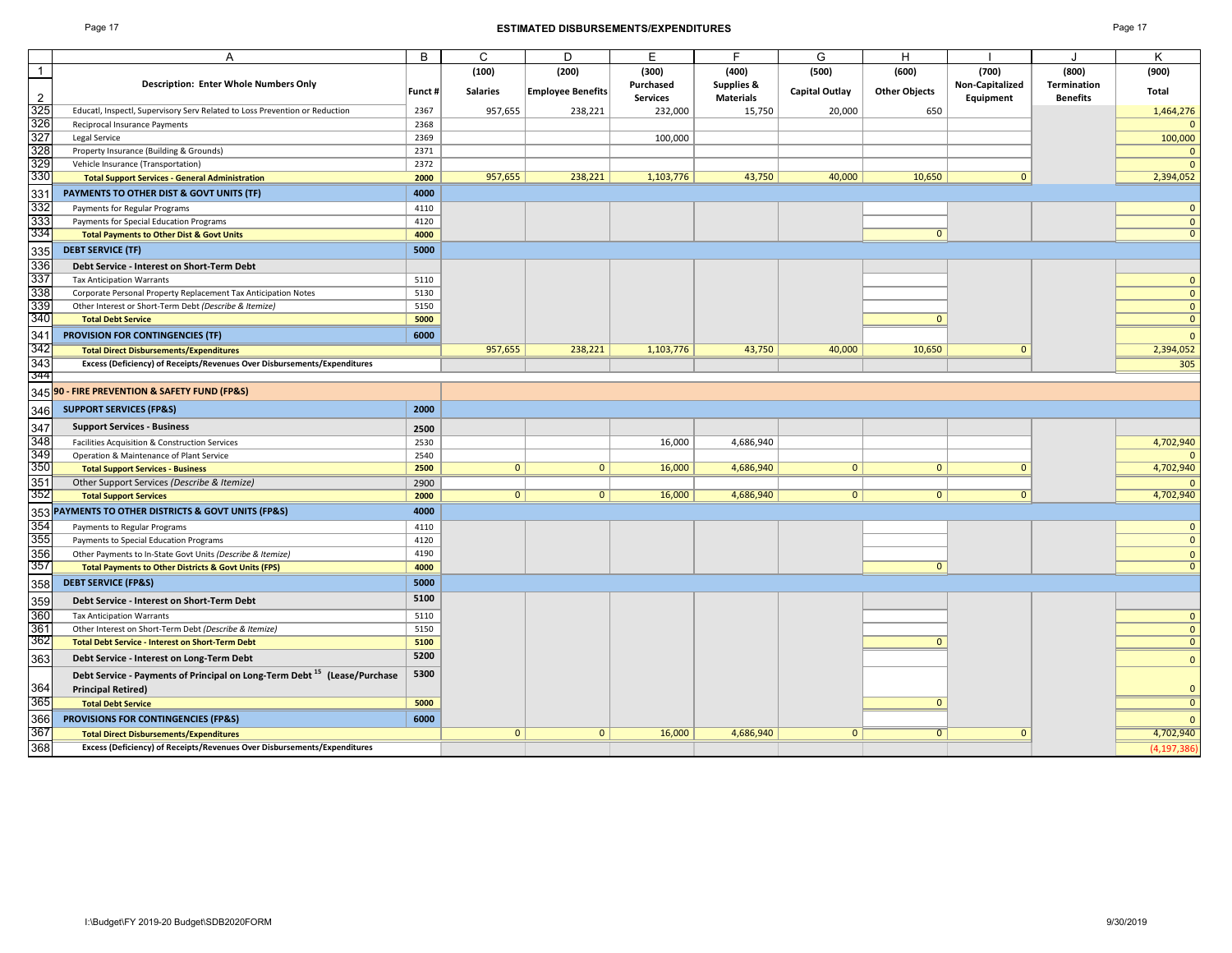# **This page is provided for detailed itemizations as requested within the body of the Report.**

1.

- 2.
- 3.
- 4.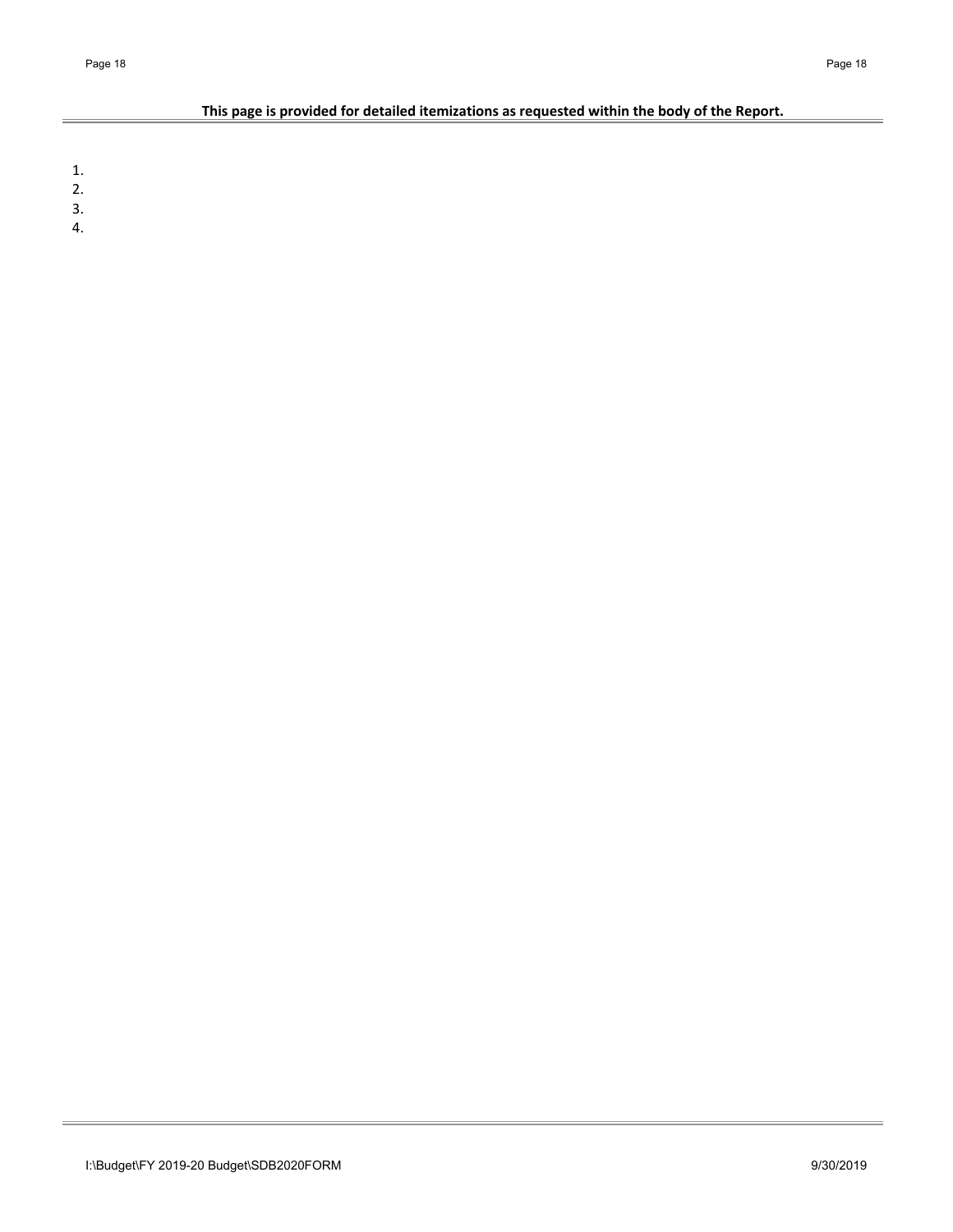|    | A                                                                                                                                                                                                                                                                                                                                                      | B                                                                                                                                                                                                                                                                                                          | C | D                                                       | Е | F |  |  |  |  |  |  |  |  |
|----|--------------------------------------------------------------------------------------------------------------------------------------------------------------------------------------------------------------------------------------------------------------------------------------------------------------------------------------------------------|------------------------------------------------------------------------------------------------------------------------------------------------------------------------------------------------------------------------------------------------------------------------------------------------------------|---|---------------------------------------------------------|---|---|--|--|--|--|--|--|--|--|
|    | <b>DEFICIT BUDGET SUMMARY INFORMATION - Operating Funds Only</b>                                                                                                                                                                                                                                                                                       |                                                                                                                                                                                                                                                                                                            |   |                                                         |   |   |  |  |  |  |  |  |  |  |
| 2  | <b>OPERATIONS &amp;</b><br><b>TRANSPORTATION FUND</b><br><b>WORKING CASH FUND</b><br><b>Description</b><br><b>TOTAL</b><br><b>EDUCATIONAL FUND (10)</b><br><b>MAINTENANCE FUND (20)</b><br>(40)<br>(70)                                                                                                                                                |                                                                                                                                                                                                                                                                                                            |   |                                                         |   |   |  |  |  |  |  |  |  |  |
| 3  | 510,554<br><b>Direct Revenues</b><br>55,151,704<br>5,094,545<br>3,822,642<br>64,579,445                                                                                                                                                                                                                                                                |                                                                                                                                                                                                                                                                                                            |   |                                                         |   |   |  |  |  |  |  |  |  |  |
| 4  | 55,609,617<br>64,502,212<br><b>Direct Expenditures</b><br>5,075,824<br>3,816,771                                                                                                                                                                                                                                                                       |                                                                                                                                                                                                                                                                                                            |   |                                                         |   |   |  |  |  |  |  |  |  |  |
| 5  | <b>Difference</b><br>(457, 913)<br>510,554<br>18,721<br>5,871<br>77,233                                                                                                                                                                                                                                                                                |                                                                                                                                                                                                                                                                                                            |   |                                                         |   |   |  |  |  |  |  |  |  |  |
| 6  | Estimated Fund Balance - June 30, 2020<br>5,537,697<br>426,288<br>11,760,494<br>1,188,922<br>4,607,587                                                                                                                                                                                                                                                 |                                                                                                                                                                                                                                                                                                            |   |                                                         |   |   |  |  |  |  |  |  |  |  |
| 7  |                                                                                                                                                                                                                                                                                                                                                        |                                                                                                                                                                                                                                                                                                            |   | Balanced budget, no deficit reduction plan is required. |   |   |  |  |  |  |  |  |  |  |
| 8  | A deficit reduction plan is required if the local board of education adopts (or amends) the 2019-20 school district budget in which the "operating funds" listed above<br>result in direct revenues (line 9) being less than direct expenditures (line 19) by an amount equal to or greater than one-third (1/3) of the ending fund balance (line 81). |                                                                                                                                                                                                                                                                                                            |   |                                                         |   |   |  |  |  |  |  |  |  |  |
| 10 | Note: The balance is determined using only the four funds listed above. That is, if the estimated ending fund balance is less than three times the deficit spending, the<br>district must adopt and file with ISBE a deficit reduction plan to balance the shortfall within three years.                                                               |                                                                                                                                                                                                                                                                                                            |   |                                                         |   |   |  |  |  |  |  |  |  |  |
| 12 |                                                                                                                                                                                                                                                                                                                                                        | The School Code, Section 17-1 (105 ILCS 5/17-1) - If the 2018-2019 Annual Financial Report (AFR) reflects a deficit as defined above (page 36), then the school district<br>shall adopt and submit a deficit reduction plan (found here on page 20-24) to ISBE within 30 days after acceptance of the AFR. |   |                                                         |   |   |  |  |  |  |  |  |  |  |
| 13 | The deficit reduction plan, if required, is developed using ISBE quidelines and format.                                                                                                                                                                                                                                                                |                                                                                                                                                                                                                                                                                                            |   |                                                         |   |   |  |  |  |  |  |  |  |  |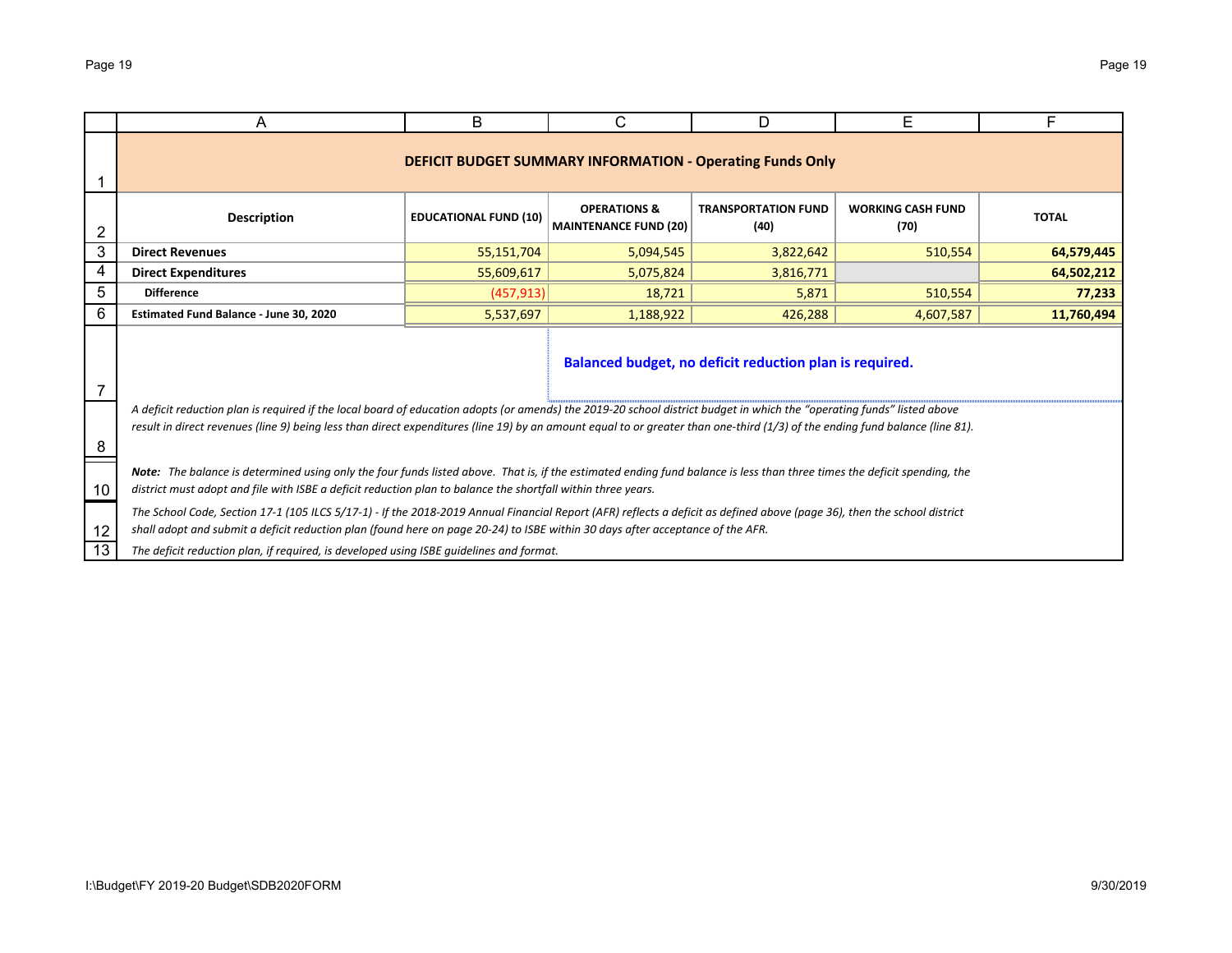# *Deficit Reduction Plan‐Background/Assumptions Fiscal Year 2019‐2020 through Fiscal Year 2022‐2023*

*Quincy Public School District #172 10011720220000*

Please complete the following schedule and include a brief description to identify any areas of the budget that will be impacted from one year to the next. If the *deficit reduction plan relies upon new local revenues, identify contingencies for further budget reductions which will be enacted in the event those new revenues are not available.* 

**1. Background and Narrative of Budget Reductions:**

**2. Assumptions Used in the Deficit Reduction Plan:**

**‐ EBF and Estimated New Tier Funding:**

**‐ Equal Assessed Valuation and Tax Rates:**

**‐ Employee Salaries and Benefits:**

**‐ Short and Long Term Borrowing:**

**‐ Educational Impact:**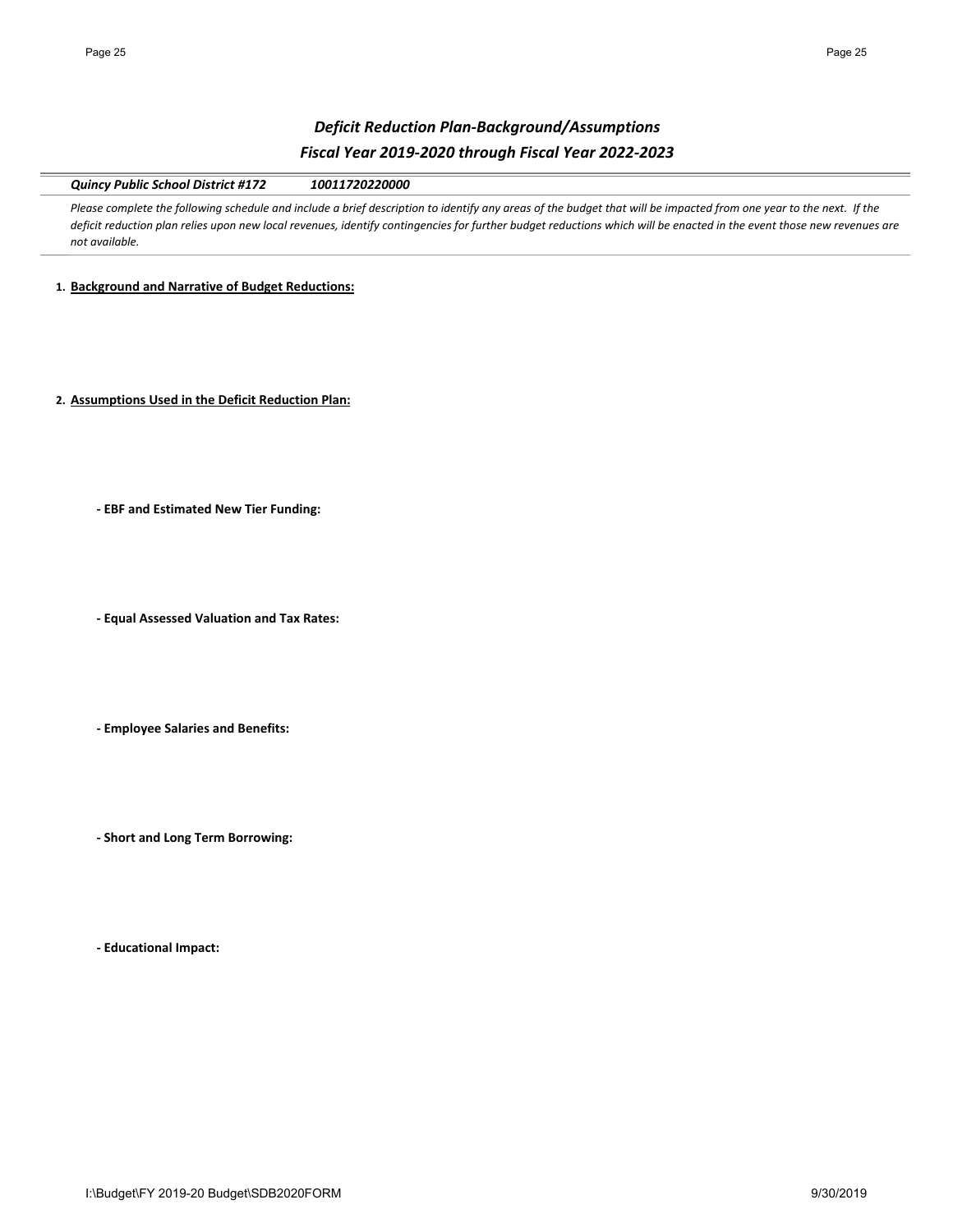**‐ Other Assumptions:**

**‐ Has the district considered shared services or outsourcing (Ex: Transportation, Insurance) If yes please explain:**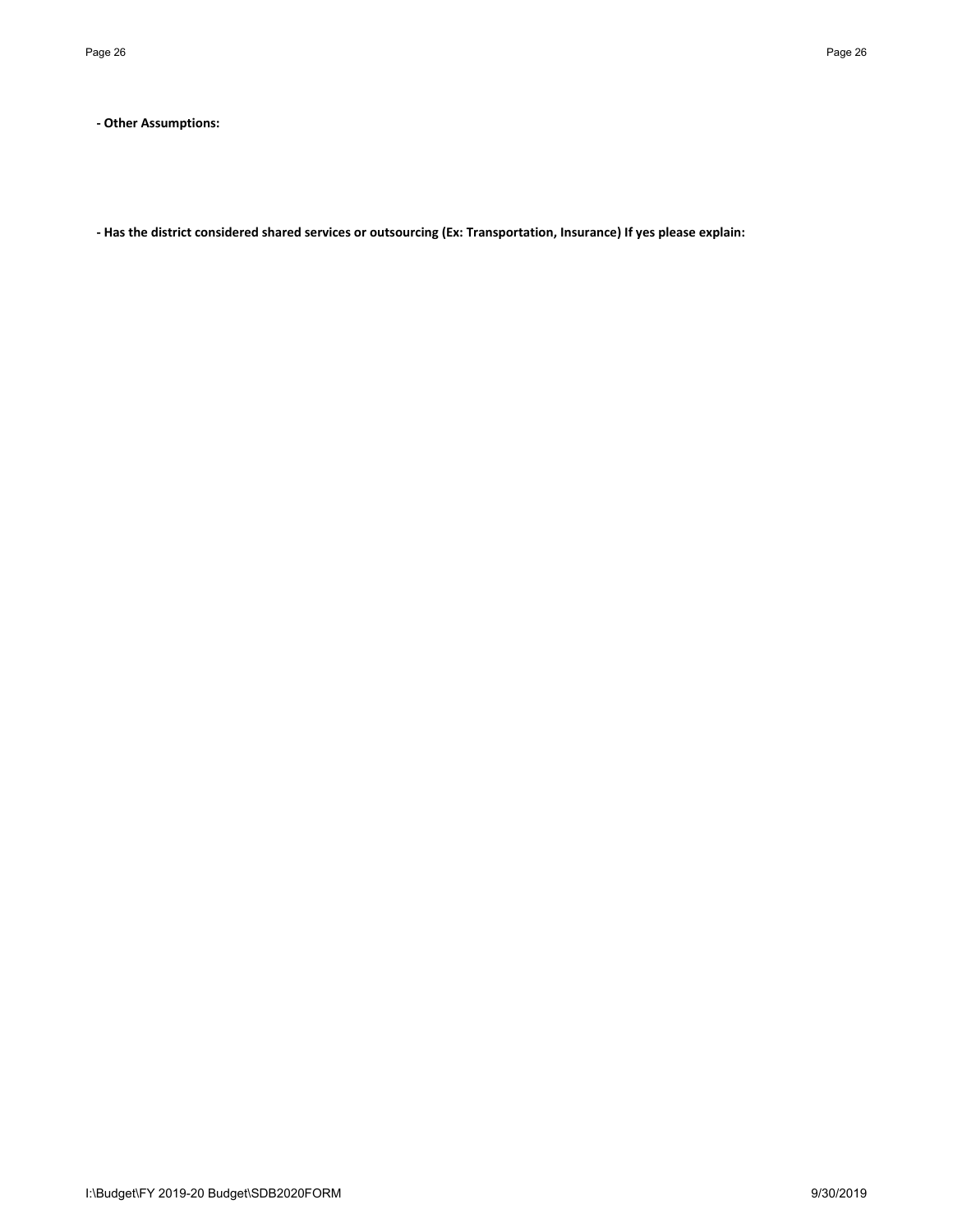# **ESTIMATED LIMITATION OF ADMINISTRATIVE COSTS**

*(For Local Use Only)*

# *This is an estimated Limitation of Administrative Costs Worksheet only and will not be accepted for Official Submission of the Limitation of Administrative Costs Worksheet .*

*The worksheet is intended for use during the budgeting process to estimate the district's percent increase of FY2020 budgeted expenditures over FY2019 actual expenditures. Budget information is copied to this page. Insert the prior year estimated actual expenditures to compute the estimated percentage increase (decrease).*

*The official Limitation of Administrative Costs Worksheet is attached to the end of the Annual Financial Report (ISBE Form 50‐35) and may be submitted in conjunction with that report.*

Limitation of Administrative Costs *An official Limitation of Administrative Costs Worksheet can also be found on the ISBE website at:*

| <b>ESTIMATED LIMITATION OF ADMINISTRATIVE COSTS WORKSHEET</b>                                        |         |                                                        |                                                    | <b>School District Name:</b> | <b>Quincy Public School District #172</b><br>10011-720-2200-00 |                                                    |              |
|------------------------------------------------------------------------------------------------------|---------|--------------------------------------------------------|----------------------------------------------------|------------------------------|----------------------------------------------------------------|----------------------------------------------------|--------------|
|                                                                                                      |         |                                                        |                                                    | <b>RCDT Number:</b>          |                                                                |                                                    |              |
| (Section 17-1.5 of the School Code)                                                                  |         |                                                        |                                                    |                              |                                                                |                                                    |              |
|                                                                                                      |         | <b>Estimated Actual Expenditures, Fiscal Year 2019</b> |                                                    |                              | <b>Budgeted Expenditures, Fiscal Year 2020</b>                 |                                                    |              |
|                                                                                                      |         | (10)                                                   | (20)                                               |                              | (10)                                                           | (20)                                               |              |
| <b>Description</b><br>(Enter Whole Numbers Only)                                                     | Funct # | <b>Educational Fund</b>                                | <b>Operations &amp;</b><br><b>Maintenance Fund</b> | Total                        | <b>Educational Fund</b>                                        | <b>Operations &amp;</b><br><b>Maintenance Fund</b> | Total        |
| 1. Executive Administration Services                                                                 | 2320    | 127,989                                                |                                                    | 127,989                      | 193,855                                                        |                                                    | 193,855      |
| 2. Special Area Administration Services                                                              | 2330    | 347,598                                                |                                                    | 347,598                      | 355,395                                                        |                                                    | 355,395      |
| 3. Other Support Services - School<br>Administration                                                 | 2490    | 735,479                                                |                                                    | 735,479                      | 772,663                                                        |                                                    | 772,663      |
| 4. Direction of Business Support Services                                                            | 2510    | 85,908                                                 | $\mathbf 0$                                        | 85,908                       | 85,457                                                         | $\mathbf{0}$                                       | 85,457       |
| 5. Internal Services                                                                                 | 2570    |                                                        |                                                    | $\Omega$                     | 0                                                              |                                                    | $\mathbf{0}$ |
| 6. Direction of Central Support Services                                                             | 2610    | 43,251                                                 |                                                    | 43,251                       | $\mathbf{0}$                                                   |                                                    | $\mathbf{0}$ |
| 7. Deduct - Early Retirement or other pension obligations<br>required by state law and include above |         |                                                        |                                                    | $\mathbf 0$                  |                                                                |                                                    | $\mathbf 0$  |
| <b>Totals</b><br>8.                                                                                  |         | 1,340,225                                              | $\mathbf{0}$                                       | 1,340,225                    | 1,407,370                                                      | $\mathbf{0}$                                       | 1,407,370    |
| 9. Estimated Percent Increase (Decrease) for FY2020<br>(Budgeted) over FY2019 (Actual)               |         |                                                        |                                                    |                              |                                                                |                                                    | 5%           |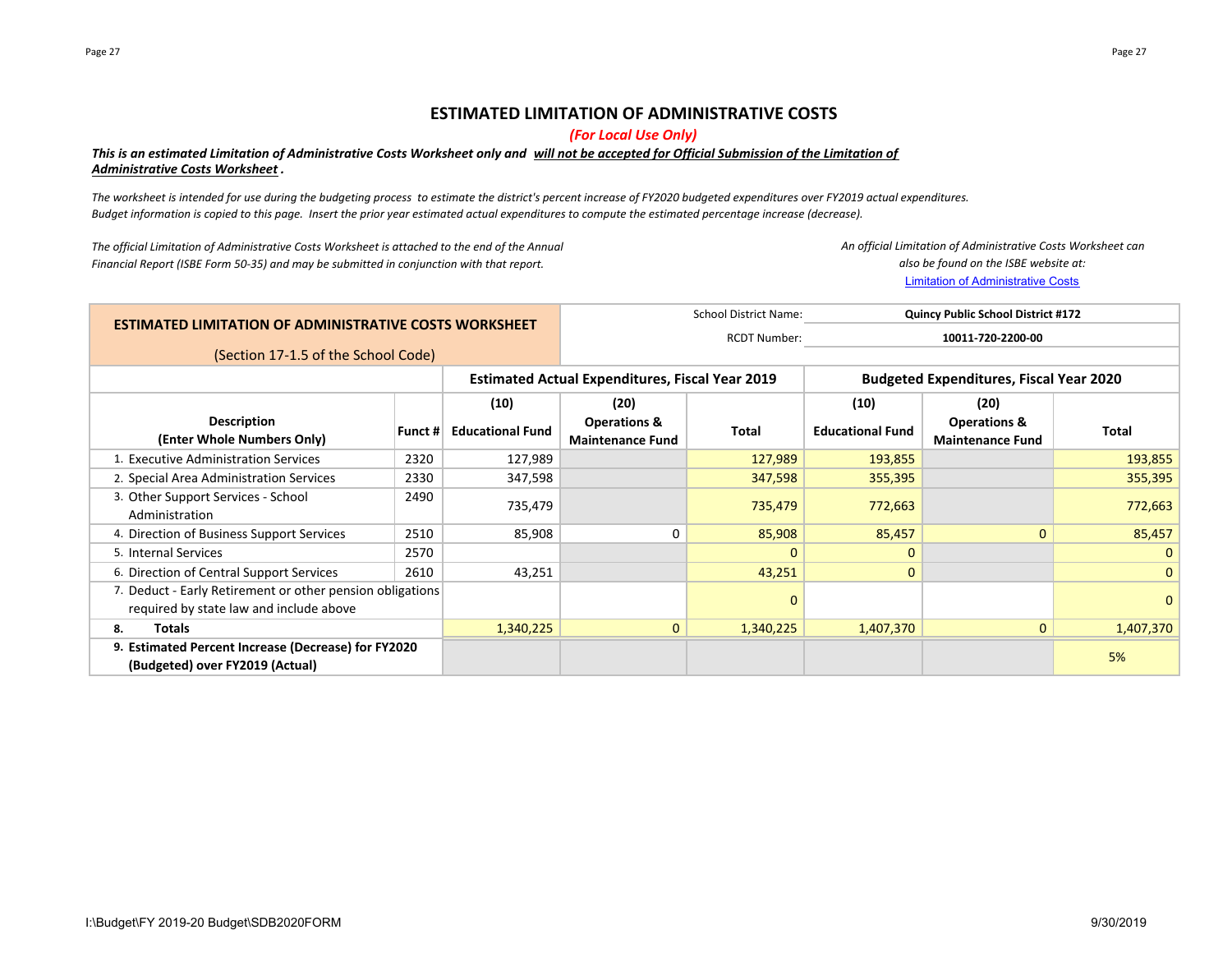# **REPORTING OF PUBLIC VENDOR CONTRACTS OF \$1,000 OR MORE**

In accordance with the School Code, Section 10-20.21, all *school districts* are required to file a report listing 'vendor contracts' as an attachment to their budget. In this context, the term "vendor contracts" refers to contracts and agreements that pertain to goods and services that were intended to generate additional revenue and other remunerations for theschool district in excess of \$1,000, including without limitation vending machine contracts, sports and other attire, class rings, and photographic services. The report is to list information regarding such contracts for the fiscal year immediately preceding the fiscal year of the budget. All such contr *executed on or after July 1, 2007 must be approved by the school board.*

 *See: School Code, Section 10‐20.21 ‐ Contracts*

*(Sheet is unprotected and can be re‐formatted as needed, but must be used for submission)*

| Name of Vendor             | <b>Product or Service Provided</b> | <b>Net Revenue</b> | Non-Monetary<br>Remuneration | <b>Purpose of Proceeds</b> | Distribution Method and Recipient of Non-<br><b>Monetary Remunerations Distributed</b> |
|----------------------------|------------------------------------|--------------------|------------------------------|----------------------------|----------------------------------------------------------------------------------------|
| Refreshment Services Pepsi | <b>Vending Machines</b>            | 40,000             |                              | <b>PBIS</b>                | Positive Behavior Intervention Support                                                 |
| <b>Trotter Photo</b>       | <b>School Portraits</b>            | 15,000             |                              | Supplies/Technology        | Quippi-Yearbook                                                                        |
| Alter Metal Recycle        | Recycle Scrap Metal                | 3,000              |                              | Maint/Custodial            | Custodial                                                                              |
|                            |                                    |                    |                              |                            |                                                                                        |
|                            |                                    |                    |                              |                            |                                                                                        |
|                            |                                    |                    |                              |                            |                                                                                        |
|                            |                                    |                    |                              |                            |                                                                                        |
|                            |                                    |                    |                              |                            |                                                                                        |
|                            |                                    |                    |                              |                            |                                                                                        |
|                            |                                    |                    |                              |                            |                                                                                        |
|                            |                                    |                    |                              |                            |                                                                                        |
|                            |                                    |                    |                              |                            |                                                                                        |
|                            |                                    |                    |                              |                            |                                                                                        |
|                            |                                    |                    |                              |                            |                                                                                        |
|                            |                                    |                    |                              |                            |                                                                                        |
|                            |                                    |                    |                              |                            |                                                                                        |
|                            |                                    |                    |                              |                            |                                                                                        |
|                            |                                    |                    |                              |                            |                                                                                        |
|                            |                                    |                    |                              |                            |                                                                                        |
|                            |                                    |                    |                              |                            |                                                                                        |
|                            |                                    |                    |                              |                            |                                                                                        |
|                            |                                    |                    |                              |                            |                                                                                        |
|                            |                                    |                    |                              |                            |                                                                                        |
|                            |                                    |                    |                              |                            |                                                                                        |
|                            |                                    |                    |                              |                            |                                                                                        |
|                            |                                    |                    |                              |                            |                                                                                        |